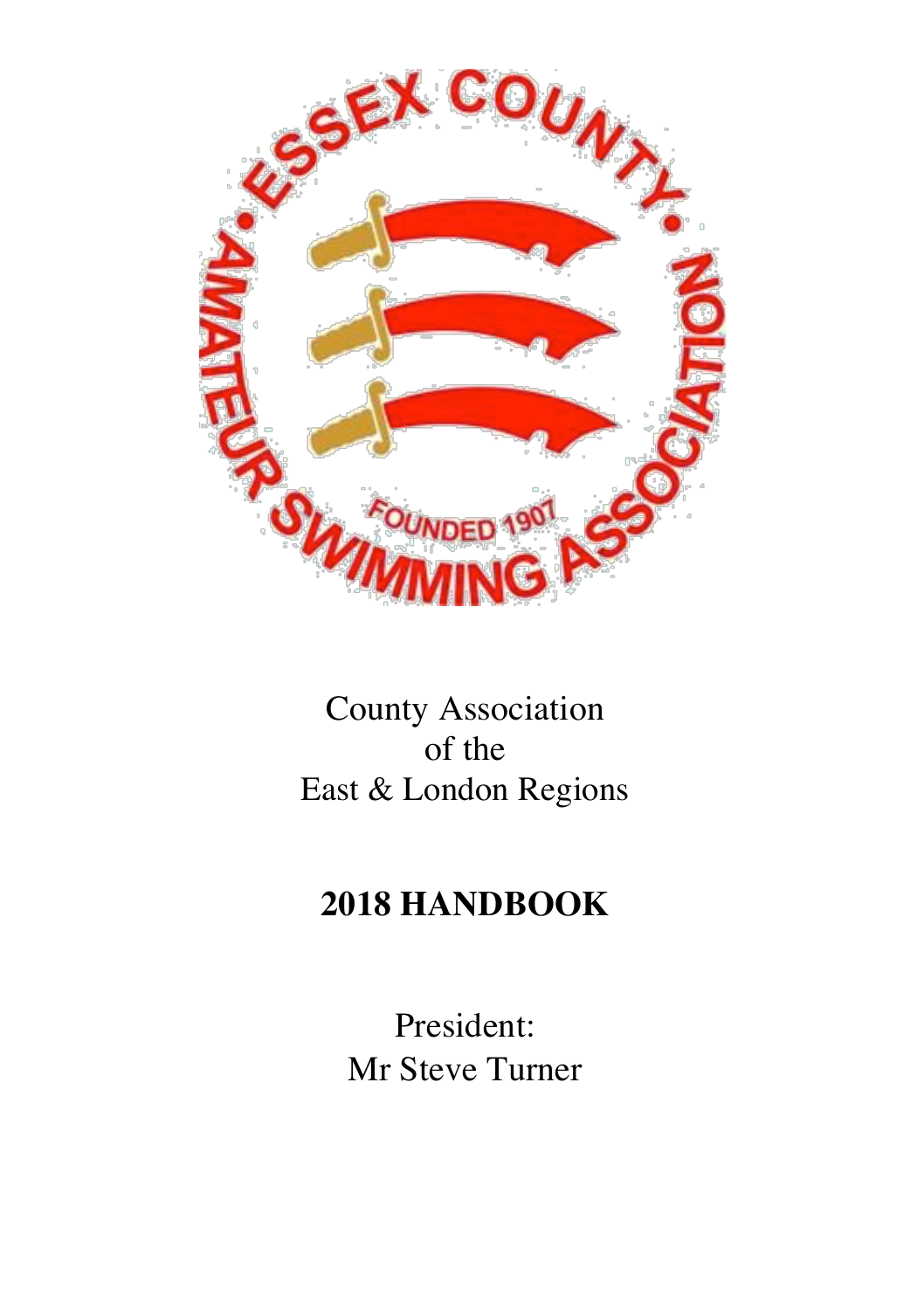### INDEX

| Officers for 2018                                                                                                                | $2 - 4$   |
|----------------------------------------------------------------------------------------------------------------------------------|-----------|
| Past Presidents, Honorary Treasurers, Honorary Secretaries,<br>Life Members & Executive Committee for 2018 & Standing Committees | $5 - 7$   |
| <b>ECASA Rules/Constitution</b>                                                                                                  | $8 - 19$  |
| General Conditions of Swimming Competitions & Championships                                                                      | $18-24$   |
| <b>SWIMMING SECTION</b>                                                                                                          |           |
| Essex County Records - conditions                                                                                                | $25 - 26$ |
| Swimming Results for 2017                                                                                                        | $27 - 28$ |
| Swimming Long & Short Course Records                                                                                             | $30 - 37$ |
| <b>Swimming Officials</b>                                                                                                        | 38        |
| <b>DIVING SECTION</b>                                                                                                            |           |
| Competitions                                                                                                                     | 39-42     |
| <b>SYCHRONIZED SWIMMING SECTION</b>                                                                                              | $43 - 46$ |
| Novice Competition                                                                                                               |           |
|                                                                                                                                  |           |
| <b>WATER POLO SECTION</b>                                                                                                        |           |
| <b>Championship Conditions</b>                                                                                                   | $47 - 51$ |
| Club Secretaries                                                                                                                 | $52 - 56$ |
| Change of Secretary Form                                                                                                         | 57        |

1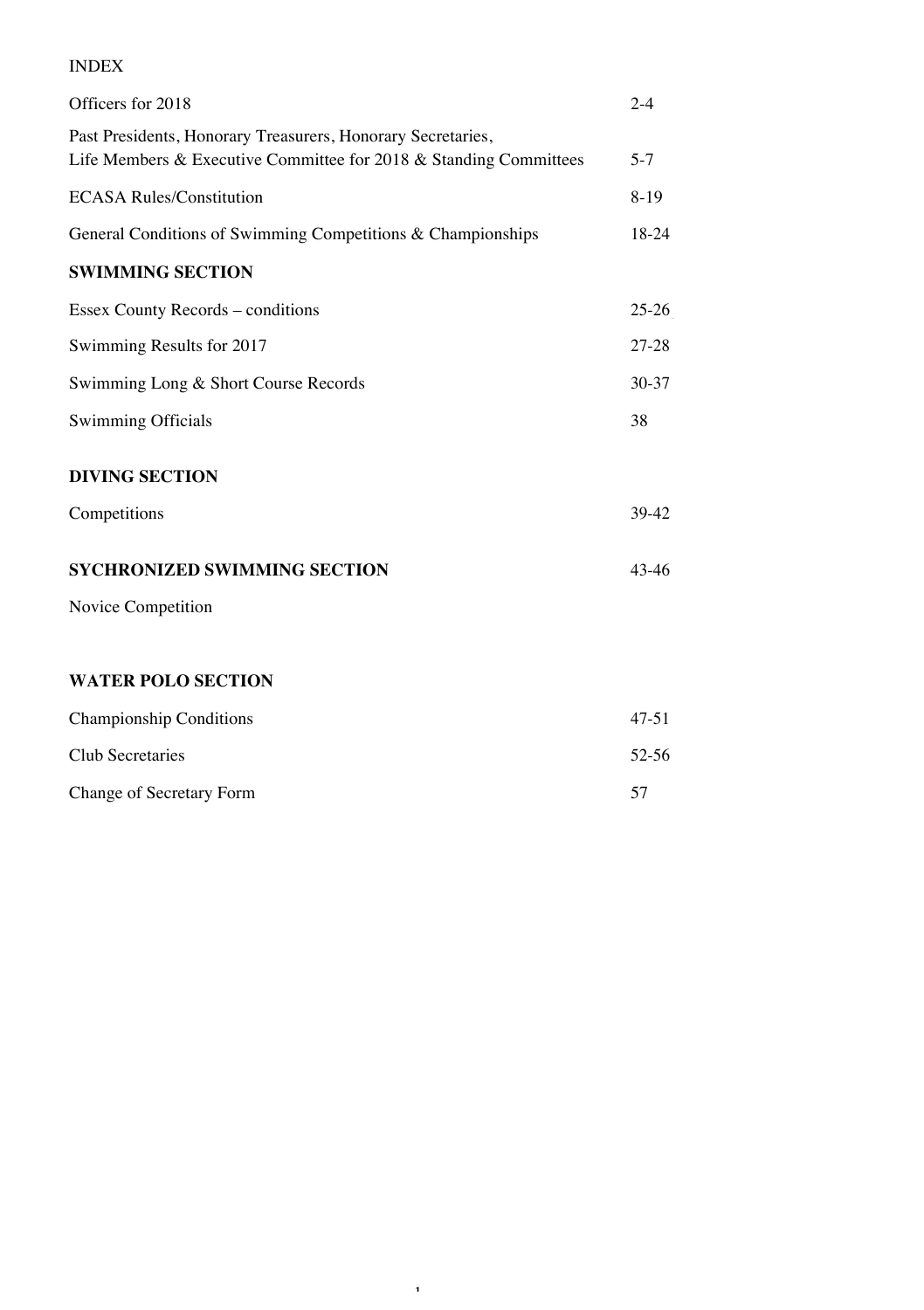### **OFFICERS 2018**

**President Mr Steve Turner president@essexswimming.org**

**President Elect Mrs Cheryl Ellis presidentelect@essexswimming.org**

### **Secretary**

**Mr H Watkinson secretary@essexswimming.org**

**Chairman Mr F Gale chairman@essexswimming.org**

**Treasurer Mr Keith Bridge treasurer@essexswimming.org**

### **Representative to Regional Management Boards**

**East Region Mr P Hayes** paul.hayes1962@virginmedia.com

**Helen Stephens** hs\_newport@hotmail.com

**London Region** No Appointment Required

**Section Managers**

**Swimming Mr P Robins** p.robbins7@ntlworld.com

**Synchronized Swimming Amy Davis** Amy.Davis@simmons-simmons.org.uk

**Masters Swimming** Doug Drake

Doug.drake1956@btinternet.com

### **Diving Vacant**

**Water Polo Mr Dean Walker** dean@chelmsfordswimmingclub.org.uk

**Swimming Officials Mrs K. McGuire**  swimmingofficials@essexswimming.org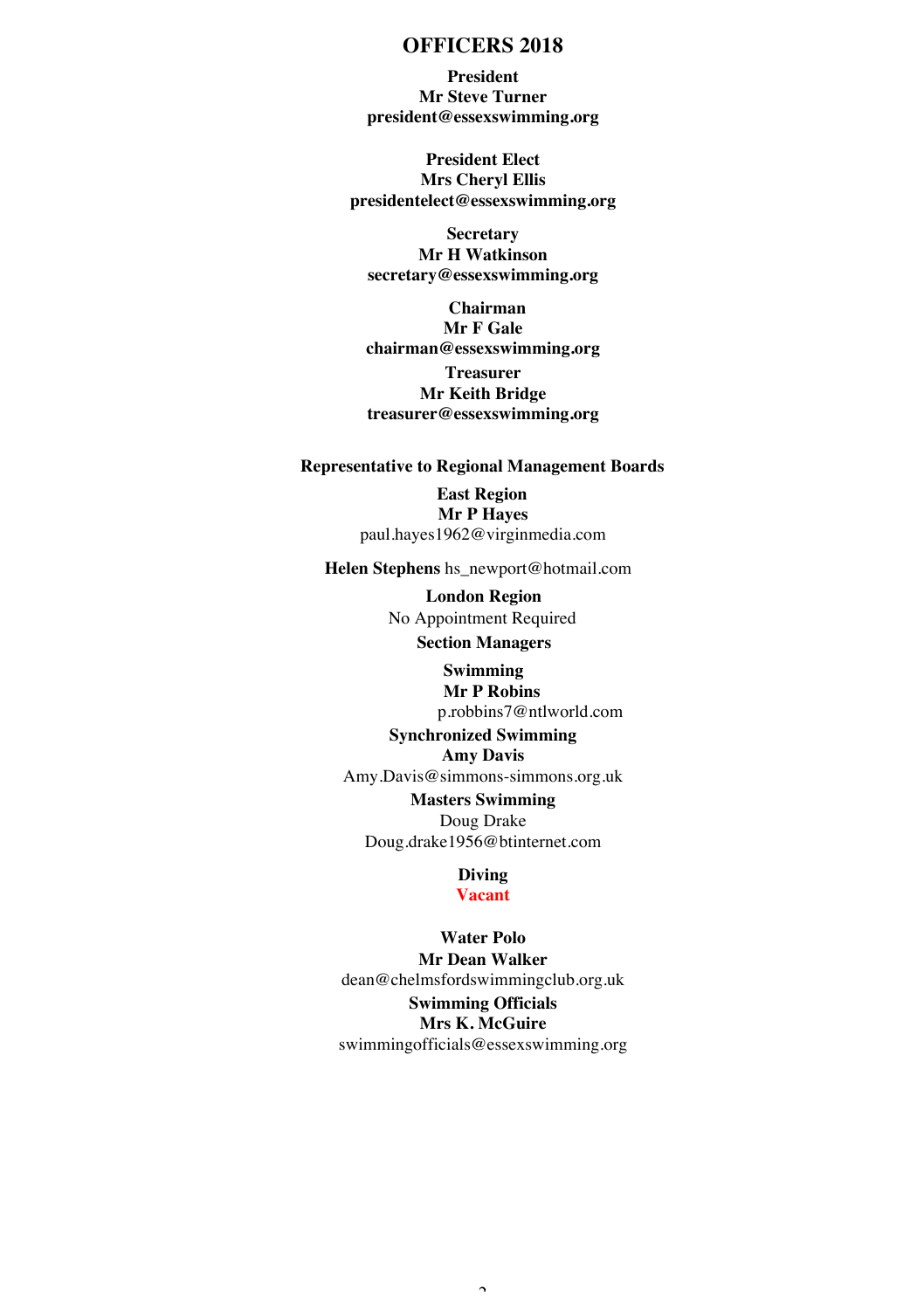**Open Water Mr P Hayes** paul.hayes1962@virginmedia.com **County Disability Officer Vacant**

**Other Members of the Management Committee**

### **Trophies Officer**

### **Vacant**

**Records Officer Mr K Bridge** kb@west-webbe.co.uk

### **Swimming Events Manager Mrs L Motin,** eventmanager@essexswimming.org

**Management Committee (Elected Members) Mrs L Richards** LisaR@hillsprospect.com **Mr M Callcut**

mike.callcut@hotmail.co.uk

**Active Past Presidents Mr F Gale chairman@essexswimming.org**

> **Mr Tom Baster** tom.baster@yahoo.co.uk

> > **Kay McGuire**

kay\_mcguire@hotmail.com **Sandra Spooner**

spoonersandra@hotmail.com

**Mr H Watkinson,** secretary@essexswimming.org

### **Other Appointments**

**County Welfare Officer Mrs C Ellis**  Cheryl.ellis63@live.co.uk

> **County Volunteer Officer Mr Tom Baster** tom.baster@yahoo.co.uk

**County Dinner Secretary Mrs C Ellis**  Cheryl.ellis63@live.co.uk

**Minute Secretary** Sandra Spooner spoonersandra@hotmail.com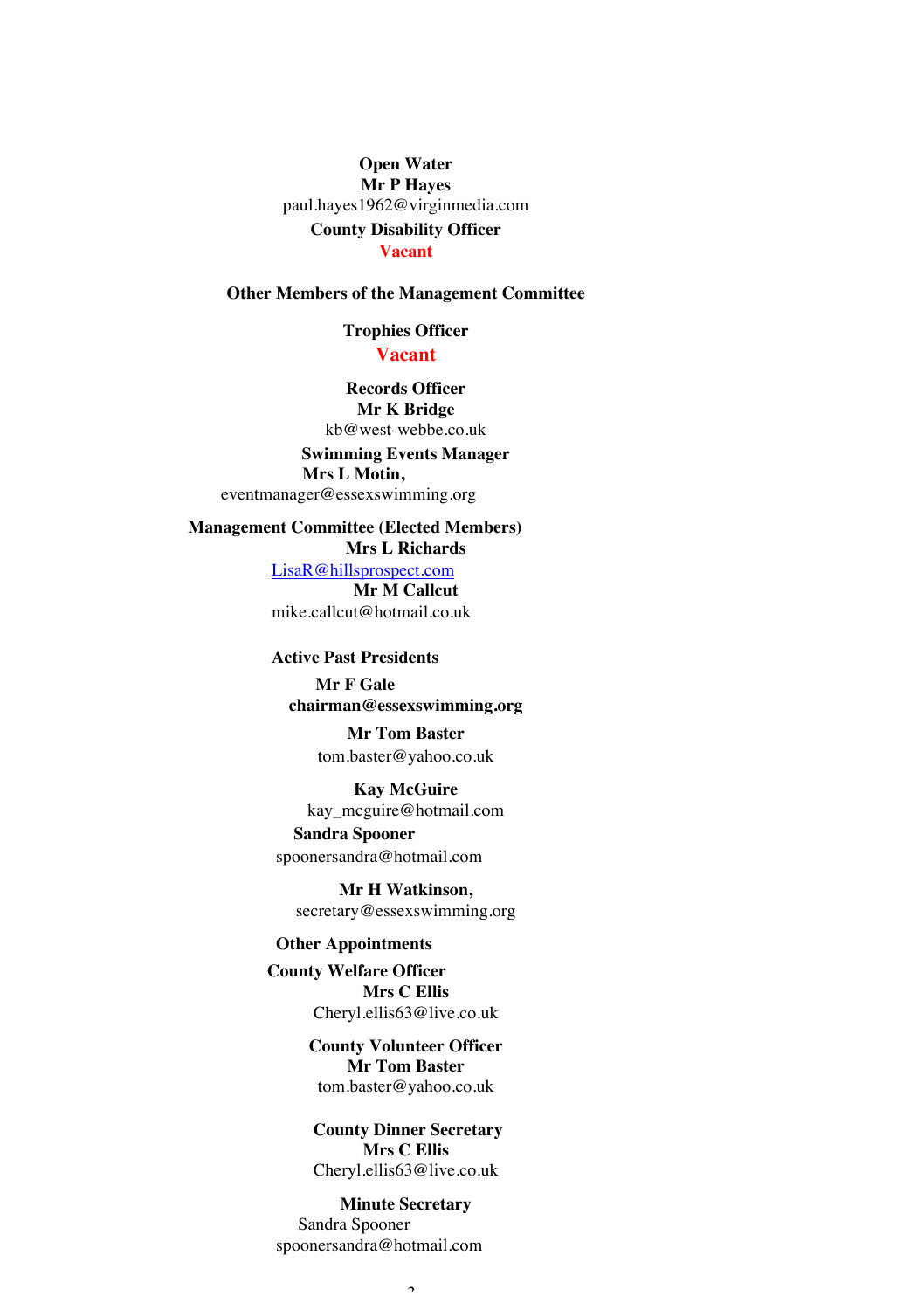### **Web Manager**

**Vacant**

### **webmanager@essexswimming.org**

**Custodians**

President, President Elect, Chairman, Secretary, and Treasurer of The Association

### **Examiner of Annual Accounts Smiths Accountancy Services Linited Charterd Certified Accountancts 20 May Avenue, Canvey SS8 7EE**

### **SUB COMMITTEES**

President, President Elect, Chairman, Secretary and Treasurer are members of all Sub Committees

### **Emergency**

Mr N McGuire, Mr F Gale, Mr H Watkinson

### **Swimming**

Manager of Swimming - Mr P Robins Manager of Swimming Events – Mrs L Motin Mr. T Baster, Mr F Gale, Mr N McGuire,

**Synchronized Swimming** Manager of Synchronized Swimming – Amy Davis

> **Diving** Manager of Diving – Mr B Clarke

### **Masters Swimming**

Manager of Masters Swimming - Mr D Drake

### **Water Polo**

Manager of Water Polo – Mr D Walker

### **Finance**

Mr N McGuire, Mr F Gale Mr K Bridge Mr H Watkinson, Managers of Swimming, Masters Swimming, Water Polo, Diving and Disabilities

### **Swimming Officials**

Manager of Officials – Mrs K McGuire Mr F Gale, Mr H Watkinson

4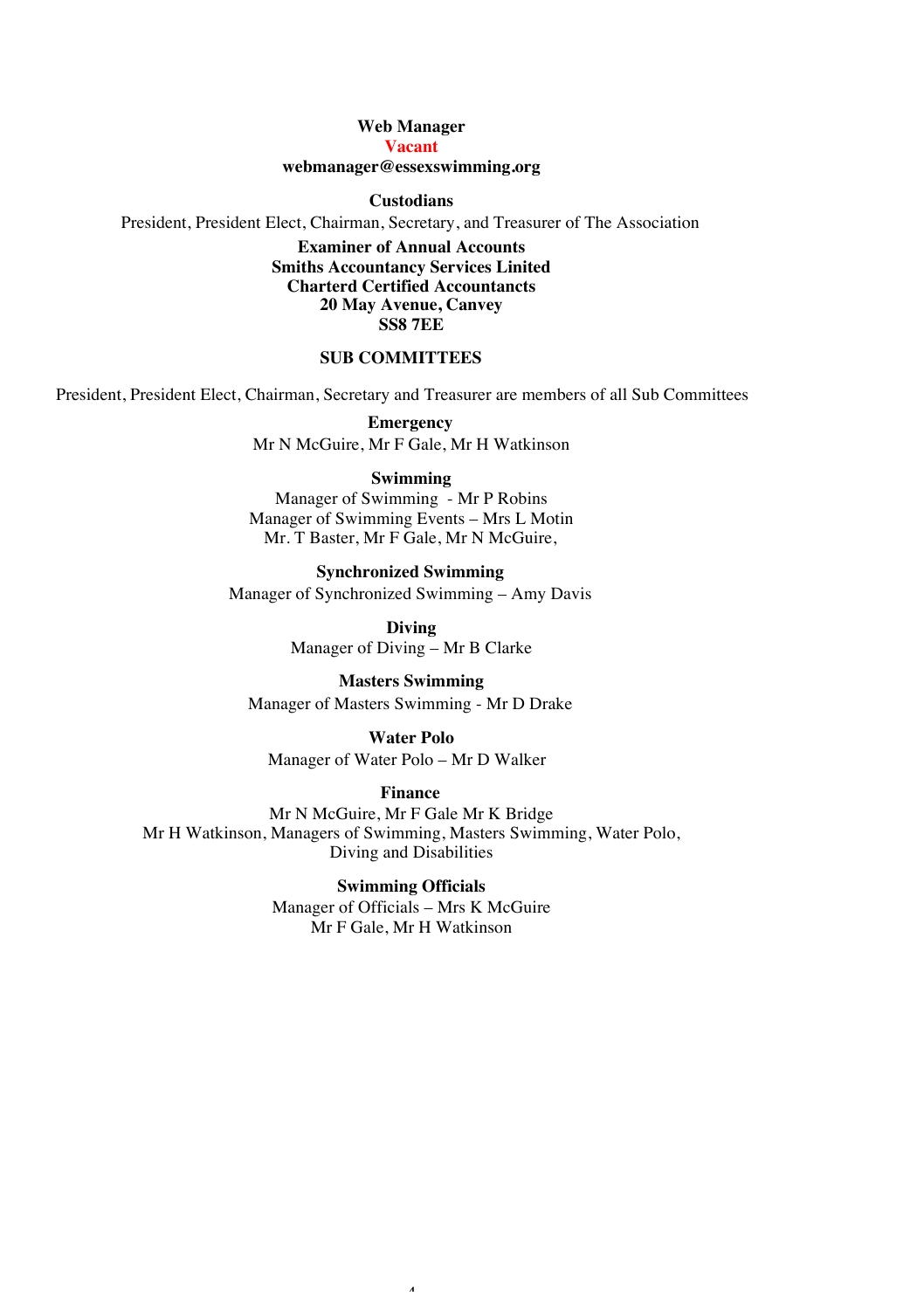### **PAST OFFICERS OF THE ASSOCIATION PRESIDENTS**

| 1908/10 | A.George              | 1959 | F.F.Smith              | 1990 | A.Warn            |
|---------|-----------------------|------|------------------------|------|-------------------|
| 1911    | D.R.Amor              | 1960 | G.J.Larcombe           | 1991 | D.Ballard         |
| 1912    | D.H.Logan             | 1961 | P.G.Child              | 1992 | F.Willmott        |
| 1913    | T.J.Sanderson         | 1962 | G.Clarke               | 1993 | J.Eddy            |
| 1914/23 | R.A.Jones             | 1963 | Miss M.Count           | 1994 | P.A.Carpenter     |
| 1924    | E.T.Fryer             | 1964 | W.Yates                | 1995 | N.Edgell          |
| 1925    | E.J.Jenkinson         | 1965 | J.O.Yates              | 1996 | P.Wagstaff        |
| 1926    | J.W.Watts             | 1966 | G.E.Brown              | 1997 | R.Edney           |
| 1927/28 | <b>J.D.Sutton MBE</b> | 1967 | A.J.Gurr               | 1998 | Mrs C.H.King      |
| 1929    | F.Newell              | 1968 | C.H.Radley             | 1999 | Mrs. S.Warn       |
| 1930    | T.J.Sanderson         | 1969 | J.J.Lewis              | 2000 | G.Hardcastle      |
| 1931    | E.T.Fryer             | 1970 | Mrs S.G.Gurr           | 2001 | N.A. McGuire      |
| 1932    | S.Evans               | 1971 | A.S.Allan              | 2002 | R.Howkins         |
| 1933    | Miss J.D.Sutton       | 1972 | <b>G.R.Eddowes MBE</b> | 2003 | K.O'Brien         |
| 1934    | H.P. Bolden           | 1973 | C.J.Butler             | 2004 | <b>B.Cridland</b> |
| 1935/36 | H.Rees                | 1974 | A.Turner               | 2005 | P.Eddy            |
| 1937/38 | H.G.Vandome           | 1975 | Mrs S.M.Lewis          | 2006 | S.Georgandis      |
| 1939/45 | L.Miller              | 1976 | S.P.Pitt               | 2007 | Mrs K McGuire     |
| 1946    | M.E.Jones             | 1977 | H.A.Fox                | 2008 | Mr F Gale         |
| 1947    | R.Miller              | 1978 | R.A.Tower              | 2009 | Mrs A Morgan      |
| 1948    | J.R.Ayres             | 1979 | H.F.Joiner             | 2010 | P Hayes           |
| 1949    | R.Morris              | 1980 | Mrs R.Joiner           | 2011 | <b>B</b> Cridland |
| 1950    | C.H.Radley            | 1981 | G.V.Pratten            | 2012 | H Davis           |
| 1951    | G.R.Eddowes MBE       | 1982 | A.F.Jordan             | 2013 | T Baster          |
| 1952    | F.W.Oddy              | 1983 | D.A.Payne              | 2014 | S Spooner         |
| 1953    | E.W.Pascoe            | 1984 | D.P. Lowe              | 2015 | H Watkinson       |
| 1954    | C.J.Scott             | 1985 | Mrs D.M.Lowe           | 2016 | K Bridge          |
| 1955    | R.H.Clewes            | 1986 | R.Lilley MBE           | 2017 | L Motin           |
| 1956    | H G Vandome           | 1987 | Capt J.Cousins         | 2018 | S Turner          |
| 1957    | S.R.Prior DFC         | 1988 | Mrs L.Springett        |      |                   |
| 1958    | W.C.Rowse             | 1989 | C.G.Bourne             |      |                   |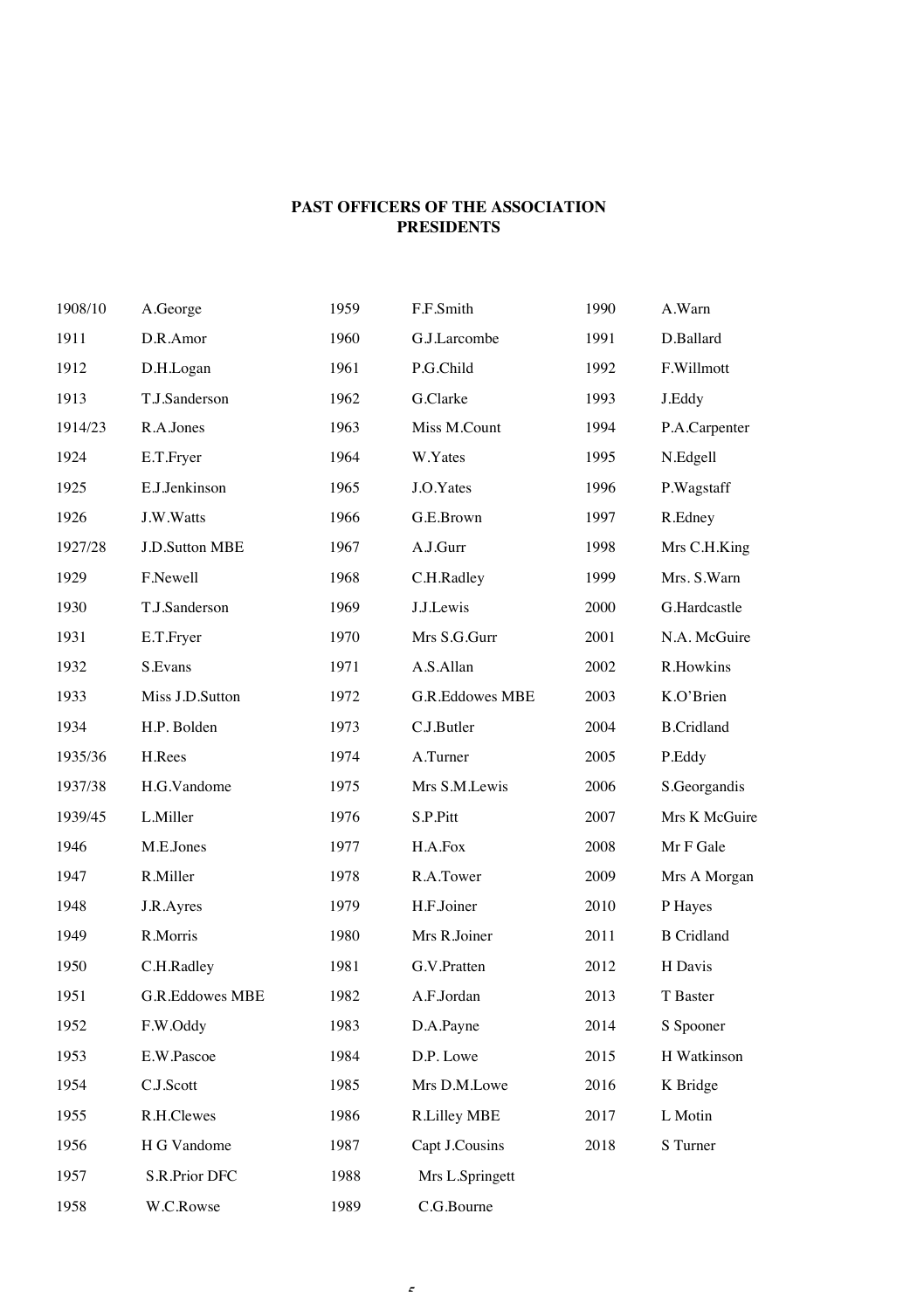### **Honorary Treasurer**

| 1908/12 | R.Amor       | 1972/74 | R.A.Pettegree | 1990/98 | C.Gill                 |
|---------|--------------|---------|---------------|---------|------------------------|
| 1913/31 | D.H.Logan    | 1975/80 | S.P.Pitt      |         | 1999/2012 S.Georgandis |
| 1932/58 | H.G.Vandome  | 1981/85 | K.W.Chesworth | 2012    | K Bridge               |
| 1959/71 | Miss M.Court | 1986/89 | D.Fitzgerald  |         |                        |

### **Honorary Secretary**

|         | <b>Honorary Life Members</b> |         |                |           |               |  |  |
|---------|------------------------------|---------|----------------|-----------|---------------|--|--|
|         |                              |         |                | 2016      | H Watkinson   |  |  |
| 1920/21 | F Newell                     | 1932/64 | LMiller        | 2007      | Mrs H Davis   |  |  |
| 1914    | C M Crichton                 | 1929/31 | H G Lindsell   | 2001/2007 | R A Whitehead |  |  |
| 1910/13 | <b>F</b> M Withers           | 1927/28 | Mrs J M Lilley | 1984/2000 | Mrs D M Lowe  |  |  |
| 1908/09 | H E Sands                    | 1922/26 | C H Crosby     | 1964/88   | J J Lewis     |  |  |

1990 J J Lewis 1993 Mrs R Joiner 1998 H. Fox

6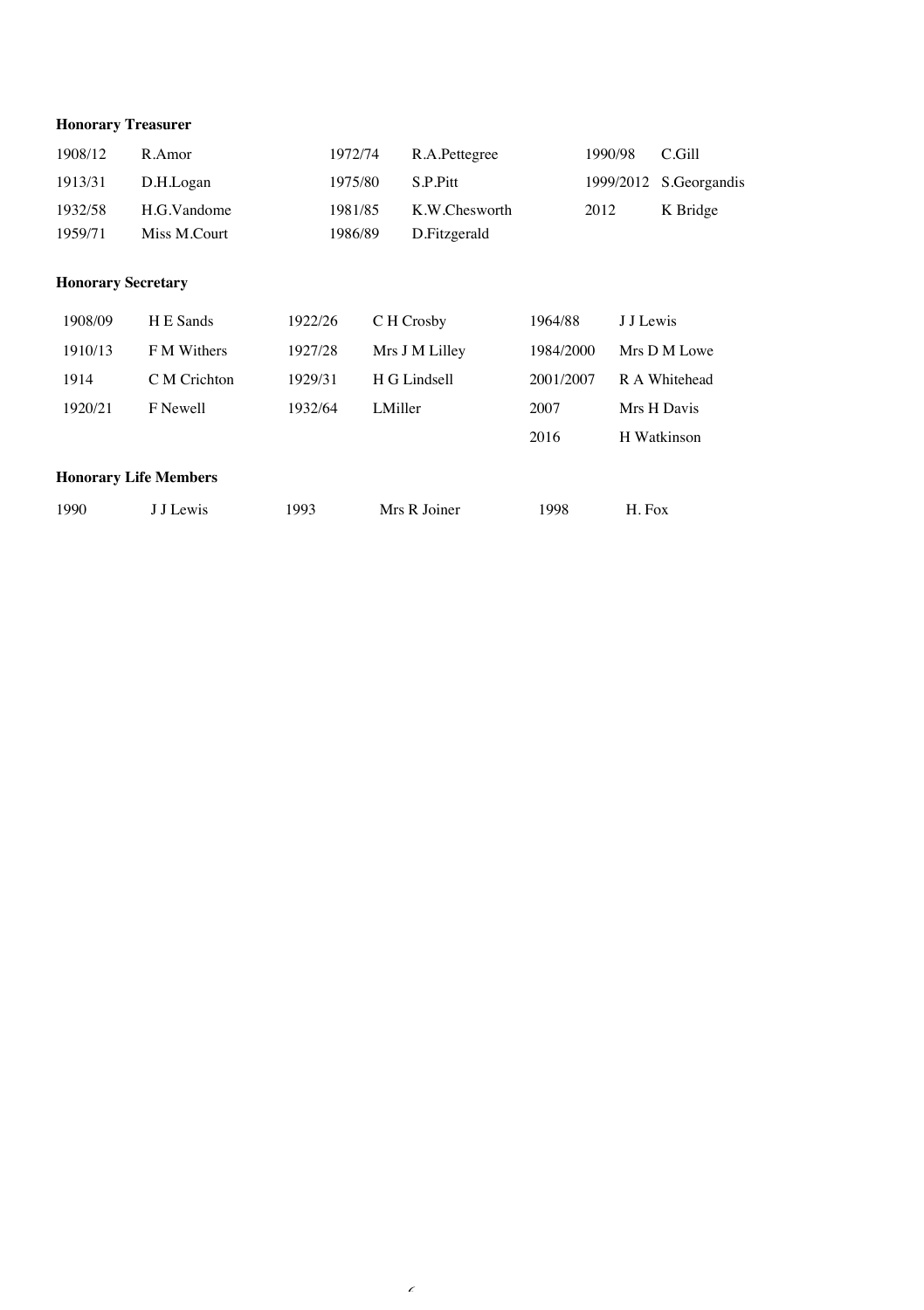## **THE ESSEX AWARD For Service to Swimming in the County**

(Presented by Dennis Payne – President Essex ASA 1983)

## **Winners**

| 1983 | A.Turner                       | 1998 | R. Edney and Mrs J. Edney |
|------|--------------------------------|------|---------------------------|
| 1984 | Mrs S.M.Lewis                  | 1999 | Mrs M.Willmot             |
| 1985 | H.Joiner and Mrs R.Joiner      | 2000 | Mrs D.M.Lowe              |
| 1986 | A.Warn                         | 2001 | B.Kapp                    |
| 1987 | A.Jordan                       | 2002 | Mrs J.King                |
| 1988 | Mrs D.M.Lowe                   | 2003 | N.H.Edgell                |
| 1989 | P.Wagstaff                     | 2004 | P.Hayes                   |
| 1990 | H.Fox and Mrs D.Fox            | 2005 | R.Howkins                 |
| 1991 | Miss E.A.Baines                | 2006 | A.L.Harper                |
| 1992 | Mrs C.King                     | 2007 | F Gale                    |
| 1993 | The Coaches of E.C.A.S.A.      | 2008 | Mrs E Marrable            |
| 1994 | Mrs L.Springett                | 2009 | P Nice                    |
| 1995 | <b>F.Davis and Mrs H.Davis</b> | 2010 | A Pepper                  |
| 1996 | L and Mrs M.Macleod            | 2011 | C Blades                  |
| 1997 | N.McGuire and Mrs K.McGuire    | 2012 | M Neary                   |
|      |                                |      |                           |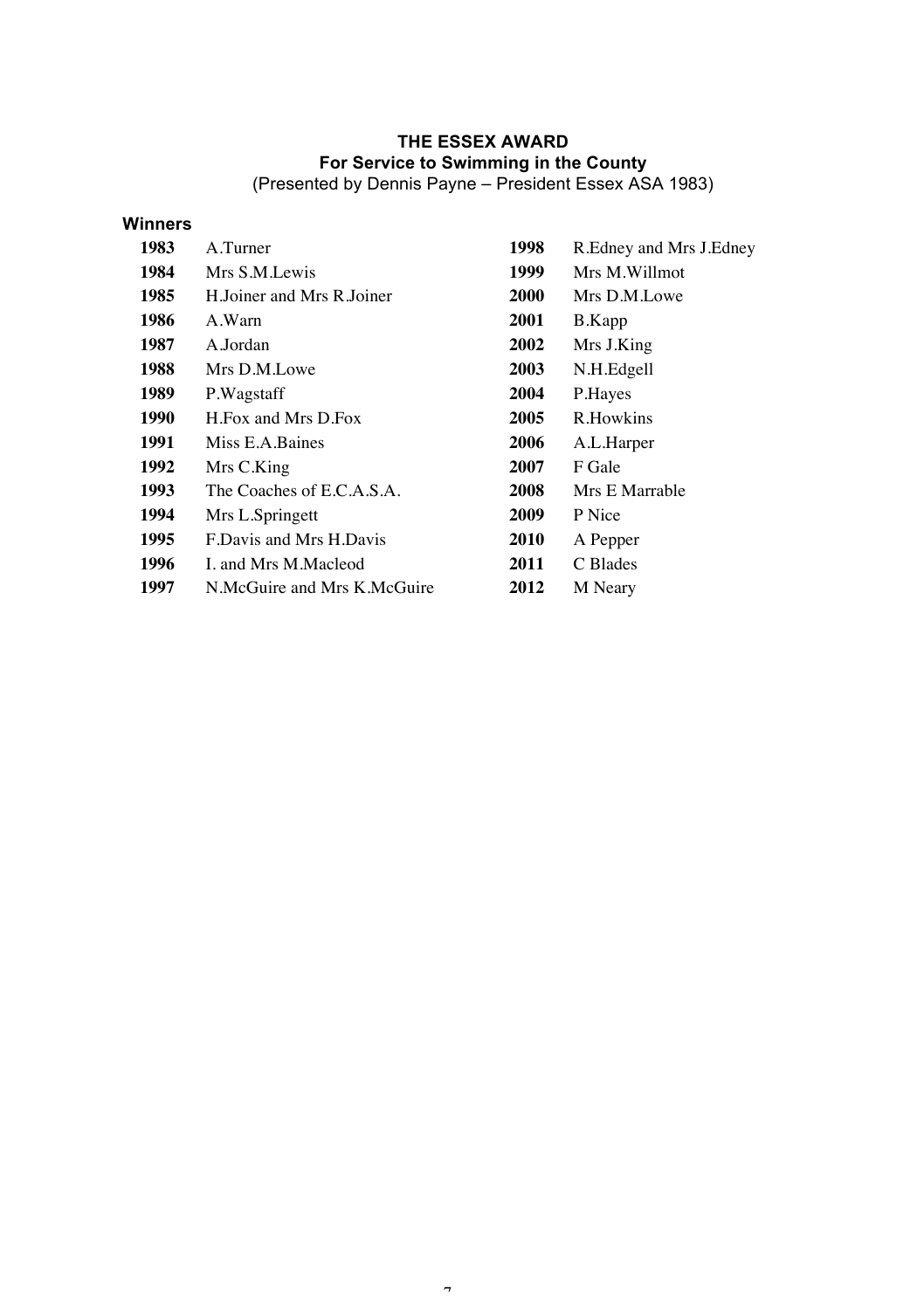## **Essex County ASA**

## **Affiliated to ASA East Region and ASA London Region December 2008**

### **RULES**

### **Preamble**

**1.1** In these Rules:

- "A.S.A." shall mean the Amateur Swimming Association;
- "Region" shall mean the ASA East and ASA London Regions; and hereafter reference to Region refers to both Regions unless the context indicates to the contrary;
- "County" shall mean the Essex County ASA comprising the ceremonial County of Essex together with the London Boroughs of Barking and Dagenham, Havering, New-ham, Redbridge and Waltham Forest;
- "Club" shall include all affiliated bodies, organisations and associations unless the con-text indicates to the contrary;

words importing the masculine gender shall include the feminine;

words of the plural number shall include the singular and words of the singular number shall include the plural;

the term swimmer shall include synchronised swimmer, diver and water polo player unless the context indicates to the contrary.

### **Name**

**2** For all legal or official purposes relating to the performance of its duties as an integral component of the Region the Body shall be called Essex County A.S.A.

### **Composition**

3 The Essex County ASA shall consist of the clubs, associations, organisations and bodies affiliated to the Region whose principal location where the club's swimming activity takes place is located as defined in 1.1.3.

### **Objects**

**4.1** The objects of the Essex County ASA shall be to:

- **4.1.1** Promote development of swimming and swimming related activities and in particular to promote swimming, diving, synchronised swimming and water polo championships and competitions
- **4.1.2** carry out the aims and objects of the Region;

**4.1.3** obey and enforce the laws, rules, resolutions and rulings of the A.S.A. and the Region;

In the event that there shall be any conflict between any rule of Essex County ASA and/or any of the

Governing Body Rules then the governing body rules shall prevail.

### 5. **Responsibilities of the County**

**Association 5.1** Essex County ASA shall

be responsible for managing the sport of swimming within its boundaries for those clubs affiliated to it ;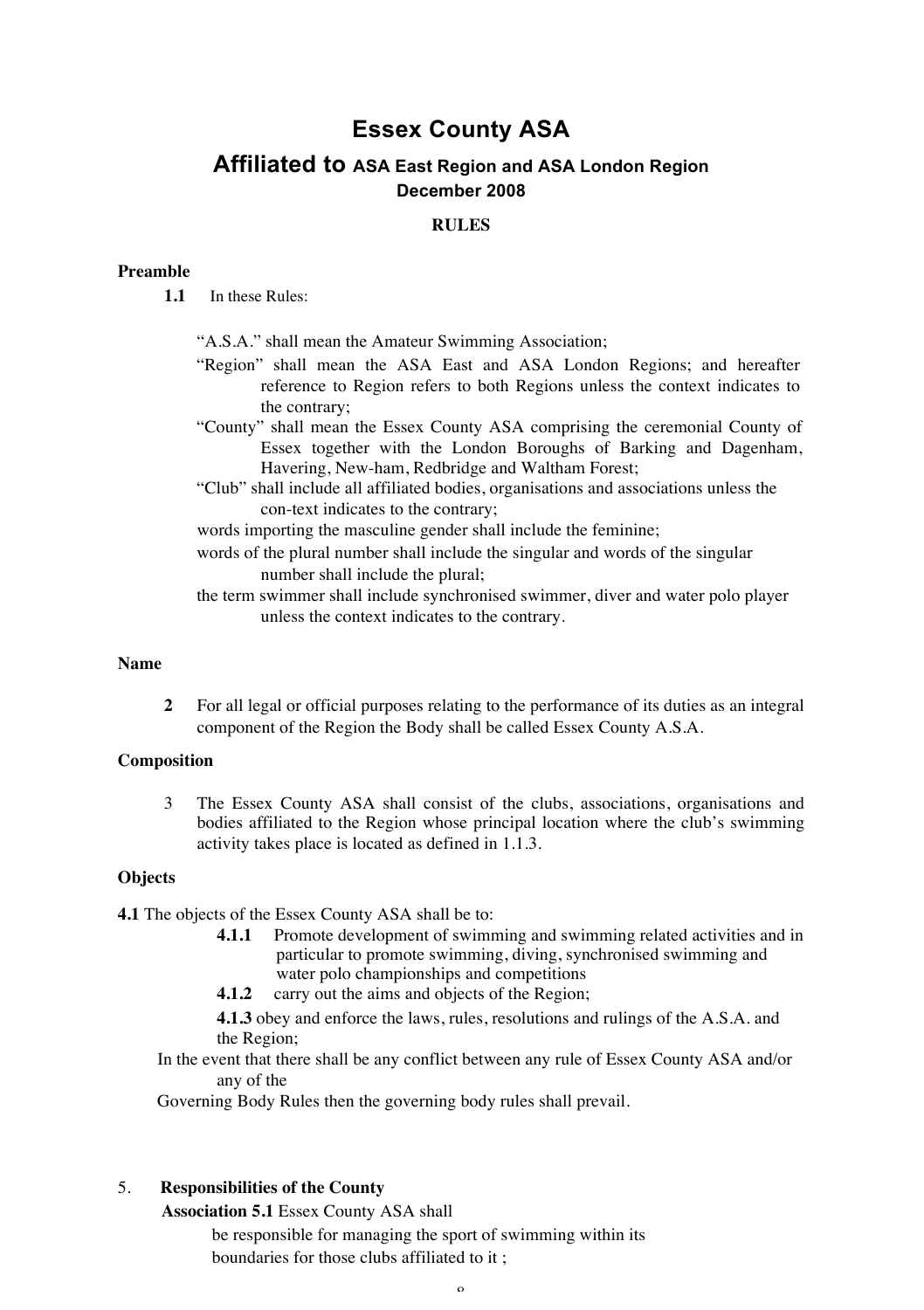- **5.12** follow the resolutions and rulings of the A.S.A. Board and/or ASA Council and/or the Regional Council and/or the Regional Management Board and ensure that they are followed within its jurisdiction;
- **5.1.3** be accountable to the Region for the proper discharge of its function:

**5.2** In relation to its Administration and Finances the Essex County ASA shall:

**5.2.1** determine the uses to which its funds are allocated; set up and implement a Strategic Plan including a budget indicating the source of the required funding and how it will be spent; have the authority to set a County element of the affiliation and membership fees due from each of the clubs affiliated to it;

### 6 **Finance, property, accounting and dissolution**

- **6.1** Any changes in the Essex County ASA banking arrangements shall be decided by the Management Committee
- **6.2** The Essex County ASA's financial year shall end on 31st March, to which date all reports and accounts shall be completed
- **6.3** Every member of the Essex County ASA Management Committee, employee, servant or agent of the Essex County ASA shall be indemnified by Essex County ASA and it shall be the duty of Essex County ASA to pay all costs, losses and expenses which any such person may incur or for which he may become liable by reason of any contract entered into or act or thing done by him in good faith in the discharge of his duties
- **6.4** Any member of the executive or its standing committees will be entitled to claim expenses in accordance with the guidelines agreed by the Management Committee. All expenditure is to be supported by legitimate documentation. .
- **6.5** Essex County ASA may purchase or by any other means acquire and take options over any property whatever, and any rights or privileges of any kind over or in respect of any property, and if it does so
	- **6.5.1** any property of Essex County ASA, other than cash at the bank, shall be vested in not more than five Custodians, who shall be the Officers of the Association. They shall deal with the property as directed by resolution of the Essex County ASA Management Committee and entry in the minutes shall be conclusive evidence of such a resolution;
		- the Custodian(s) shall be entitled to an indemnity out of the property of Essex Coun-ty ASA for all expenses and other liabilities properly incurred by them in the discharge of their duties

Essex County ASA may be wound up or dissolved upon the passing of a resolution by a 75 % majority of those attending a quorate Essex County ASA AGM/Special General Meeting, which has been duly called for the purpose. If upon the winding up or dissolution of Essex County ASA there remains, after the satisfaction of all its debts and liabilities, any property whatsoever, such sums shall be given to a charity or charities (or other non-profit making organisation having objects simi-lar to those of the Association for the furtherance of those objects) as nominated by the last Essex County ASA Management Committee.

### **7 Affiliation**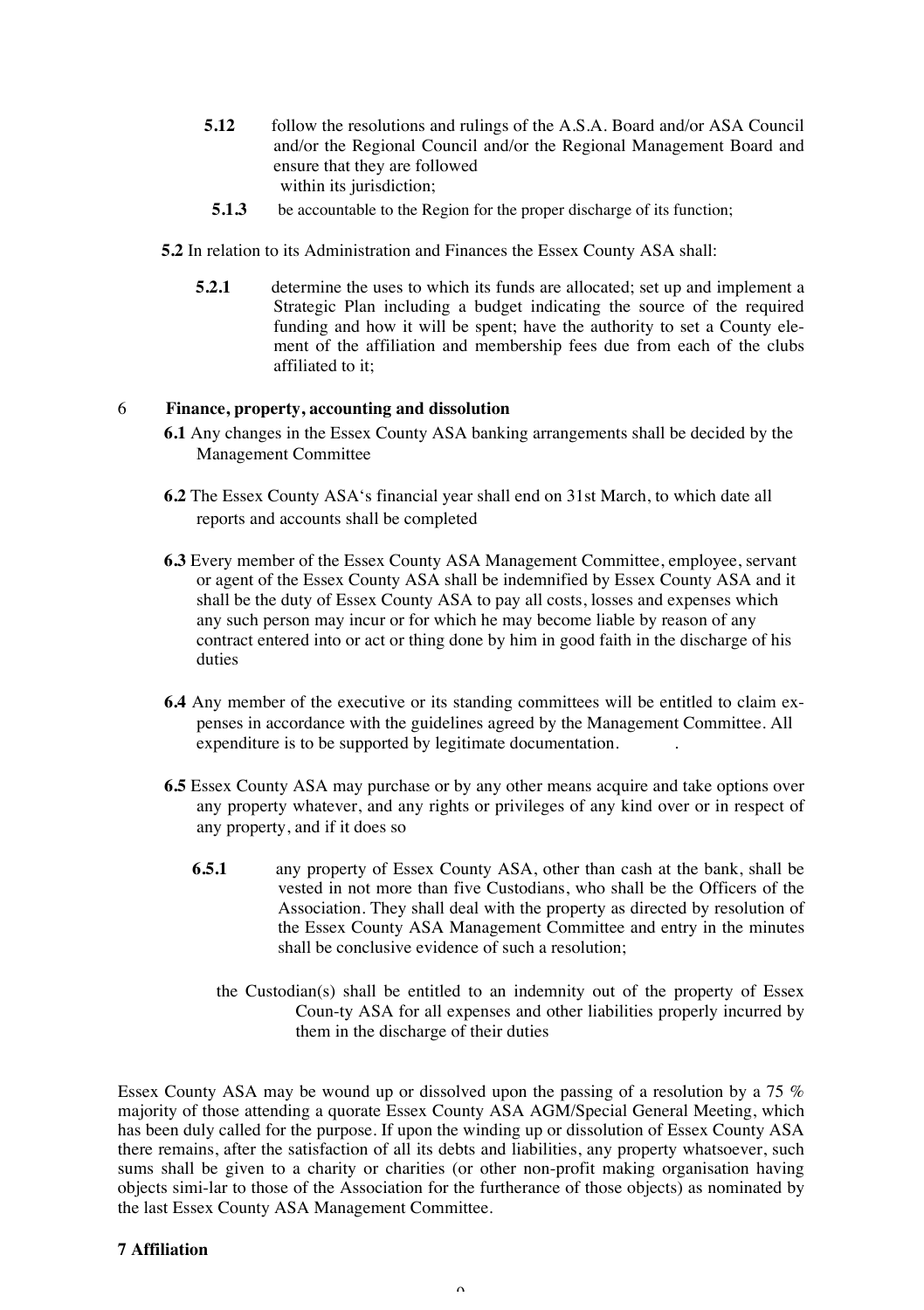### **7.1 Allocation**

A club wishing to affiliate to the Region for allocation to Essex County ASA shall submit a copy of its rules to the Region with an application form and affiliation fees as set by the Region. Upon affiliation the Region shall provide to Essex County ASA details of the club's membership and details of the club's Secretary as the contact point for the club.

### **7.2 County fees**

Each club allocated by the Region to Essex County ASA shall pay to the A.S.A./ Region/County as required, a County fee as the case may be which shall be set by the County before  $30^{\text{th}}$  November in the preceding year.

### **7.3Concessions**

The Essex County ASA Management Committee shall have the authority to remit the whole or part of the County affiliation fee payable by member clubs.

### **7.4Resignation**

 $\overrightarrow{A}$  club wishing to resign from the Region shall give notice in writing to that effect before 1<sup>st</sup> January or it shall be held liable for its Regional/County affiliation fee for the subsequent year. Resignation from the Region shall automatically terminate affiliation to Essex County ASA .

### **7.5 Suspension and its effect**

**7.5.1** Any club made the subject of a suspension imposed by the Region shall be automatically suspended by the Essex County ASA

**7.5.2** A member of a club which has not paid its liabilities to Essex County ASA and/ or to the Region and/or to the A.S.A. by the appointed date shall not be allowed to compete during the period of suspension in any open competition in the name of that club.

**7.5.3** An association, body or league which has not paid its liabilities to the Essex County ASA and/or to the Region and/or to the A.S.A. by the appointed date shall not be allowed to run its own teaching or training sessions or run competitions during the period of suspension.

**7**.5.**4** Any insurance arranged by the A.S.A. or the Region will not provide cover for any person, club, association, body or organisation relative to any incident occurring during the period of suspension.

### **8 Government**

**8.1** There will be three levels of government of Essex County ASA

- **8.1.1** The Annual General Meeting
- **8.1.2** The Management Committee
- **8.1.3** The Standing and other Committees

### 9 **Officers**

9.1 The Executive Offices of ESSEX county ASA shall be the President , President Elect, The Chairman,the Secretary and the Treasurer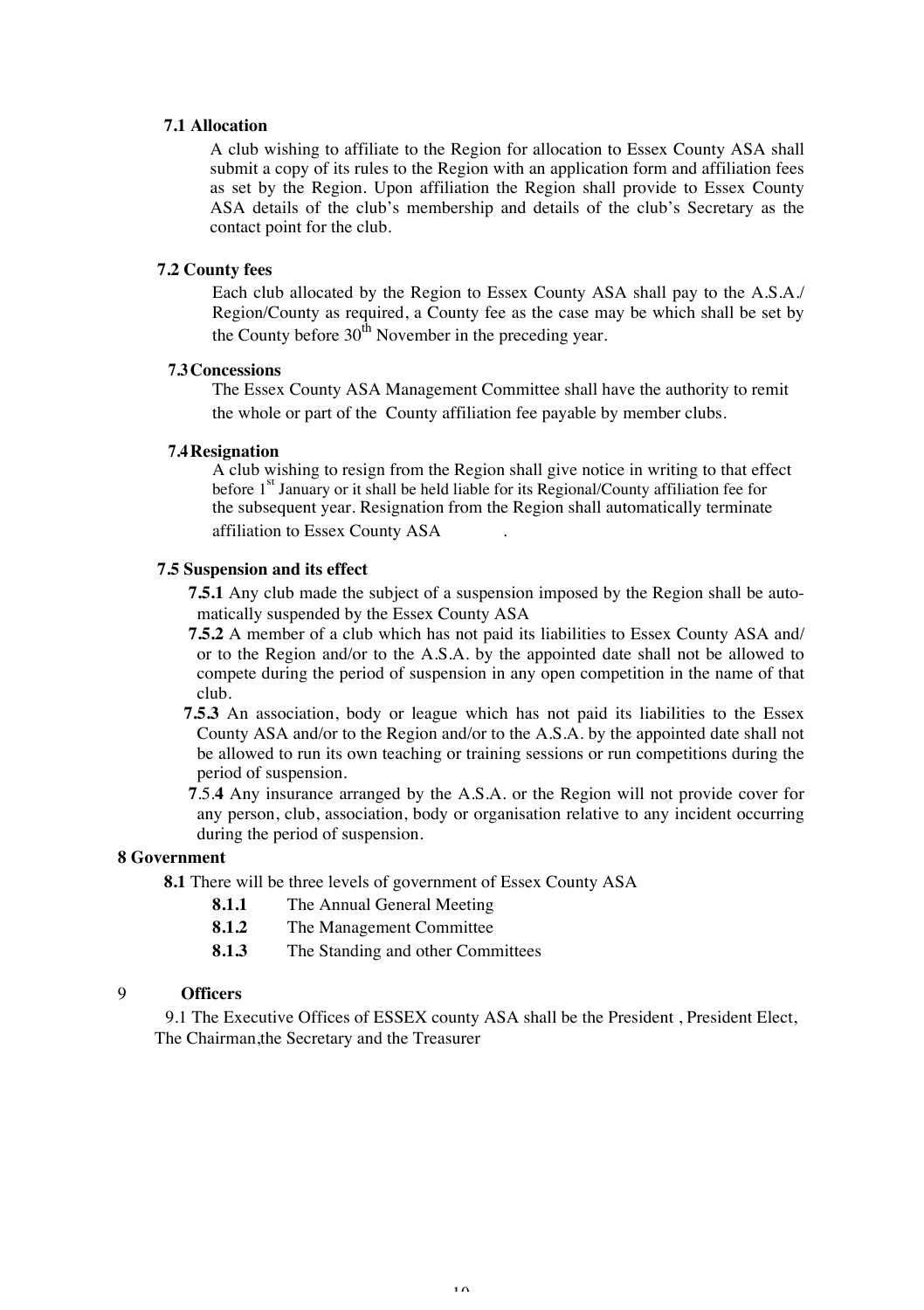### **10 Essex County ASA Annual General Meeting**

### **10.1** Composition

**10.1.1** Only eligible persons under Section 8.2 , who must also be members of the ASA shall be eligible to attend the Essex County ASA Annual General Meeting, Subject to the foregoing, the Annual General Meeting shall be comprised of:

**10.1.1.1** the President

**10.1.1.2** the Chairman

**10.1.1.2** the Secretary

**10.1.1.2** the President Elect

**10.1.1.3** the Treasurer

**10.1.1.4** the Past Presidents,

**10.1.1.5** the Hon. Life Members of Essex County ASA .

**10.1.1.6** the members of the Management Committee;

**10.1.1.7** the Managers of the Disciplines

**10.1.1.8** the delegates of affiliated clubs elected in compliance with these Rules.

**10.1.2.** Twelve of those members entitled to attend and vote shall form a quorum at any meeting

- **10.2** Annual General Meeting
	- **10.2.1** The Annual General Meeting of the Essex County ASA shall be held at least once in any calendar year.
	- **10.2.3** Not less than fourteen days notice of the meeting shall be given to all affiliated clubs and those eligible to attend the Essex County ASA Annual General Meeting.
	- **10.2.3** The agenda together with a report of the proceedings of Essex County ASA and any proposed rule changes, any other motions and, if available, the examined financial statement of the preceding year, shall be distributed with the notice convening the meeting.
	- **10.2.4** The meeting shall be held at such a venue and at such a time as the Management Committee shall determine, which shall be notified to clubs with the notice convening the meeting.
	- **10.3** Special Meeting of Essex County ASA
		- **10.3.1** The Management Committee may call a Special Meeting on its own initia-tive and shall call one within twenty one days of receiving a written request for such a meeting signed on behalf of at least six different clubs or other affiliated bodies. Each signatory to the request shall be a member of his club. No business shall be discussed at such a meeting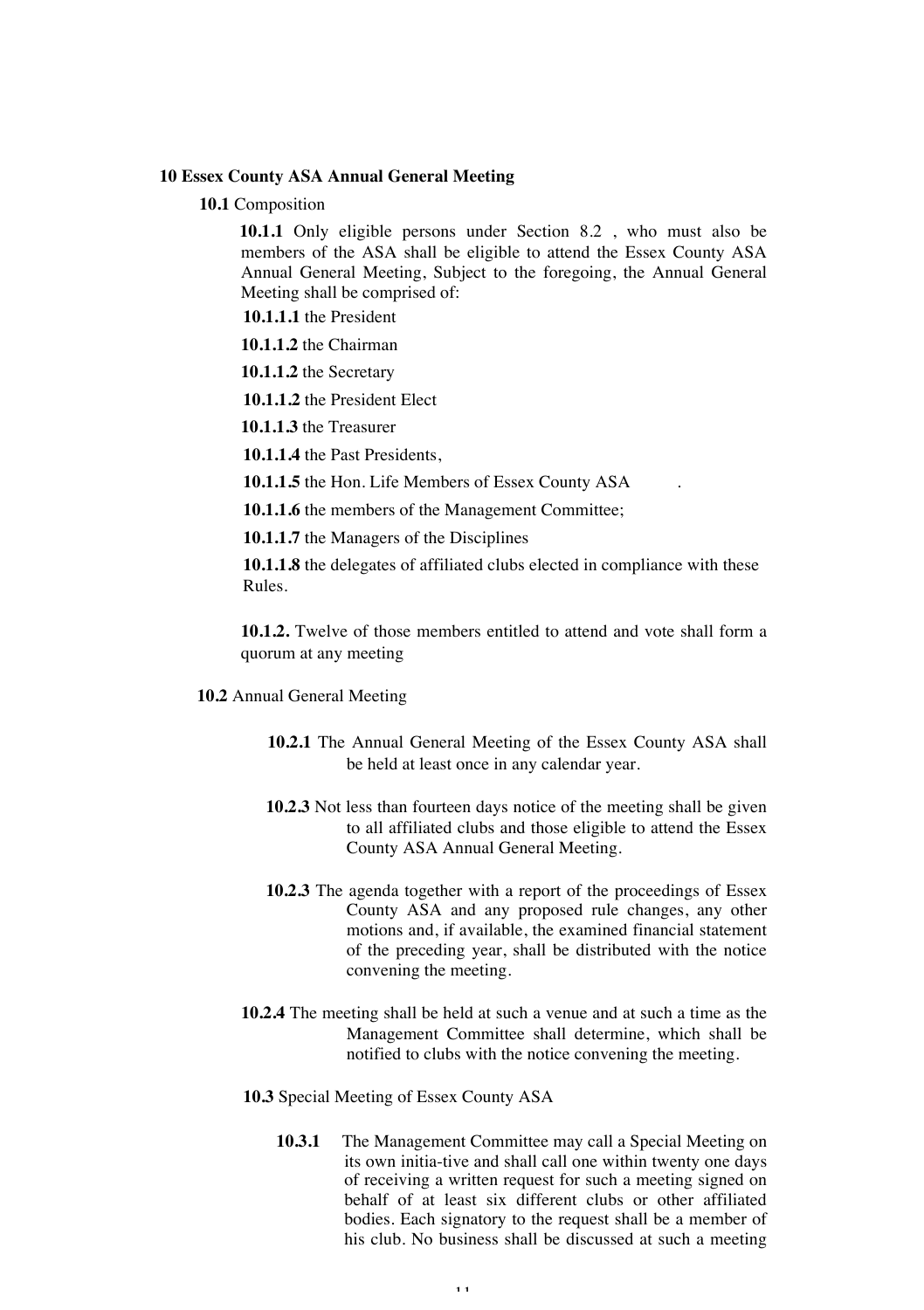other than that pre-scribed by the Management Committee or that stated in the request, as the case may be.

**10.3.2** Not less than fourteen days notice of a Special Meeting shall be given to all affiliated clubs, and the notice shall specify the object of the meeting. The meeting shall be held at such a venue and at such a time as the Management Committee shall determine, which shall be notified to clubs with the notice convening the meeting.

### **11. Representation at the Essex County ASA Annual General or Special Meeting**

**11.1** Fee-paying clubs

Each club affiliated to Essex County ASA shall be entitled to representation based on the total number of its members in the previous year according to the club's ASA. Annual Return of Club

Membership. Each Club is encouraged to provide at least one delegate for the meeting as clause 11.1The number of delegates to which each club is entitled

shall be:

Up to 50 members - one delegate; 51 to 200 members - two delegates; Over 201 members - three delegates;

### **11.2** Delegates

A delegate shall be appointed by the club he represents. The club's Secretary, or other person authorised so to do, shall sign the delegate authorisation form, supplied for the purpose, as certification that the delegate is a *bona fide* member of the club and that he has been duly appointed a delegate of the club to the Annual General Meeting or Special Meeting..

### **12 The Essex County ASA**

**12.1** The AGM shall have the responsibility to:

**12.1.1** oversee the work of the Management Committee and receive its reports and accounts;

**12.1.2** abide by the standing orders for its conduct;

**12.1.3** consider and decide any proposed additions, alterations or rescissions to these Rules;

**12.1.4** keep accurate minutes of its meetings.

**12.2** In particular, the Annual General Meeting shall

**12.2.1** at the Annual General Meeting appoint, from time to time an Independent Finan-cial Examiner, as required, who shall not be members of the Management Com-mittee;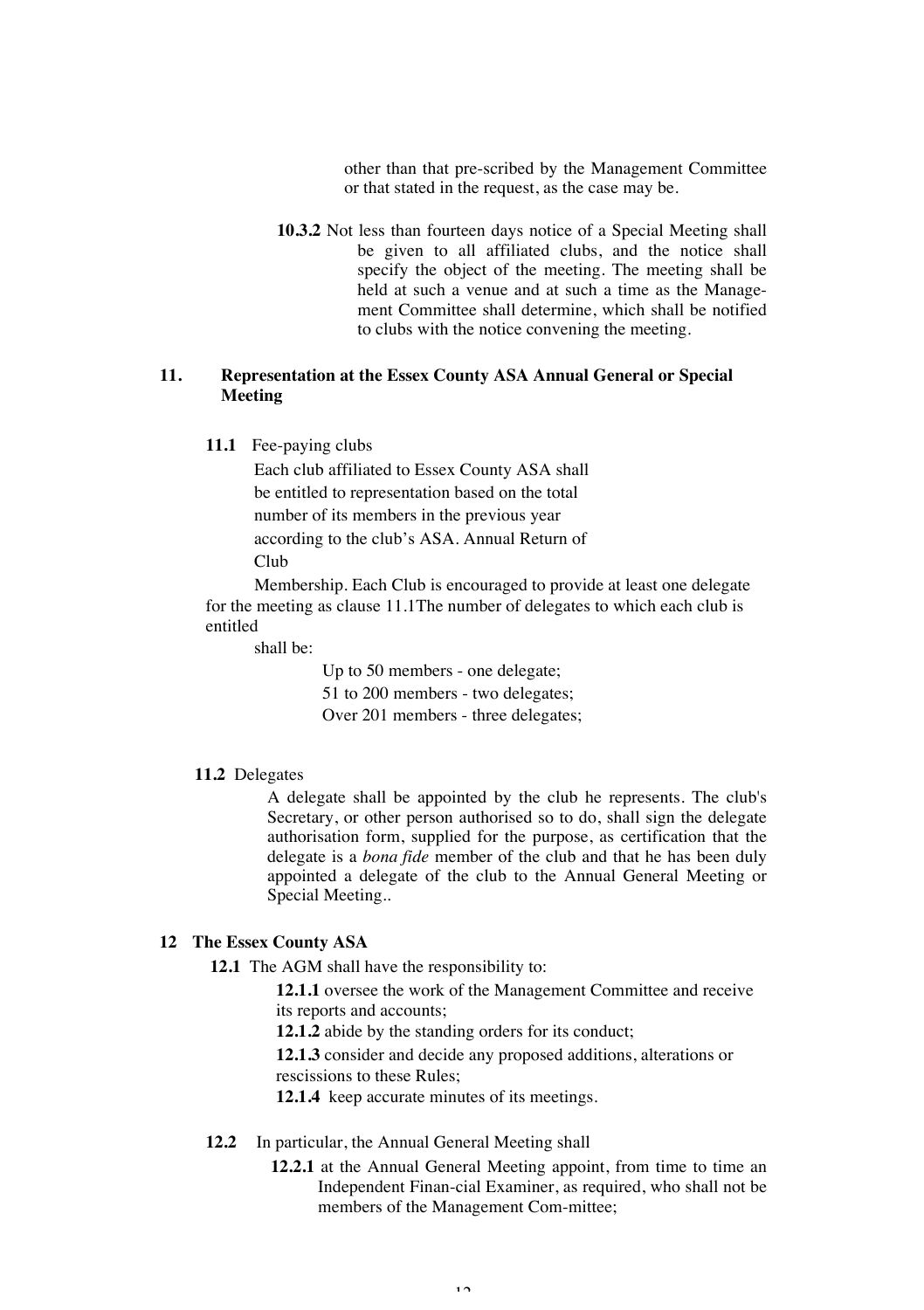- **12.2.2** at the Annual General Meeting elect the following, each of whom shall be a member of a club allocated to Essex County ASA
	- **12.2.2.1** the President, who shall be the retiring President Elect

**12.2.2.2** the President Elect;

**12.2.2.3** the Secretary and Treasurer

- **12.2.2.4** the Representative to the Regional Management Board(s) ;
- **12.2.2.5** the Managers of the Swimming, Synchronised Swimming, Masters Swim-ming, Diving, Water Polo, and Officials Committees, together the 'Standing Committees';

**12.2.2.6** Minute Secretary, Trophy Officer, Records Officer,

Events Manager .

**12.2.2.7** the required number (9) of Essex County ASA Management Committee Members. Not more than two thirds can come from clubs affiliated to either ASA London or ASA East Regions;

**13.**

13.1 The Essex County ASA Annual General Meeting may:

**13.1.1** discuss any matters which are relevant and pass

resolutions and orders concerning them;

**13.1.2** appoint a special committee to consider and report upon any matter; the number of members of the committee and a quorum to be determined by the Annual General Meeting. The President, Secretary and Treasurer shall be *ex officio* members of any such committee unless the Annual General Meet-ing directs otherwise;

### **14. The Essex County ASA Management Committee/**

### **14.1** Composition

:

- **14.1.1** The Management Committee shall comprise the following, each of whom shall be a member of the A.S.A. through membership of a club affiliated to the County
- **14.1.1.1** the President;
- **14.1.1.2** the President Elect
- **14.1.1.3** the Chairperson
- **14.1.1.4** the Treasurer
- **14.1.1.5** the Secretary
- 14.1.1.6 the Minute Secretary
- **14.1.1.7** the Records Officer
- **14.1.1.8** the Events Manager
- **14.1.1.9** the Trophy Officer
- **14.1.1.10** the Representative to the Regional Management Board

**14.1.1.11** the Managers of the Swimming, Synchronised Swimming, Masters Swimming, Diving, Water Polo, Disabilities, Open Water, and Officials,

- **14.1.1.12** the County Swimming Coach
- **14.1.1.13** six members, each of whom shall be elected annually by the Essex County ASA AGM from nominations received. Retiring members shall be eligible
- **14.1.1.13** for reelection.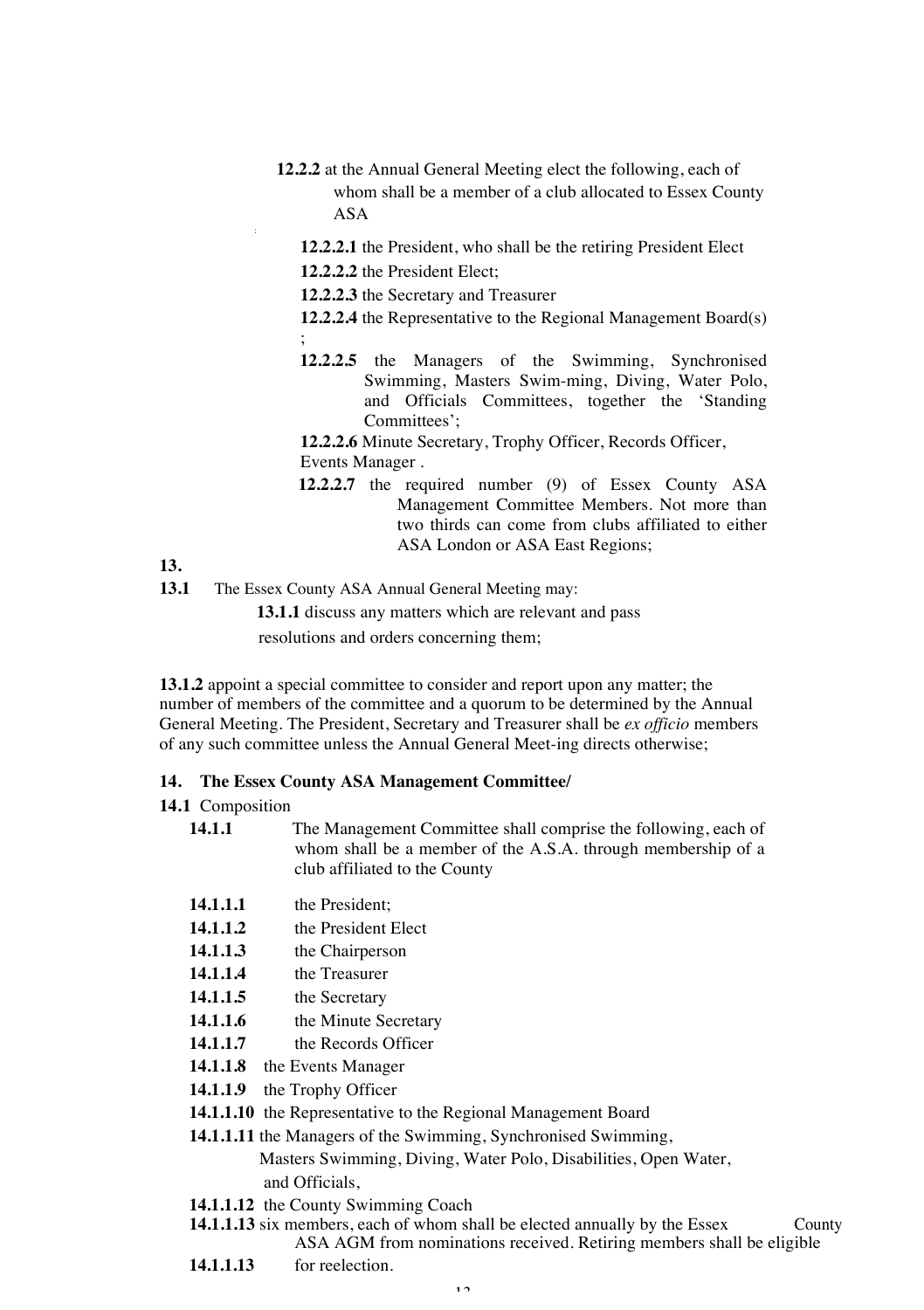### Past Presidents.

A member shall take office from the end of the meeting at which his election has been effected or at which he has been co-opted to the Committee and shall remain in office until his successor takes office;

The Chairman is to be elected annually by the Management Committee and may be subject to a 3 year term

### **14.2**

**14.2.1** The Management Committee shall have the authority to co-opt such other persons for any specific purpose who may speak but may not vote. In addition it will appoint suita-ble persons to the following County roles. Such persons will not necessarily be members of the Management Committee:

- **14.2.1.1** County Welfare Officer
- **14.2.1.2** County Volunteer Officer
- **14.2.1.3** Membership Officer
- **14.2.1.4** Web Manager
- **14.2.1.5** Equity Officer

**14.2.2** Any member of the Management Committee who is absent from three consecutive Meetings between two consecutive Annual General Meetings, without having received leave of absence or giving any explanation accepted as valid by the Management Commit-tee, may be deemed to have stepped down from their position and the Management Com-mittee

**14.2.3** The Management Committee may fill any vacancy which may occur during a term of office. Such a replacement shall take office immediately and remain in office until the next Annual General Meeting of the Association when he is eligible to stand for re-election.

### **14.3** Meetings

The Management Committee shall meet as often as it deems necessary or desirable for the good governance of Essex County ASA. There shall be a minimum of 5 meetings in any calen-dar year. The Secretary shall give at least seven days notice of each meeting by means of an agenda.

### **14.4** Quorum

The quorum at any meeting of the County Management Committee shall consist be 6 members entitled to vote.

### **14..5** Powers and responsibilities

**14.5.1** The responsibilities of the Management Committee shall include but not be limited to:

**14.5.1.1** manage the sport of swimming within its boundaries subject to the strategic direction of the Region for those clubs affiliated to it.

**14.5.1.2** carry out any specific duty laid upon it by the AGM

**14.5.1.3** have day to day management of the affairs of Essex County ASA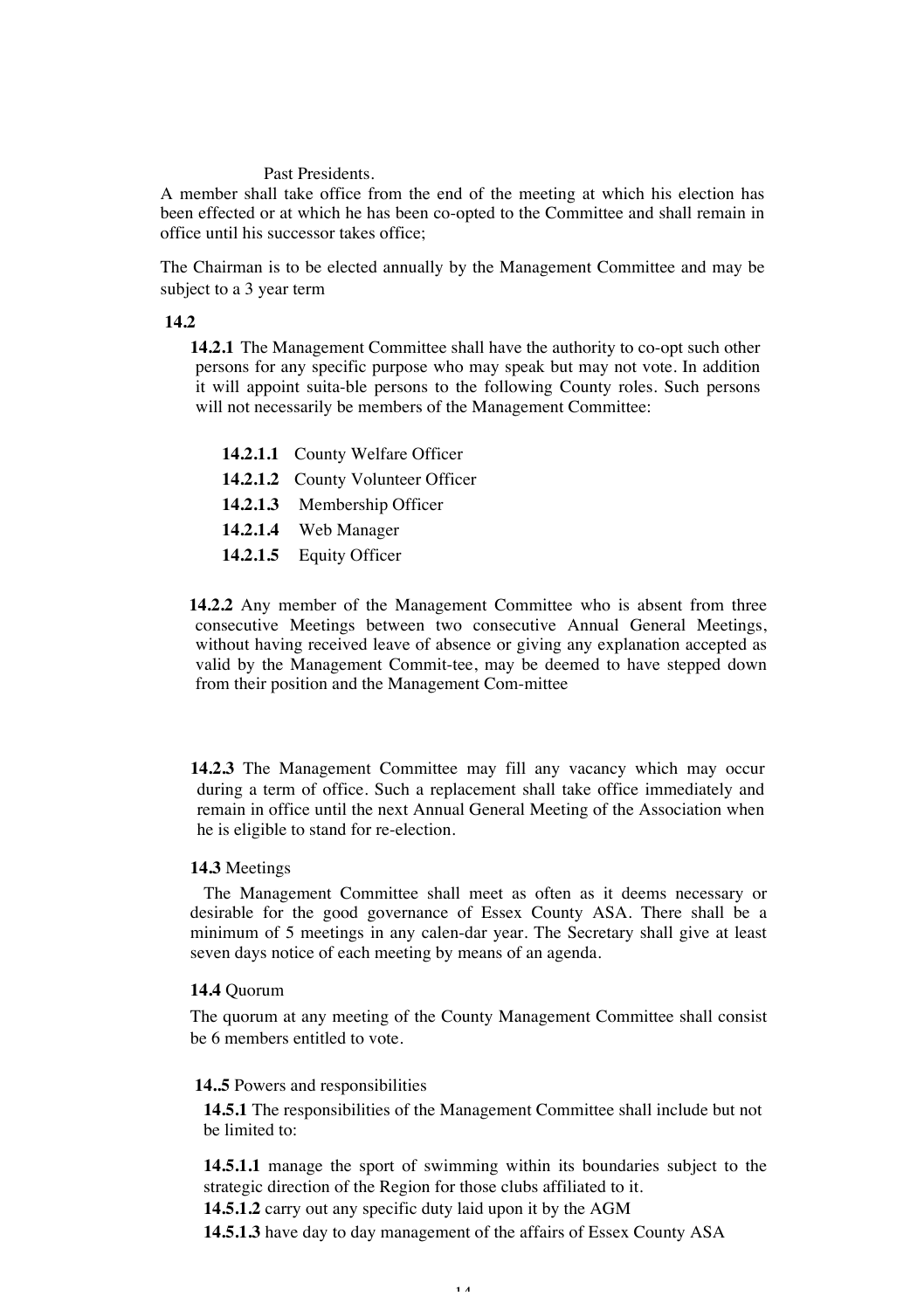- **14.5.1.4** appoint any officers, managers, and members of the standing and other committees, not elected by the AGM;
- **14.5.1.5** monitor and evaluate the work of the Standing and other Committees, and any other persons appointed to specific tasks within Essex County ASA, including the produc-tion of budgets, accurate minutes of their meetings and reports of their other activi-ties;

**14.5.1.6** maintain appropriate channels of communication with, clubs and individuals.

**14.5.2 i**n particular, the Management Committee shall:

**14.5.2.1** if considered appropriate, set the annual affiliation fee in line with the budget<sup>.</sup>

- **14.5.2.2**. determine who shall be the authorised signatories of the Essex County ASA's bank accounts;
- **14.5.2.3** ensure that minutes of its meetings are produced and retained for a minimum of 6 years and then archived;
- **14.3.2.4** at its first meeting after the Annual General Meeting, elect the chairperson from its mem-bers and appoint the members of the Standing Committees,
- **14.3.2.5** determine any question arising as to the correct interpretation of any of these rules, or any other question not herein provided for;

**14.4** The Management Committee may:

- **14.4.1** Enter into contracts on behalf of its members for purposes of meeting the objectives of the Association.
- **14.4.2** Following a motion which has been passed by a majority of at least two thirds of those voting, discharge a Standing Committee and elect a new committee in its place

**14.5** The Management Committee shall have power to make regulations and to settle disputed points not otherwise provided for in this Constitution.

### **15 Standing Committees**

**15.1** Masters Swimming, Swimming, Diving, Synchronised Swimming, Swimming Officials, Emergency and Water Polo Committees

### **15.1.1** Composition

Each committee may consist of up to five members and the *ex officio* members as detailed.

The Swimming Committee shall comprise of the following voting members – the Swimming Events Manager; The County Coach and three other members. Other people maybe co-opted on to the committee but will not have voting rights unless agreed by the Management Committee

### **15.1.2** Duties

The Management Committee may lay down (and from time to time amend) detailed terms of reference identifying the powers, duties and responsibilities of each committee

**15.2** Provisions applicable to Standing and other Committees

#### **15.2.1** Standing Orders

Except where varied by any provision of this Rule 15, the applica-ble sections of the Standing Orders for the conduct of the Manage-ment Committee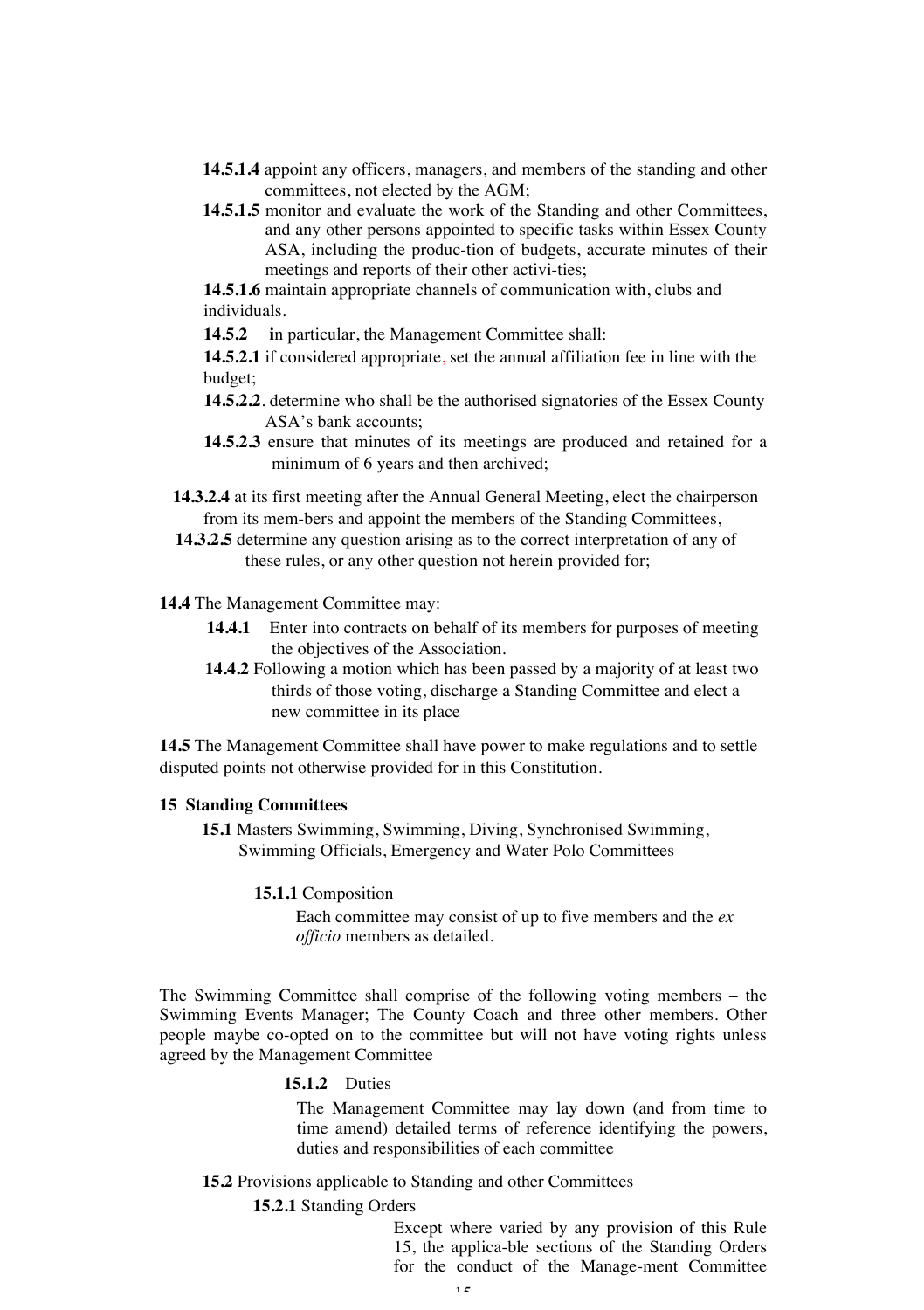shall apply to each Standing Committee in all respects as if it were the Management Committee.

### **15.2.2** *Ex officio* members

**15.2.2.1** The Manager of each Standing Committee shall be a voting member of that Committee.

**15.2.3** Attendance at Standing Committees

**15.2.3.1** The following may attend any meeting of any Standing Committee with the power to vote and shall be given notice of all such meetings:

**15.2.3.1.1** The President; **15.2.3.1.2** The President Elect **15.2.3.1.3** The Chairman **15.2.3.1.4** The Secretary; **15.2.3.1.5** The Treasurer;

### **15.2.4** Quorum

The quorum at any meeting of any committee shall be 1/3rd the number of voting members.

### **15.2.5** Co-option

Each committee shall have power to co-opt members for any special purpose, without the power to vote unless such co-option has been agreed by the Management Commit-tee, in which case such appointees will be considered to be voting members and who must be members of the A.S.A..

### **15.2.6** Chairman

Each Standing Committee shall elect a Chairman from its own voting members.

### **15.2.7** Minutes

Each Standing Committee shall keep Minutes of Its meetings, including a list of those present, which shall be submitted to the Management Committee.

### **Standing Orders for the Conduct of Essex County ASA Affairs**

### **1. Standing Orders for the conduct of the County Annual General Meeting**

**1.1**Chairman

**1.1.1** The Chairman shall: **1.1.1.1** have unlimited authority upon every question of order; **1.1.2.3** Have the right to vote on any motion and in the event of a tie the proposal or motion shall be 'not carried'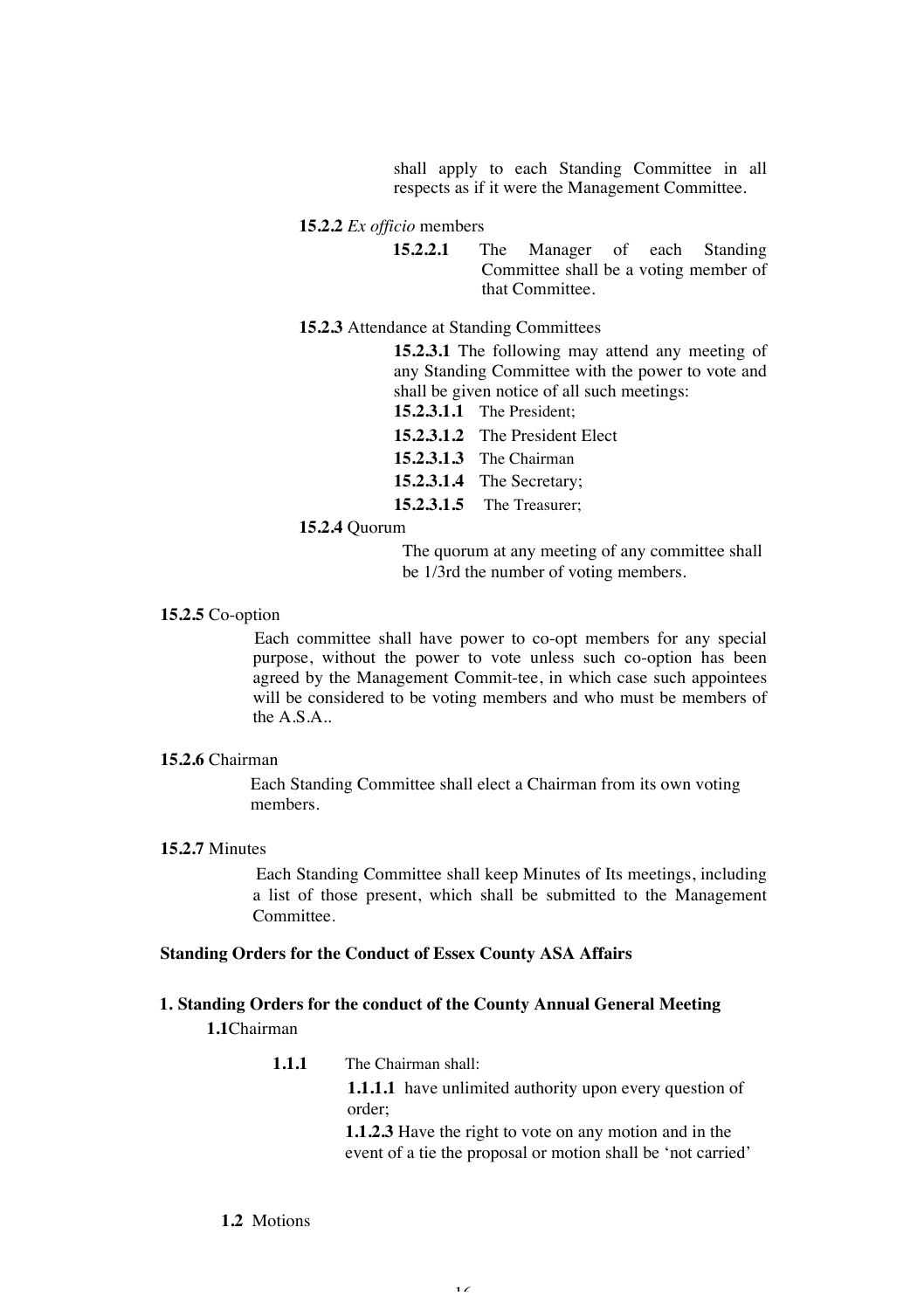- **1.2.1** A proposal for consideration at the Annual General Meeting shall be sub-mitted in writing so as to arrive at the nominated address no later than the nominated date :
	- 1.2.1.1 by the Management Committee or
	- **1.2.1.2** by a club, body, association or organisation allocated to Essex County ASA

Proposals received in accordance with this section, which shall be proposed and seconded shall be sent to the clubs, bodies, associations and organisations entitled to be represented at the Annual General or Special meeting not less than fourteen days before the Annual General Meeting or Special meeting

A motion of which due notice has not been given may not be discussed

- **1.2.2** person eligible to attend the Annual General Meeting or a club, body, asso-ciation or organisation affiliated to Essex County ASA may either by writ-ten question addressed to the Secretary and/or at the Annual General Meet-ing, question or have discussed any item in the published minutes of the last Annual General Meeting or any subsequent Special Meeting, the Annual Report, the Financial Statements
- **1.3** Procedures at Annual General or Special Meetings
	- **1.3.1** Every motion shall be proposed and seconded. Resolutions which emanate from the Management Committee shall be proposed by a member of that Management Committee while those which emanate from a stand-ing or other committee shall be proposed by the manager of the commit-tee.
	- **1.3.2** A proposal to change Essex County ASA Rules or Standing Orders shall be carried only if at least two-thirds of those voting are in favour. All other proposals, including amendments to proposals whether to change a Essex County ASA Rule or otherwise, shall require a simple majority of those members voting
		- **1.3.3** The County Annual General Meeting shall be open to the public and accord-ingly except as provided in these rules or with the permission of the Chairman, nobody except a member of the Annual General Meeting may take part in the business.

## **1.4** Voting

.

.

The Secretary shall appoint two scrutineers, one of whom shall supervise the proper conduct of the scrutinising process. They shall receive from each delegate his delegate authorisation form signed in accordance with these rules. An authorisation form which has not been fully completed or which is of doubtful validity shall be referred to the Chairman for a decision on whether it is acceptable.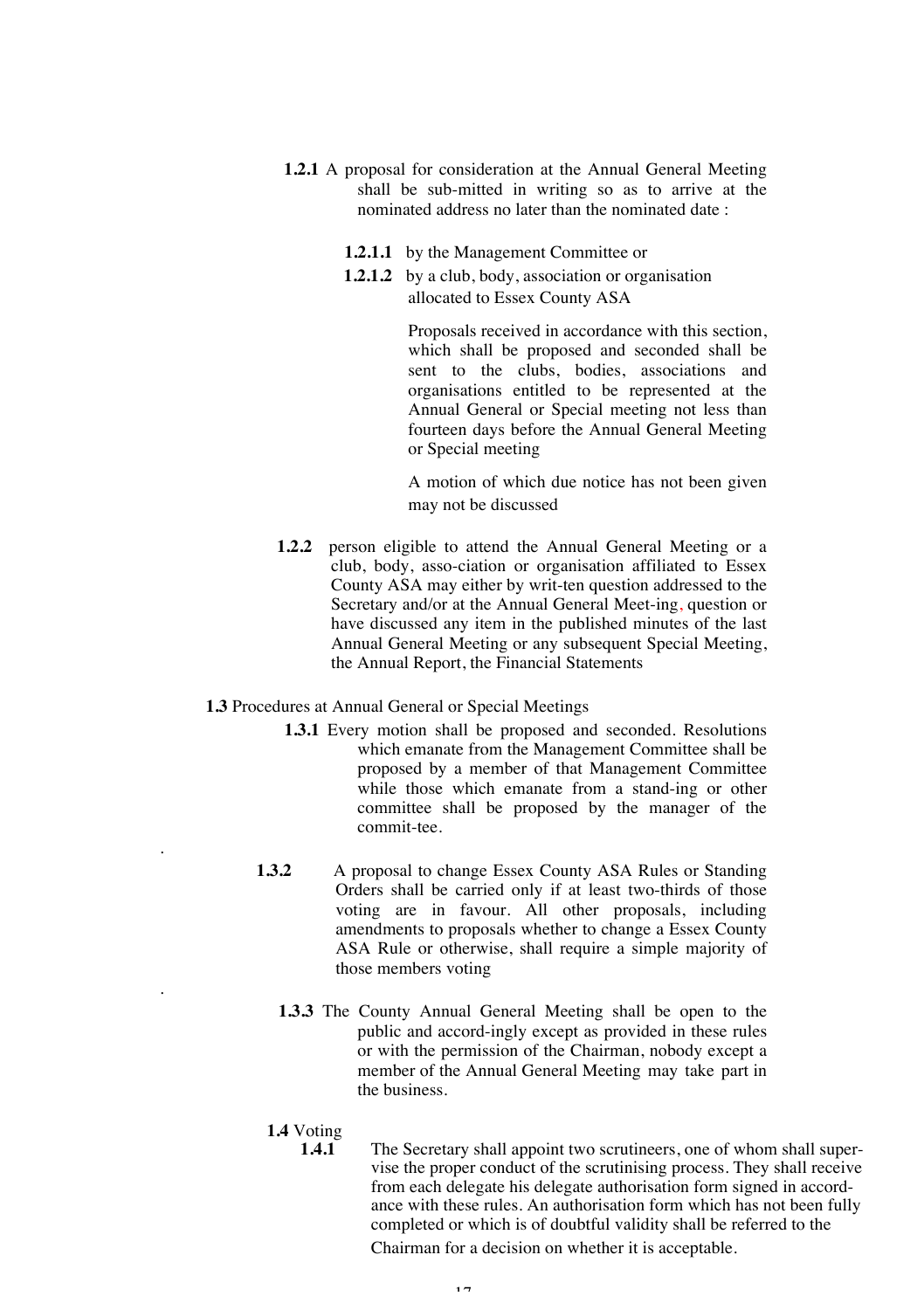- 1.4.2 Unless the Chairman directs otherwise, voting on all motions or amendments shall be by a show of delegate forms.
- **1.4.3** Voting on elections shall be by secret ballot and any ballot paper containing more votes than the number required shall be void.
- **1.4.4** Completed voting papers shall be deposited in a ballot box provided for the purpose not later than ten minutes after the advertised starting time of the meeting: the ballot box shall be closed at the expiry of such ten minutes and voting papers will not be received thereafter. The voting paper shall contain such of the nominations made as require to be voted upon. Proxy

voting shall be permitted provided they are received by the Secretary in advance of the meeting.

**1.4.5** The result of each ballot shall be

announced by the Chairman

during the meeting.

- **1.5** Changes to Essex County ASA Rules<br>**1.5.1** Any proposal to change a Essex County A
- **1.5.1** Any proposal to change a Essex County ASA Rule shall only be considered at the Annual General Meeting or at a Special General Meeting called for that (and possibly other) purposes.
- **1.5.2** Rule changes approved by the Annual General Meeting shall become effective immediately after the close of the meeting and the revised rules will be available within 14 days. Rules .

### **1.6 Nominations, applications and appointments**

**1.6.1** Nominations for the President Elect, the Secretary, Treasurer, the Manag-ers of the Standing Committees, County Representative on Region Man-agement Board, and such other nominations as are required shall reach the Secretary or his authorised substitute no later than the date. Each of these nominees shall be proposed and seconded. The nomination shall be in writing and the nominee shall signify thereon his willingness to stand for election.

### **Standing Orders for the conduct of the Management Committee**

**2.1** The Management Committee shall be governed by the following rules.

**2.1.1** The Chairman shall have unlimited authority upon every question of order at each meeting of the Committee and, for the purpose of any meeting, shall be the sole interpreter of the rules governing the Committee.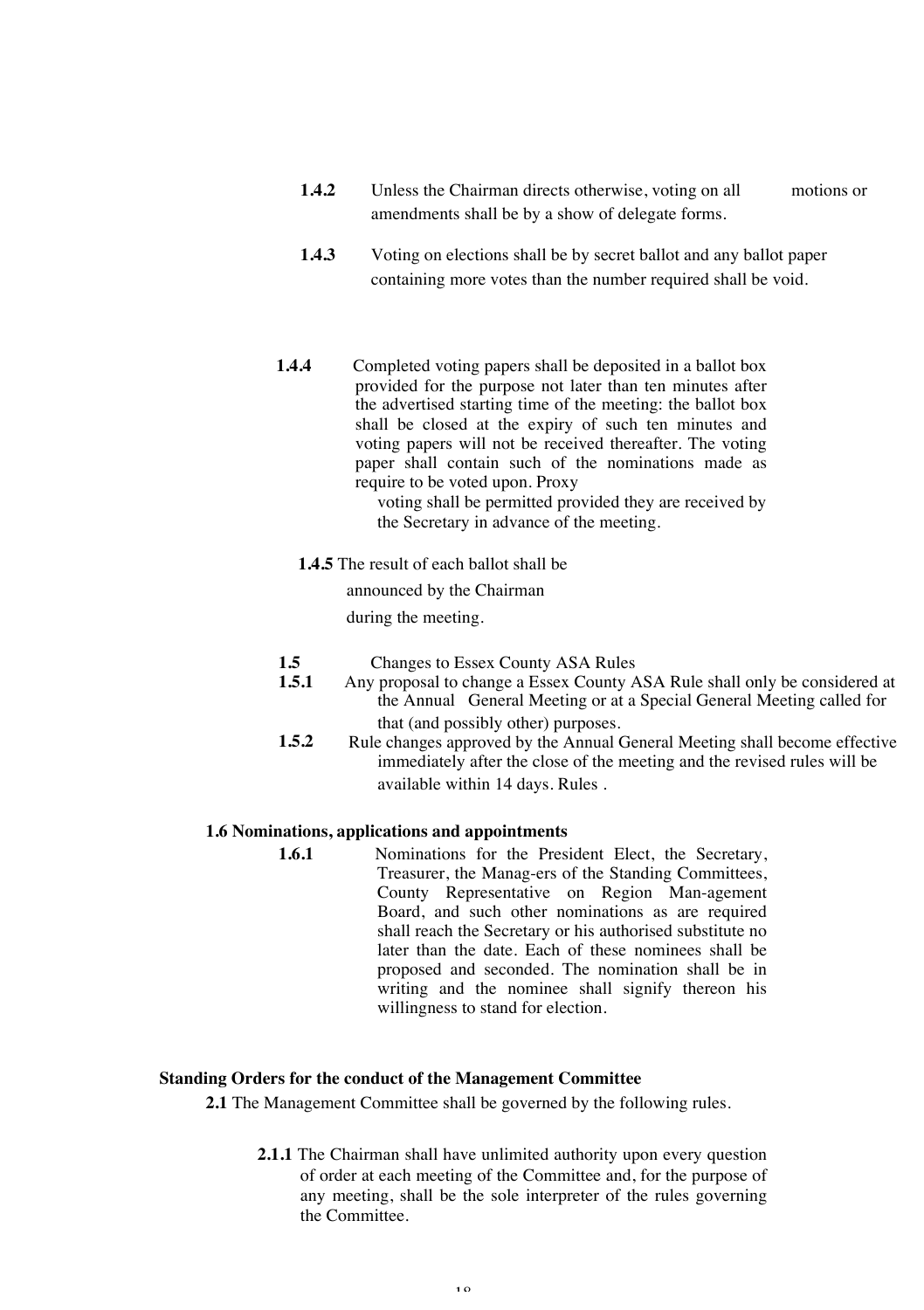- **2.1.2** The minutes of the previous meeting as circulated shall be considered as the first substantive item on the agenda after the apologies for absence have been recorded.
- **2.1.3** The minutes of standing committees or other committees and reports of officers or other individuals shall not be considered unless they have been distributed with the agenda, unless the Chairman and the members of the Committee agree.
- **2.1.4** Every motion shall be proposed and seconded.
- **2.1.5** All proposals, including amendments to proposals shall require a simple majority of those members voting unless otherwise specified in these rules.
- **2.1.6** The Chairman shall have a right to vote on any motion and in the event of a tie the proposal or motion shall be deemed 'Not Carried'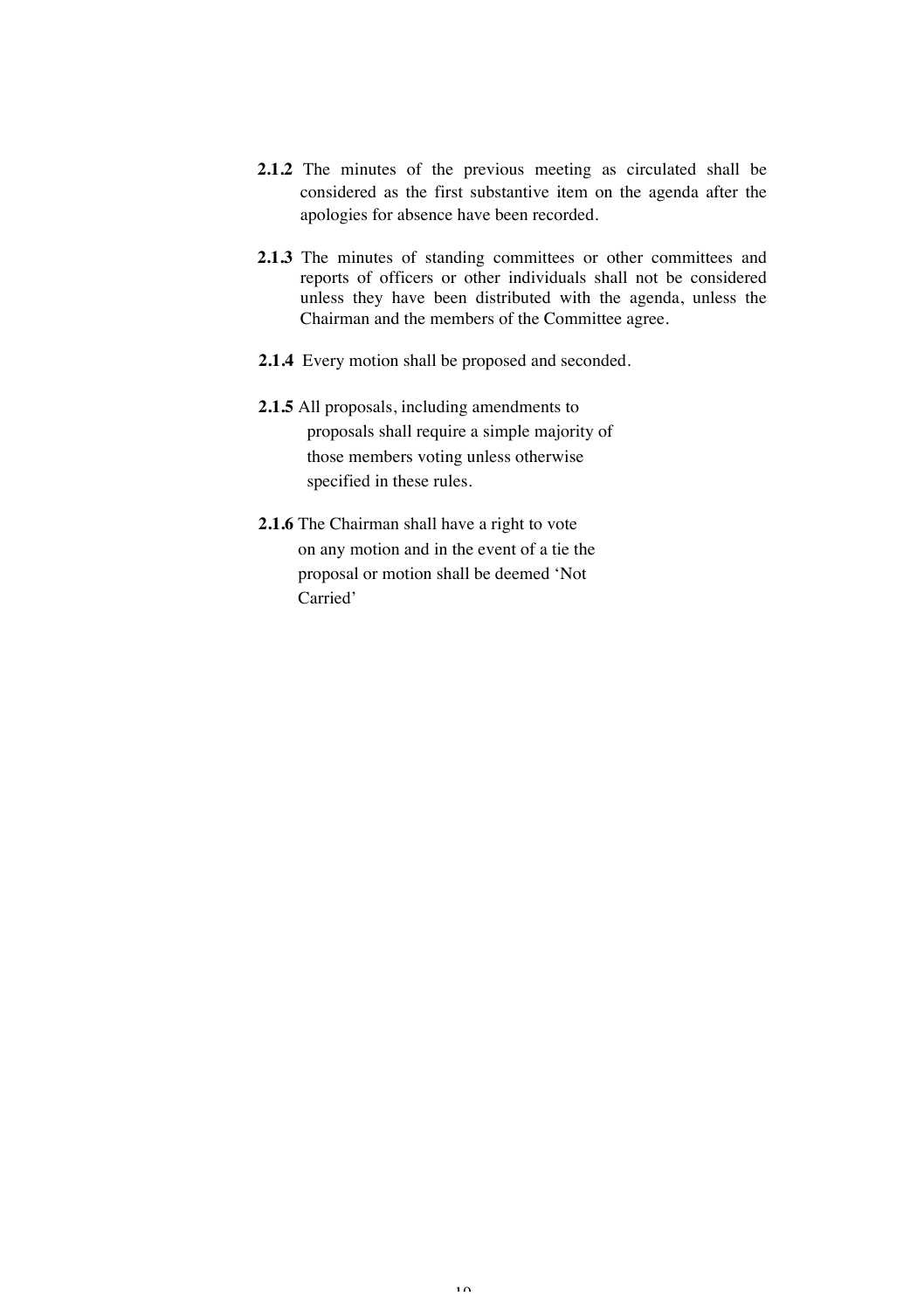### **GENERAL CONDITIONS:**

### **COVERING SWIMMING CHAMPIONSHIPS, DIVING CHAMPIONSHIPS, SYNCHRO, DISA-BILITY, AGE GROUP WATER POLO COMPETITIONS AND MASTERS CHAMPIONSHIPS**

The following conditions shall apply to County Championships, subject to any special conditions applying to the particular event.

1. All Championships Age Group Competitions Masters shall be held annually (unless the Executive

Management Committee find it is not expedient to do so) under ASA Laws on dates ratified by the Executive Management Committee. Swimming Championships are licensed.

- 2. To be eligible, competitors must:
- (i) Be amateurs except for the Masters Competitions where professionals may also compete.

(ii) Be an A.S.A. registered member of an Essex affiliated swimming club at the closing date for the

entries of the relevant Championships.

### Competitors

No swimmer competing in any Championship or Age Group Competition of another County shall be eligible to compete in the Essex County Championships or Age Group Competitions in the same year.

Competing in any Championships of another County in the same competition year shall not be eligible to

compete in the Essex Championships

The Executive Management Committee may grant exemption to a competitor who requests dispensation in writing.

who is not qualified to swim in the Championships or Age Group Competitions of any other County.

3. Entries on the official forms or in approved electronic format duly authorized by an eligible club official must be received no later than the date fixed for the closing date for entries. Submission of entries on disk will

constitute acceptance of the conditions set out on the individual and team paper entry forms.

The Manager reserves the right to request evidence of date of birth of entrants for Junior Cham-<br>pionships. NO LATE ENTRIES WILL BE ACCEPTED NO LATE ENTRIES WILL BE ACCEPTED.

4. An incorrect or incomplete entry in respect of an individual swimmer or relay team will be rejected.

5. Entry fees shall be ratified by the Executive Management Committee. The entry fee shall accompany the entry or the entry shall be void.

6. Medals may be awarded to the winner, second and third places in each championship.

7. The winners of the various championships shall be entitled to hold the trophies allocated to those championships from the date of giving satisfactory security until the date the event is next held or earlier if the Executive Management Committee should require.

8. The Executive Management Committee shall ratify qualifying standards may times for entry into any County Championship, , such times to be published not later than the Annual General Meeting in the year for which they are effective such times to be published not later than the Annual General Meeting preceding the year for which they are effective.

9. One start rule will operate for all Swimming Competitions and Championships.

10. Any issue not provided for by these conditions shall be referred to the Discipline Manager for the Executive Management Committee to decide.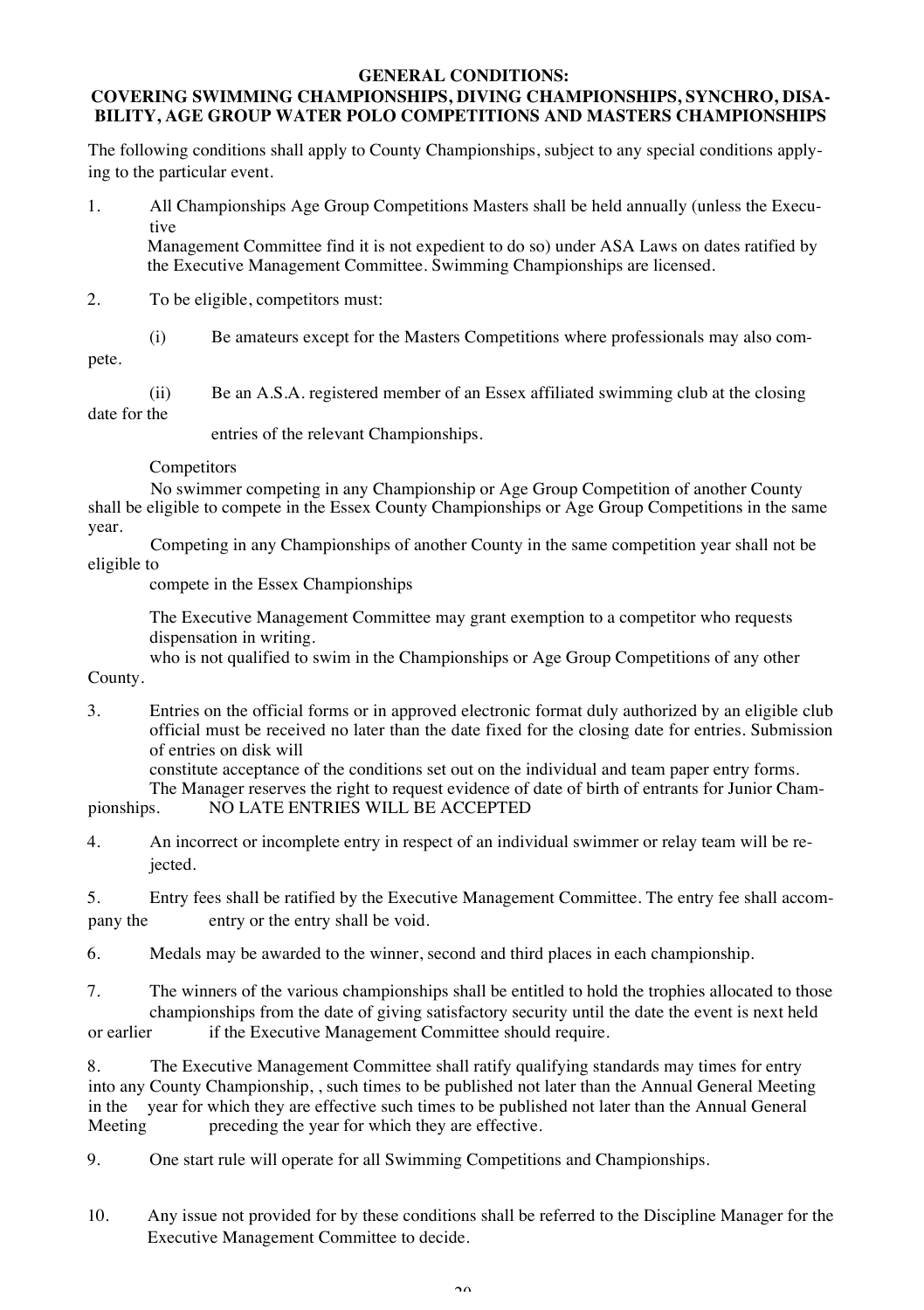- 11. Pool Safety. It is the Clubs responsibility to ensure that their competitors are made aware of the Safety regulations of the respective Pools. Should there be an emergency announcement they must ensure that all members under their control leave the area in accordance with given instructions.
- 12. A competitor will only gain points, where applicable, in any County Championship for the club under which the entry was accepted unless condition 13 applies.
- 13 The Age Group series of Championships is classified under ASA Rules as one Championship and the age at the last day of the Championship shall determine the relevant age.
- 14. In the interests of safety and to ensure the smooth running of a Championship, the Swimming Commit tee reserves the right to restrict the number of entries in any event
- 15. A competitor who is a member of more than one club may only represent one of those clubs in any Championship or Competition in the competition year.
- 16. A competitor may only represent one club at a time. A competitor may swim for different clubs during the course of a Championship but any points earned by a competitor who swims for a different club will be accumulated against the original club for the purposes of determining awards and allocation of trophies. For the purposes of this condition each Championship will be considered a separate event (as defined in condition 11, the Age Group series is defined as one Championship).
- 17 The County Association expects all those attending or competing in its Championships to observe the highest standards of safety and social behavior. The County Associ-ation reserves the right to exclude with immediate effect any swimmer, coach, official, spectator or any other person attending the venue in connection with an event from the remainder of the Block for those Competitions which operate over more than one weekend or, in all other cases, for the remainder of the Competition, where their behavior is considered unacceptable.

Examples of unacceptable behavior shall include but not be limited to Abusive, threatening or intimidating behavior towards other swimmers, coaches, officials (technical or non-technical) or spectators. Persistent questioning of the authority/decision making of the officials Vandalism

Theft

The decision to exclude shall be delegated by the County Association to the Promoter (which term shall include any appointed deputy). The Promoter will take the decision upon receipt of at least one written statement supporting the accusation (in exceptional circumstances the Promoter may suspend this requirement). However, in the period until such statement is received, which shall be no more than 60 minutes after the event or identification of those involved in the event, the Pro-moter has the right to require the individual involved to withdraw to an area nominated by the Promoter until a decision is taken in respect of the unacceptable behavior. Should the individual concerned refuse to obey the Promoter's requirements, then the Promoter shall suspend the gala with immediate effect until the matter is resolved to the satisfaction of the Promoter.

On receipt of the written statement or, if this requirement is suspended, based on the information available, the Promoter will make his decision. Such decision will be binding for the remainder of the Block/Competition. In the event that an individual is excluded, then the decision of the Promot-er must be formally ratified by the Emergency Committee of the Association within 14 days of the exclusion. Such ratification shall be formally advised in writing to the excluded person.

Any person who is excluded shall have the right of appeal against the

exclusion to the Management Committee of the Association. Notice of such appeal is to be made in writing to the Secretary of the Association, to be received by him no later than 14 days after the date of the formal ratification notice. In the event of an appeal, then the Emergency Committee of the Association shall appoint an appeals panel to consist of 3 persons including at least one member of the Management Committee who has not been previously involved in the case. The outcome of the appeal will be binding on both parties. Persons against whom action has been taken and whose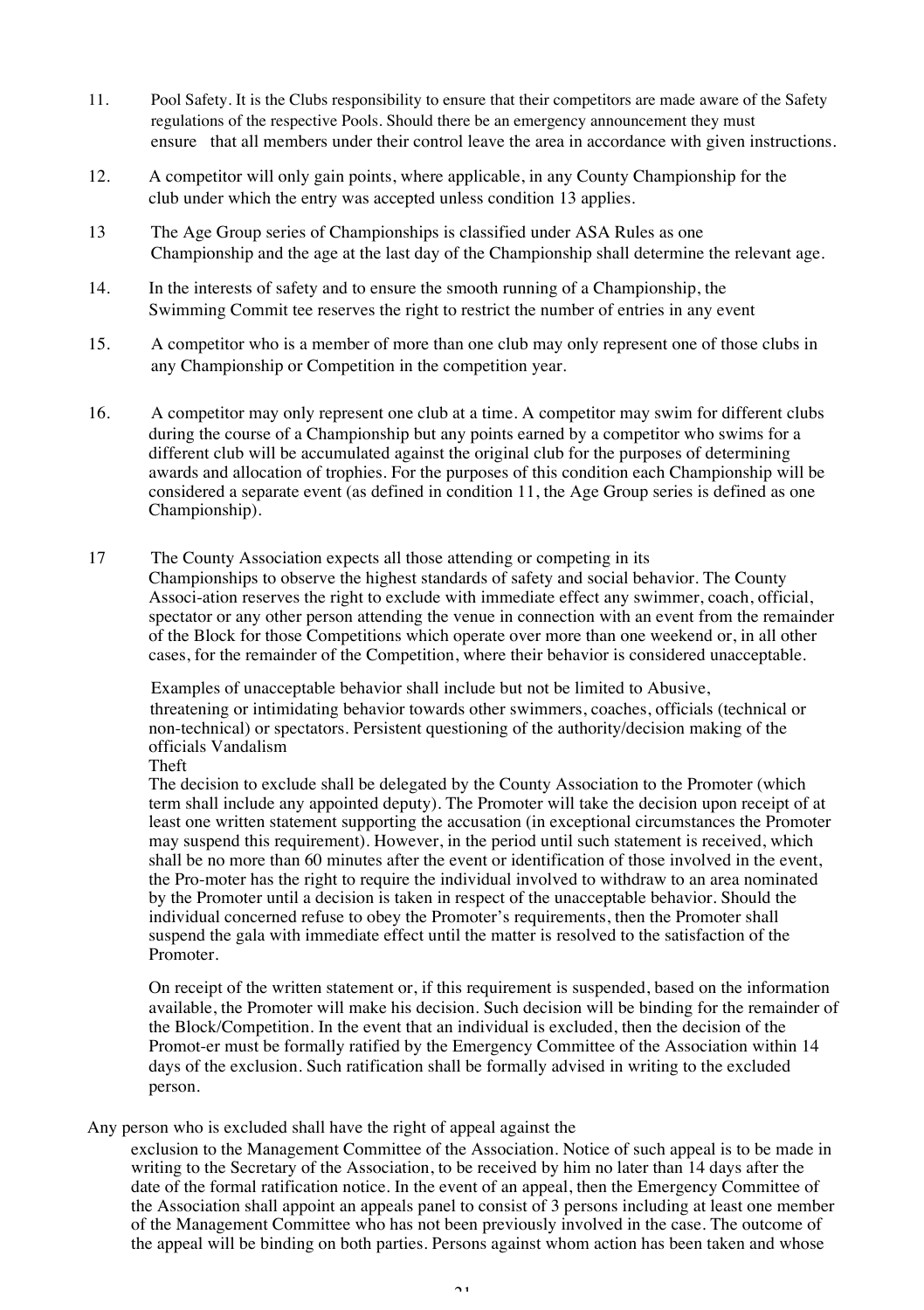case is not finalised shall remain excluded from attending any venue at which a County event is taking place until the conclusion of the matter.

Where those involved in the exclusion are members of the ASA, a copy of the written statements or a report by the Promoter where no written statements have been supplied, shall be sent to the Secre-tary of the Club of which the party is a member within 14 days of the end of the weekend Block or competition.

Any action taken under this section shall not prejudice an individual's right under ASA law. Nor does it preclude the Association or individual members of the ASA from taking action in respect of the incident under the ASA Disciplinary rules and/or civil/criminal proceedings.

In this clause words importing the one gender include all other genders and words importing singular include the plural and vice versa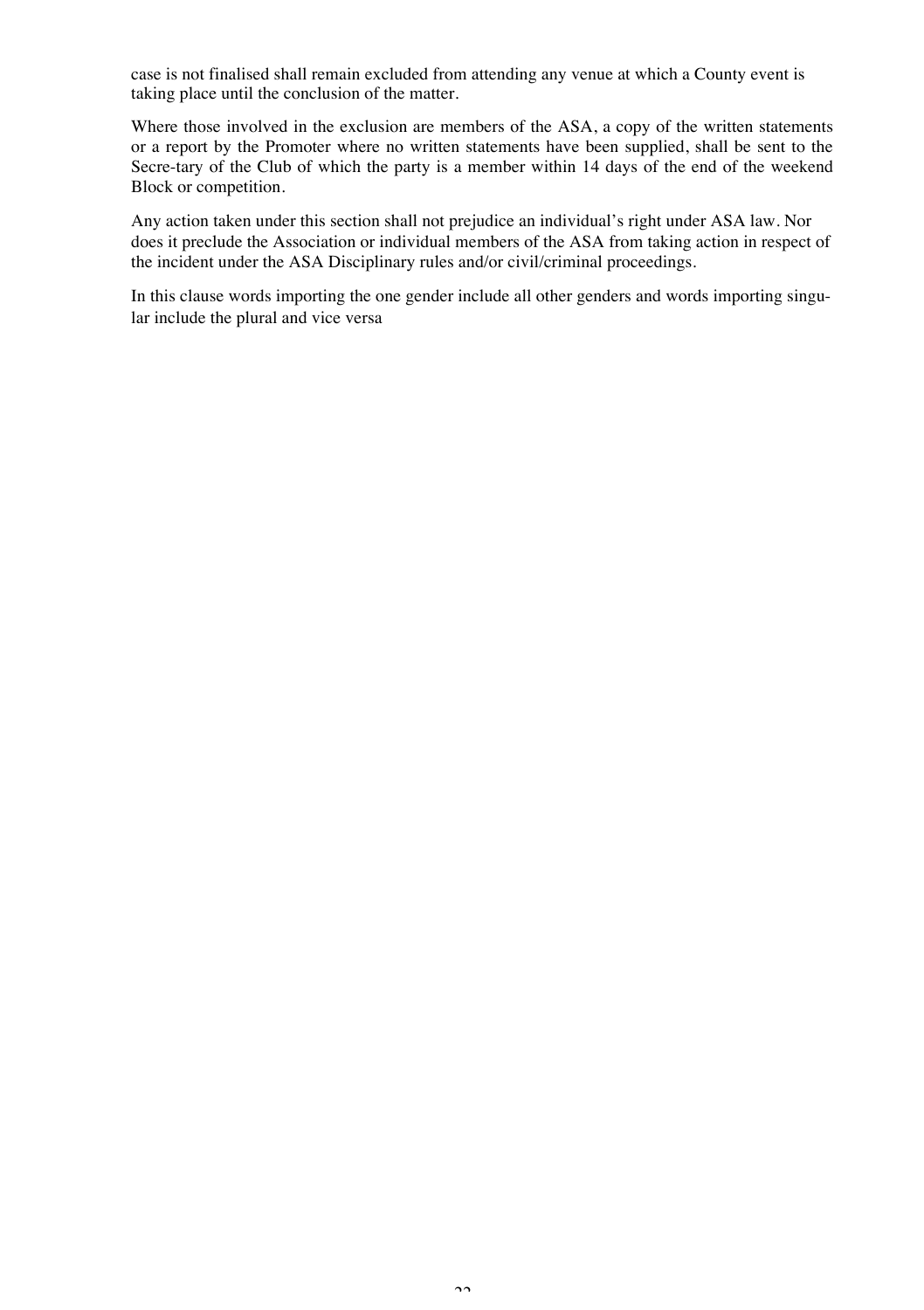## **SWIMMING SECTION SPECIAL CHAMPIONSHIP CONDITIONS** (See also General

Conditions)

The following special conditions shall apply to the Championships indicated:

## **LONG DISTANCE (Open Water)**

1 Shall be run in accordance with Region Conditions and entry requirements.

2 The County Competition shall be awarded to the Top County performance in the District Competition.

## **TEAM CHAMPIONSHIPS**

1 Each member of a competing team must comply with the eligibility rules of the General Conditions.

2 Clubs may enter a maximum of two teams in any Team Event but members shall swim for one team only and the members of each team must be notified to the Swimming Manager or his representative on the day of the competition not later than the stated time for re-entry.

## **COMPETITION NOTES**

1. Competitors in Junior Championships must be 16 years or under on the date of the competition (17 years in respect of Diving Championships).

2. Competitors who fail to achieve the qualifying time may have to submit proof that they have achieved this standard or be excluded from further events.

3. Time trials will not be permitted during the Championships.

### **CLUB TROPHIES AND AWARDS (SWIMMING)**

The following is a list of Trophies and Awards (together with conditions and points scoring system) that all Clubs making entries into the Championship swimming events will be automatically entered for.

### **The Hugh Joiner Trophy**

1. The Trophy will be awarded annually to the Club scoring the highest number of points in all the Senior and Junior County Championship swimming events (including championship relays and long distance events).

### **The Griffin Trophy**

2. The Trophy will be awarded annually to the Club scoring the most points in the Ladies and Men's (Senior/Junior) Championship relay swimming events.

### **The 'Masters' Shield**

3. The shield will awarded annually to the Club scoring the most points in the Ladies and Men's (Senior/Junior) 800/1500m Championship events.

### **The Albert Turner Trophy**

4. The Trophy will be awarded annually to the Club scoring the most points in the Age Group Championships.

### **The 'Bob' Fitzgerald Shield**

5. The Shield will be presented to the Club scoring the most points during the Special Age Group Relays. In Championships the first six placed swimmers in the individual events and the first six placed teams in team events will score points with respect to their placing as follows: 1st - 12 points; 2nd - 8 points; 3rd - 6 points; 4th - 4 points; 5th - 2 points and 6th - 1 point.

In the event of Clubs scoring an equal number of points, the Trophy, Shield or Award will be presented to the Club with the most first places. If this does not resolve the tie, the Club with the most second places and so on.

### **The David Jacob Memorial Shield**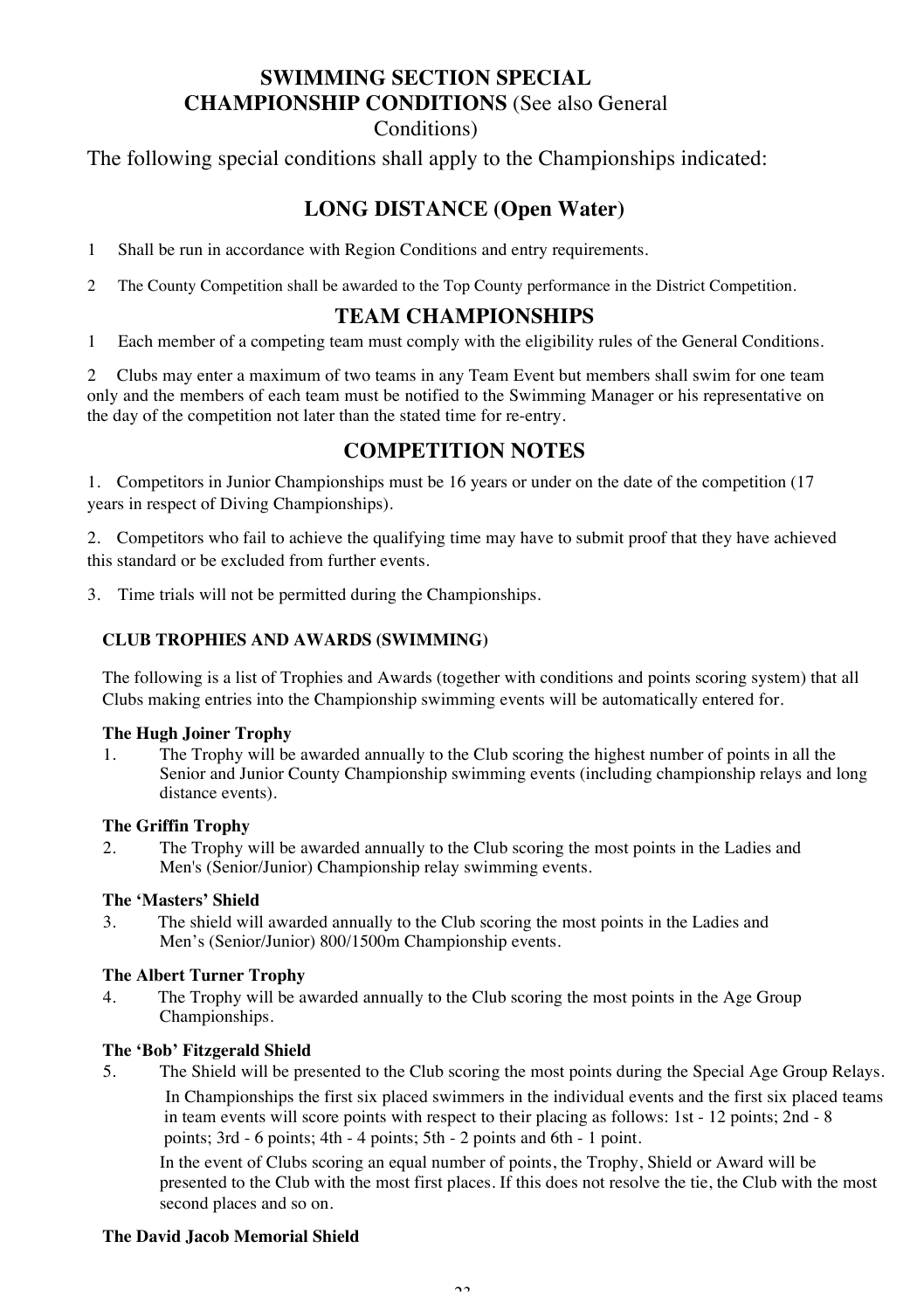6 The Shield will be presented annually to the Club scoring the most points in the Badcats Relay swimming events

### **The Captains Trophy**

7. The Trophy will be awarded to the top BAGCATS swimmer who gains the most points in the qualify-ing events.

The points will be automatically calculated from the swim program

### **Plaistow United Trophy Awards - Male and Female**

8. To be awarded annually for the best competitive performances in all disciplines. Nominations are to be submitted to the Swimming Manager by September  $30<sup>th</sup>$  each year.

## **Higgs Sheild**

To be awarded annually for the best performance at the Nationals Nominations are to be submitted to the Swimming Manager by September  $30<sup>th</sup>$  each year.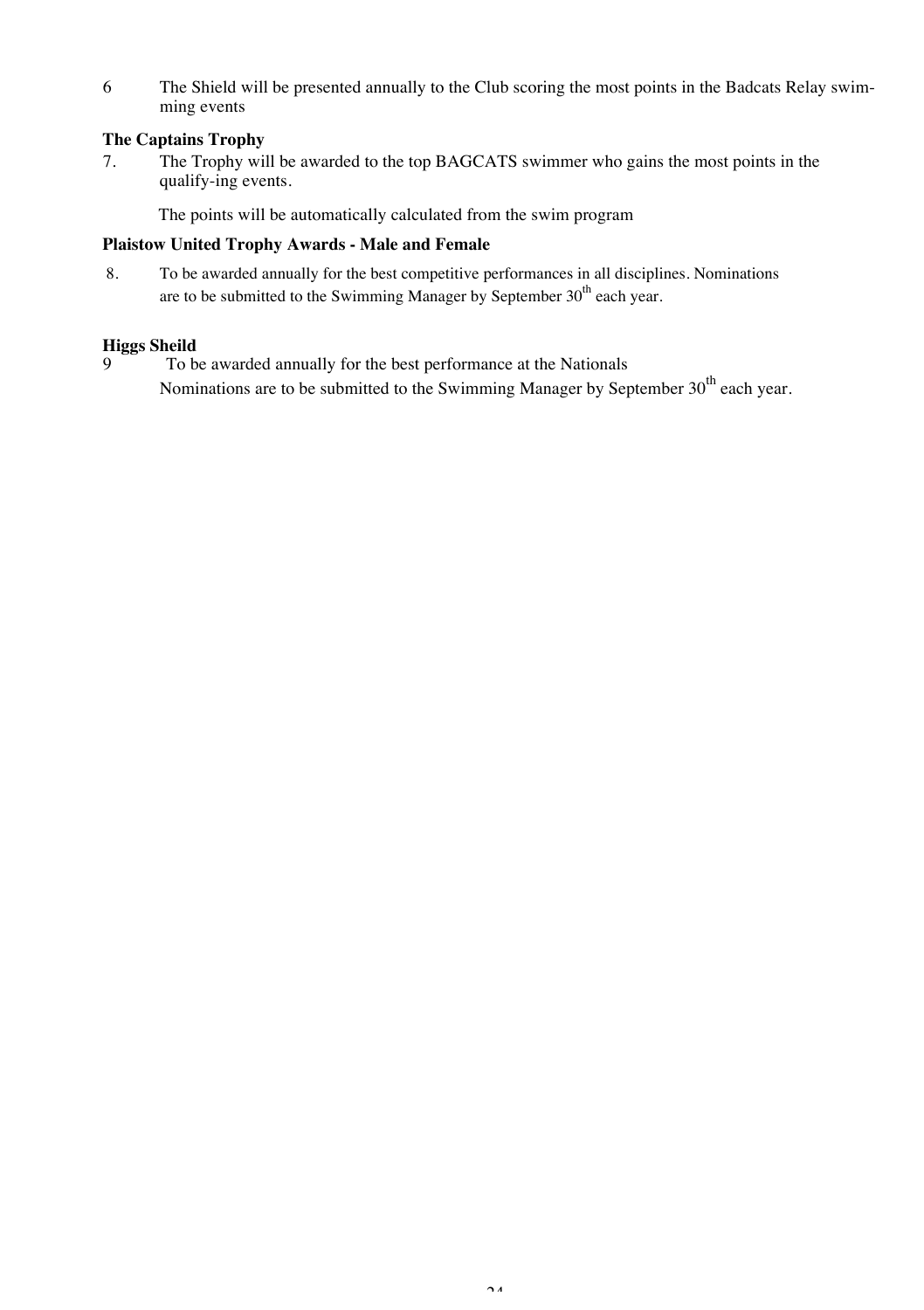### **Essex County Records**

The following distances and strokes shall be recognised for Essex County Records:

| Freestyle:            | 50, 100, 200, 400, 800 and 1500 metres                                         |
|-----------------------|--------------------------------------------------------------------------------|
| Backstroke:           | 50, 100 and 200 metres                                                         |
| Breaststroke:         | 50, 100 and 200 metres                                                         |
| Butterfly:            | 50, 100 and 200 metres                                                         |
| Individual Medley:    | 100, 200 and 400 metres                                                        |
| Freestyle Relay Team: | $4 \times 200$ (Open); $4 \times 100$ (Open) and $4 \times 50$ metres (Junior) |
| Medley Relay Team:    | $4 \times 100$ (Open) and $4 \times 50$ metres (Junior)                        |

All Records shall be recognised for men and women, for long and short course, and for open and junior age classifi-cation. The open classification shall have no age limits; in the junior classification the following age limits apply:-

- (a) For individual records a swimmer shall be under the age of 16 years at midnight on the day of the swim;
- (b) For team records all members of the team shall be under the age of 17 years as at  $31<sup>st</sup>$ December in the year of the swim.

The conditions following shall apply:

### **1. The Swimmers**

1.1 For individual and team records, the swimmers must swimmers must be swimmer must be swimmer must be swimmer

1.1.1 be members of an affiliated Essex Club; AND

1.1.2 be eligible to compete in Essex County Championships; AND

 $1.1.3$  EITHER $\cdot$ 

1.1.3.1 have entered and competed in an Essex County Championship Competition;

OR

1.1.3.2 have represented the County

in the twelve months prior to, but including, the date on which the record time is claimed.

1.2 Swimmers shall be eligible competitors and registered in accordance with ASA Law.

### **2. The Pool**

- 2.1 Short Course Records may only be made in pools 25 metres in length.
- 2.2 Long Course Records may only be made in pools 50 metres in length.
- 2.3 The start and finish shall be at ends of the pool.
- 2.4 All Records shall be made in still water. Any movement of water due to the normal operation of the filtration system may be disregarded.
- 2.5 The course shall be certified correct by an appropriate qualified person.

### **3. The Event**

3.1 A record may only be made in: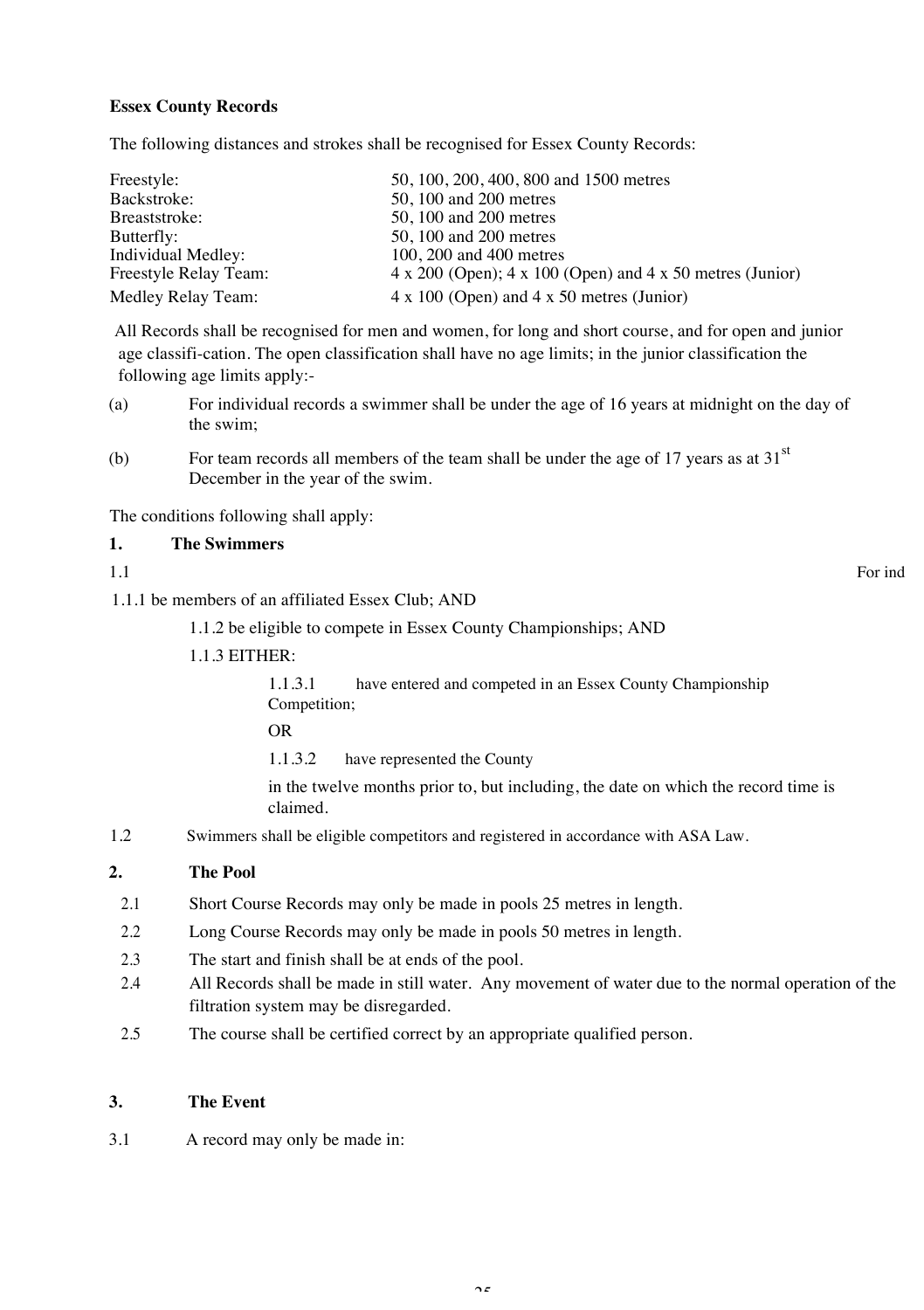- 3.1.1 a scratch competition held in public under ASA Laws & Technical Rules provided that the Referee, Starter, Judges and Timekeepers are registered with the ASA as officials in the capacity in which they are officiating; or
- 3.1.2 an unpaced individual race against time held in public provided that the date and venue have been fixed and advertised as such before the day of the event and the Referee, Starter, Judges and Timekeepers are registered with the ASA as officials in the capacity in which they are officiating; or
- 3.2 A swimmer in an individual event may apply for a record at an intermediate distance if he, his coach or his manager requests the Referee that his performance be timed at that distance which must be from the start of the event. The swimmer must complete the scheduled dis-tance of the event without disqualification.
- 3.3 The first swimmer in a relay event may apply for a record over the distance of his leg or an intermediate distance if he, his coach or his manager requests the Referee that his performance be timed at that distance. Such performance shall not be nullified by any disqualification of his team or team members occurring after his leg is completed.

### **4. Application and Approval**

- 4.1 Records made at Essex County Championships shall be considered automatically by the Records Administrator.
- 4.2 Applications for Records made at District, National, International and Licensed Competitions shall be made by the swimmer to the Records Administrator. Production of a certified time card or the relevant page from the official results is sufficient evidence.
- 4.3 Records made at time trials or at competitions not covered in Rule 4.1 shall be claimed within 40 days by the swimmer on the official form available from the Records Administrator.
- 4.4 The Records Administrator shall advise the Management Committee of all notified Essex Records for its approval.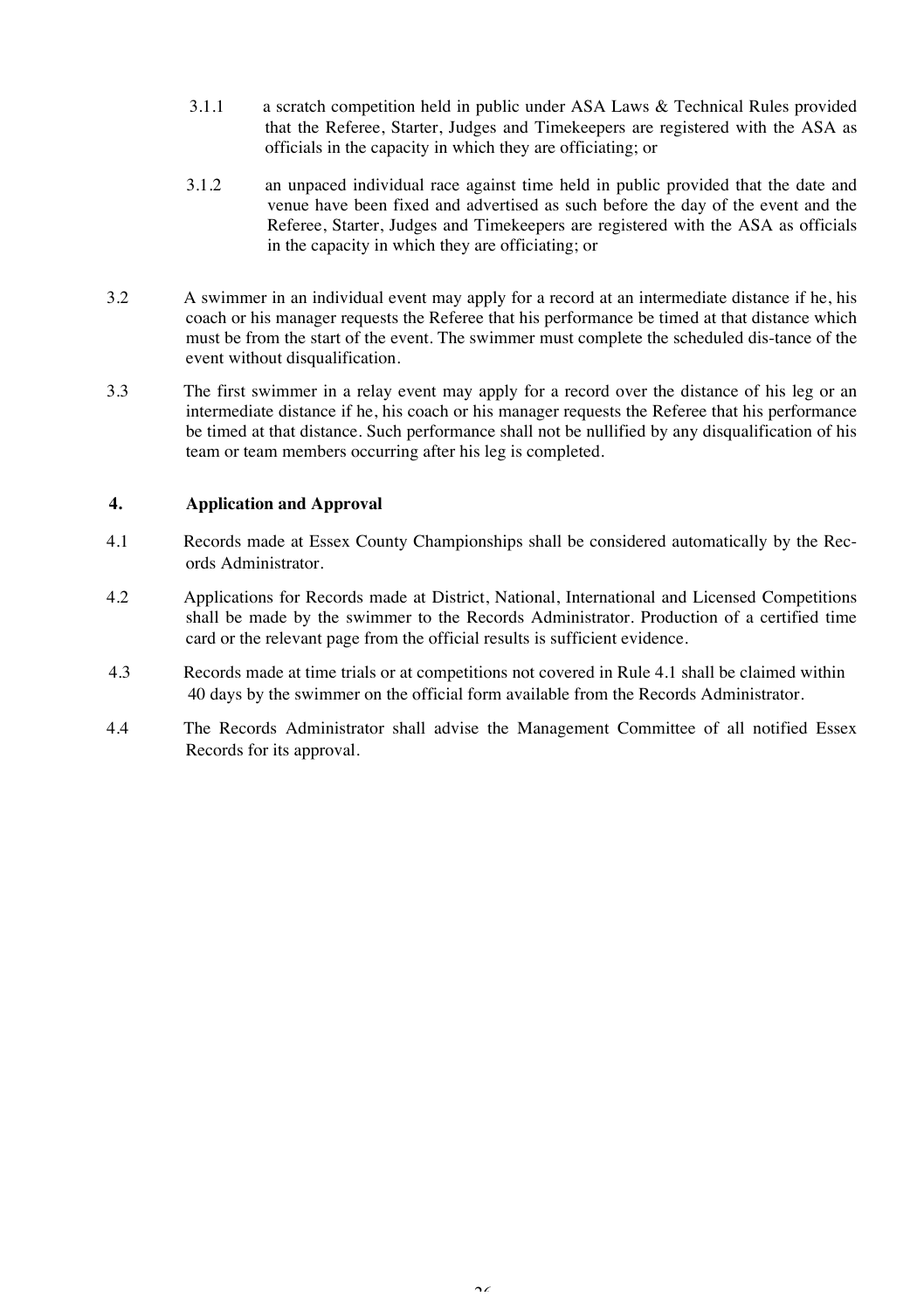## RESULTS 2017 COUNTY CHAMPIONSHIPS WINNERS

| Event                 | Trophy   | Winner                        | Club       | Time     |
|-----------------------|----------|-------------------------------|------------|----------|
| <b>MEN</b>            |          |                               |            |          |
| 50m Back              | Eddy     | S Perks                       | BAS        | 00:28.50 |
| 100m Back             | Miller   | A Veasey                      | BAS        | 01.01.51 |
| 200m Back             | Pitt     | T Berry                       | BAS        | 02.12.24 |
| 50m Brst              | Townley  | L. Clifford-Stephenson. $B&D$ |            | 00:28.71 |
| 100m Brst             | Galaxy   | L.Clifford-Stephenson. B&D    |            | 01.06.38 |
| 200 <sub>m</sub> Brst | Yewlands | S Bryan                       | BAS        | 02.34.61 |
| $50m$ F/S             | Davis    | J Ayling                      | <b>ROM</b> | 00.25.04 |
| $100m$ F/S            | Cook     | LClifford-Stephenson          | B&D        | 00:53.98 |
| $200m$ F/S            | Starfish | T Berry                       | <b>BAS</b> | 02.01.29 |
| $400m$ F/S            | Newell   | T Berry                       | BAS        | 4:19.61  |
| $1500m$ F/S           | Stone    | H Spencer                     | KIL        | 17:17.45 |
| 50m Fly               | Thurrock | M Arnold                      | <b>HAR</b> | 00:26.87 |
| $100m$ Fly            | Morris   | M Arnold                      | <b>HAR</b> | 01.00.12 |
| $200m$ Fly            | Clarke   | L Binning                     | <b>ROM</b> | 02:16.57 |
| 200m I/Med            | Deacon   | A Veasey                      | BAS        | 02.14.85 |
| 400m I/Med            | Vandome  | A Veasey                      | BAS        | 04.52.53 |

++ County Record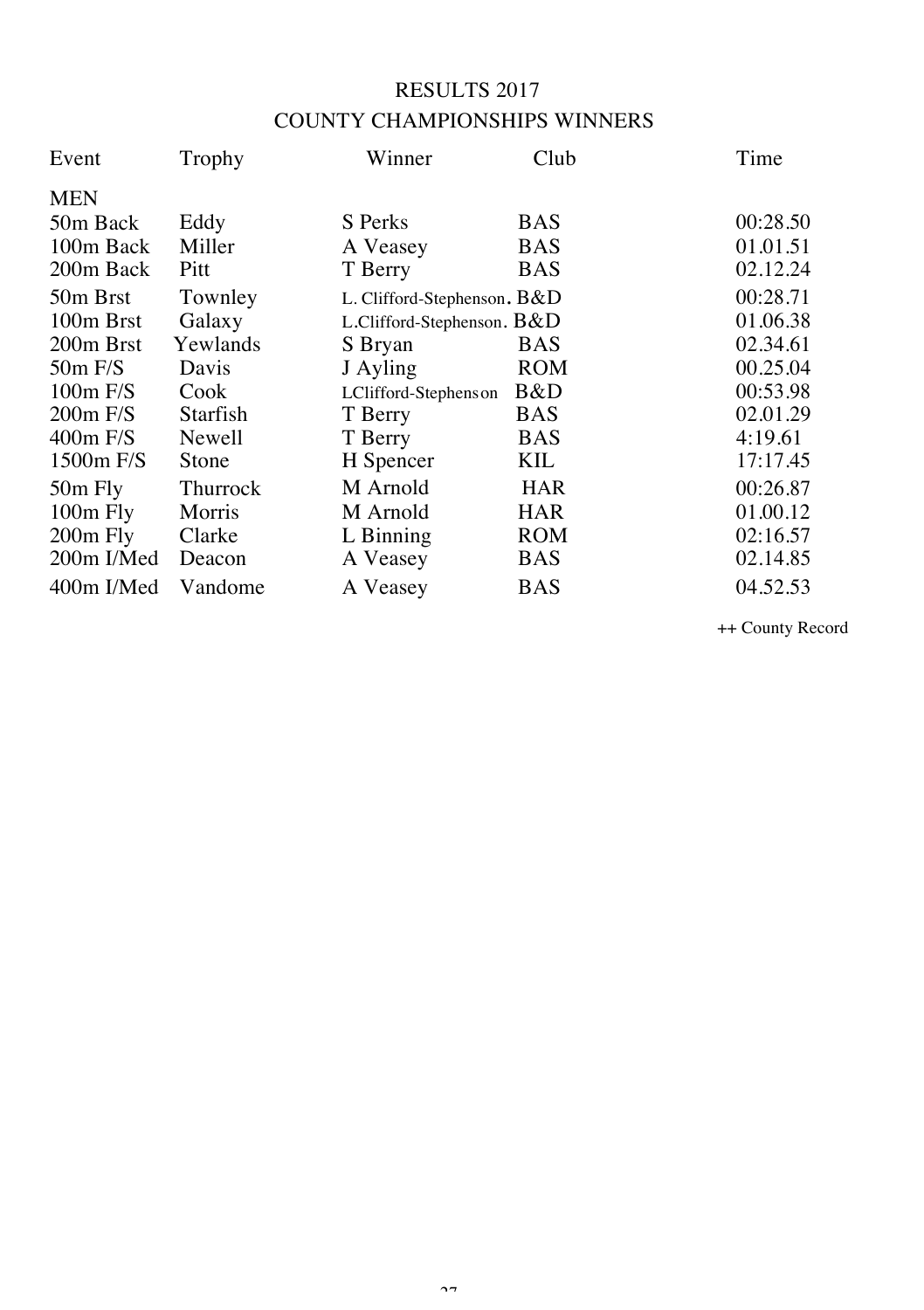## RESULTS 2017 COUNTY CHAMPIONSHIPS WINNERS

| Trophy        | Winner       | Club       | Time             |
|---------------|--------------|------------|------------------|
|               |              |            |                  |
| Killerwhales  | E Iley       | <b>BWF</b> | 00:30.37         |
| Lewis         | A Peddle     | EPP        | 01.06.10         |
| Pitt          | E Wheeler    | <b>CHE</b> | 02.23.71         |
| Townley       | A Ransome    | <b>HAR</b> | 00:34.55         |
| King          |              |            | 01.15.80         |
| Court         | V Petraityte | <b>BAS</b> | 02:43.63         |
| Pratten       | K Marriott   | <b>BWF</b> | 00:27.80         |
| Fryer         | A Low        | <b>CHE</b> | 00.59.37         |
| Sutton        | S Freeman    | COL        | 02.10.15         |
| Miller        | E Wheeler    | BAS        | 04:35.01         |
| <b>Boggas</b> | E Wheeler    | BAS        | 09:33.70         |
| Colchester    | E Duley      | <b>COL</b> | 00.28.67         |
| Havering      | E Duley      | <b>COL</b> | 01.06.02         |
| Marigold      | O Norman     | <b>COL</b> | 02.28.20         |
| Martin        | E Wheeler    | BAS        | 02.26.83         |
| Yates         | E Wheeler    | <b>BAS</b> | 05:00.50         |
|               |              |            | K Stoimenova NEW |

++ County Record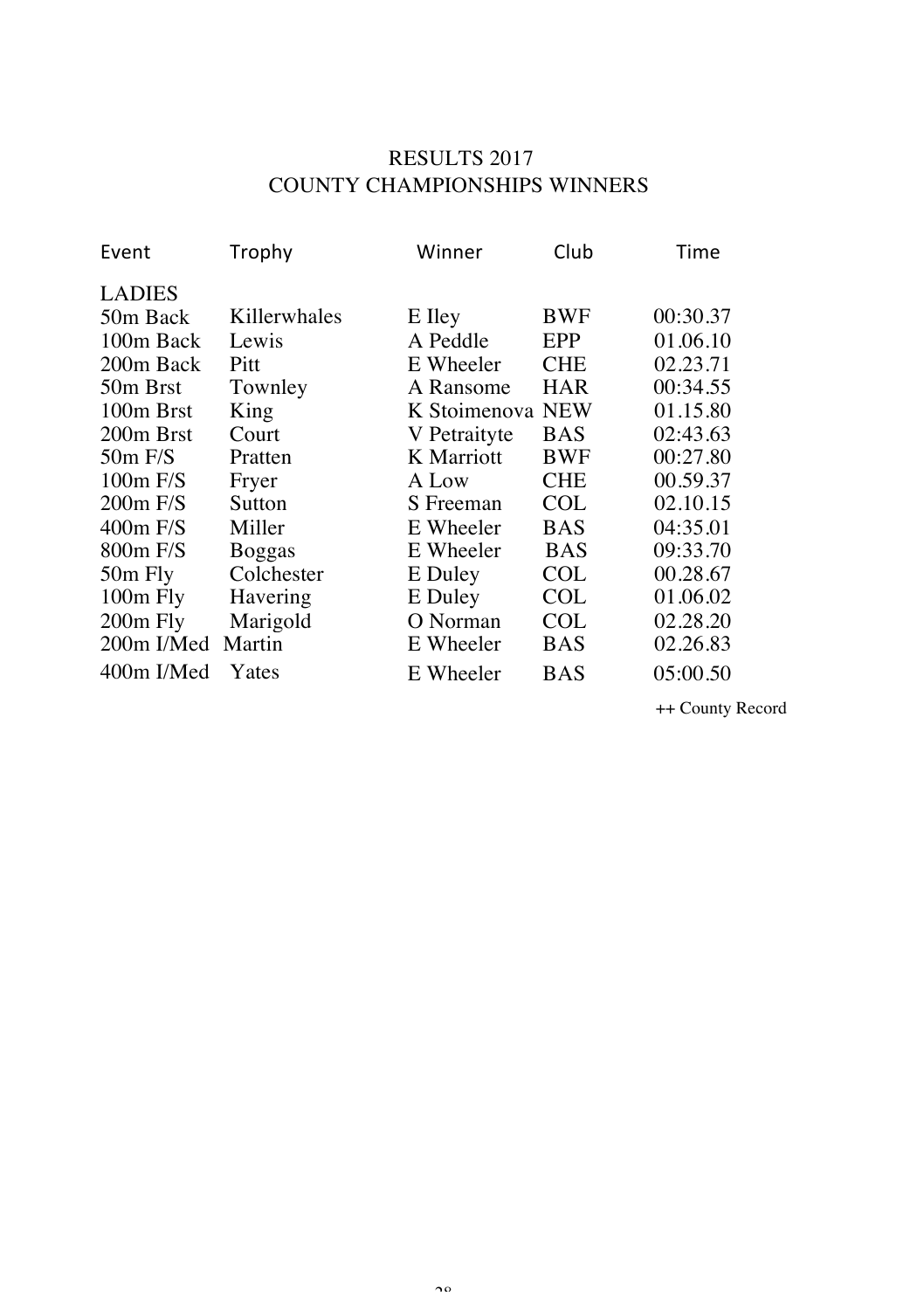### **COUNTY CHAMPIONSHIPS TROPHY WINNERS**

Hugh Joiner Trophy

Griffin Trophy

Albert Turner Trophy

Bob Fitzgerald

Masters Shield

Plaistow United Trophy Award

| (Male)   | Lewis Binning (Romford)     |
|----------|-----------------------------|
| (Female) | Sophie Freeman (Colchester) |

Higgs Trophy Abbie Low (Chelmsford)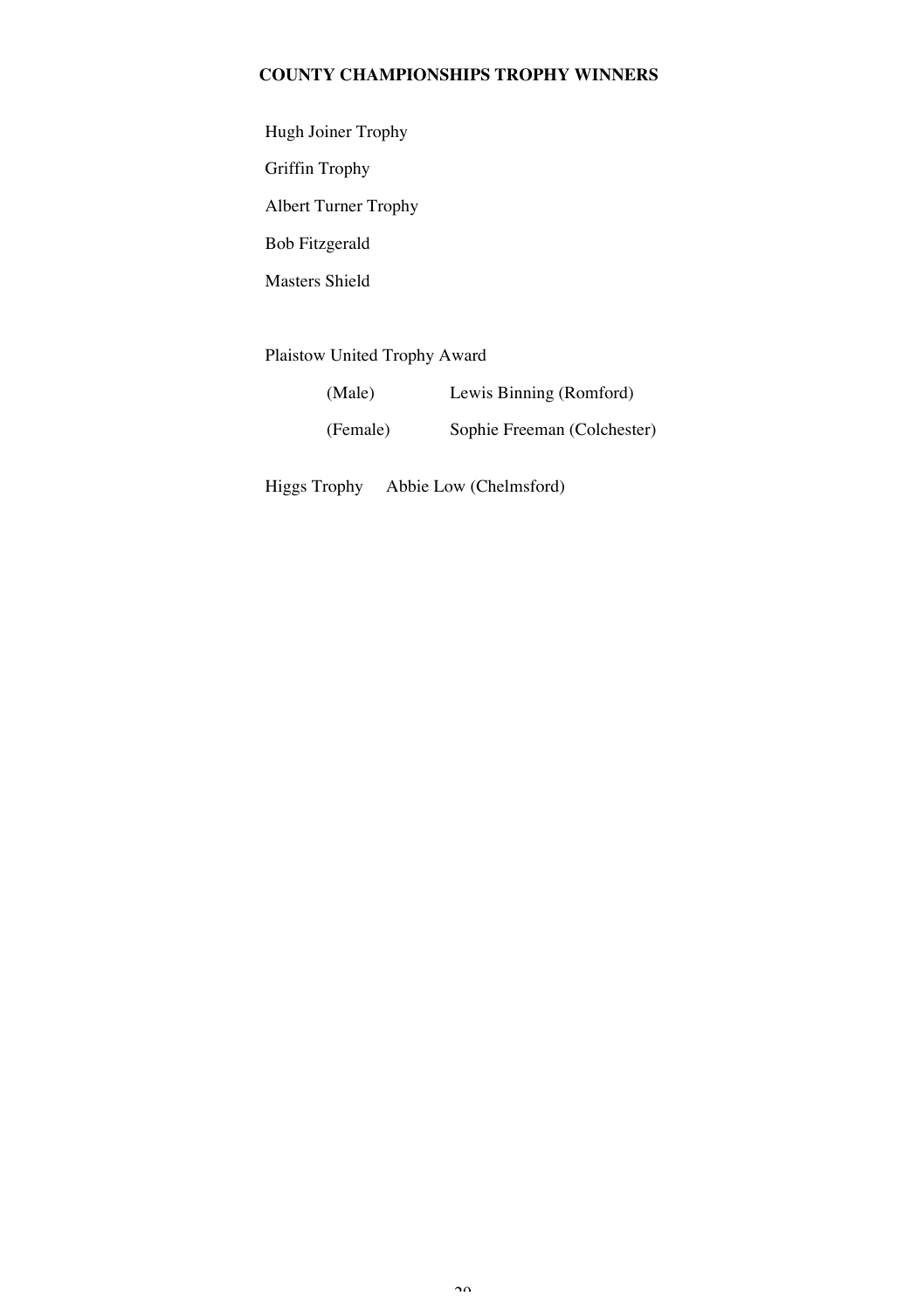### **LONG COURSE RECORDS - BOYS (UNDER 16)**

## **AS AT 31ST JANUARY 2013**

| Event                             | Time      | <b>Name</b>                     | <b>Club</b> | Venue               | Date       |
|-----------------------------------|-----------|---------------------------------|-------------|---------------------|------------|
| <b>Backstroke</b>                 |           |                                 |             |                     |            |
| 50 Metres                         | 27.87     | <b>Samuel Perks</b>             | <b>BAS</b>  | Sheffield           | 25/07/17   |
| 100 Metres                        | 1.00.50   | James Cooper                    | BAS         | Sheffield           | 26/07/17   |
| 200 Metres                        | 2.10.33   | Ethan Harrington                | <b>CHE</b>  | Luton               | 04/05/14   |
| <b>Breaststroke</b>               |           |                                 |             |                     |            |
| 50 Metres                         | 00.30.54* | Ian McKenzie                    | <b>BTR</b>  | Rome                | 23/07/1987 |
| 100 Metres                        | 01.05.33* | Ian McKenzie                    | <b>BTR</b>  | Rome                | 23/07/1987 |
| 200 Metres                        | 02.24.40* | Ian McKenzie                    | <b>BTR</b>  | Rome                | 25/07/1987 |
| <b>Butterfly</b>                  |           |                                 |             |                     |            |
| 50 Metres                         | 00.25.96* | Mark Foster                     | <b>BOS</b>  | Cardiff             | 04/05/1986 |
| 100 Metres                        | 00.56.90* | Daniel Coombs<br>Christian Rob- | <b>ROM</b>  | Coventry            | 1994/08    |
| 200 Metres                        | 02.05.92* | inson                           | KIL.        | Amersfoort          | 1989/03    |
| Freestyle                         |           |                                 |             |                     |            |
| 50 Metres                         | 00.24.00* | Mark Foster                     | <b>BOS</b>  | Cardiff             | 05/05/1986 |
| 100 Metres                        | 00.52.46* | Mark Foster<br>Christian Rob-   | <b>BOS</b>  | Coventry            | 13/04/1986 |
| 200 Metres                        | 01.57.15  | inson<br>Christian Rob-         | KIL         | Amersfoort          | 1989/03    |
| 400 Metres                        | 04.04.11  | inson                           | <b>KIL</b>  | Amersfoort          | 1989/03    |
| 800 Metres                        | 08.38.49  | Sam Blunt                       | HAL         | Sheffield           | 26/05/2000 |
| 1500 Metres                       | 16.11.61  | Sam Blunt                       | <b>HAL</b>  | Sheffield           | 26/05/2000 |
| <b>Individual</b><br>Medley       |           |                                 |             |                     |            |
| 200 Metres                        | 02.09.00  | Roberto Pavoni                  | BRE         | Norwich             | 05/11/2006 |
| 400 Metres                        | 04.33.60  | Roberto Pavoni                  | <b>BRE</b>  | Sheffield           | 06/08/2006 |
| <b>Freestyle Relay (under 17)</b> |           |                                 |             |                     |            |
| 200 Metres                        | 01.44.78  | Romford SC                      | <b>ROM</b>  | Crystal Pal-<br>ace | 1999/05    |
|                                   |           |                                 |             |                     |            |
| <b>Medley Relay (under 17)</b>    |           |                                 |             |                     |            |
| 200 Metres                        | 01.52.38  | <b>Barking SC</b>               | <b>BAK</b>  | Leeds               | 1990/08    |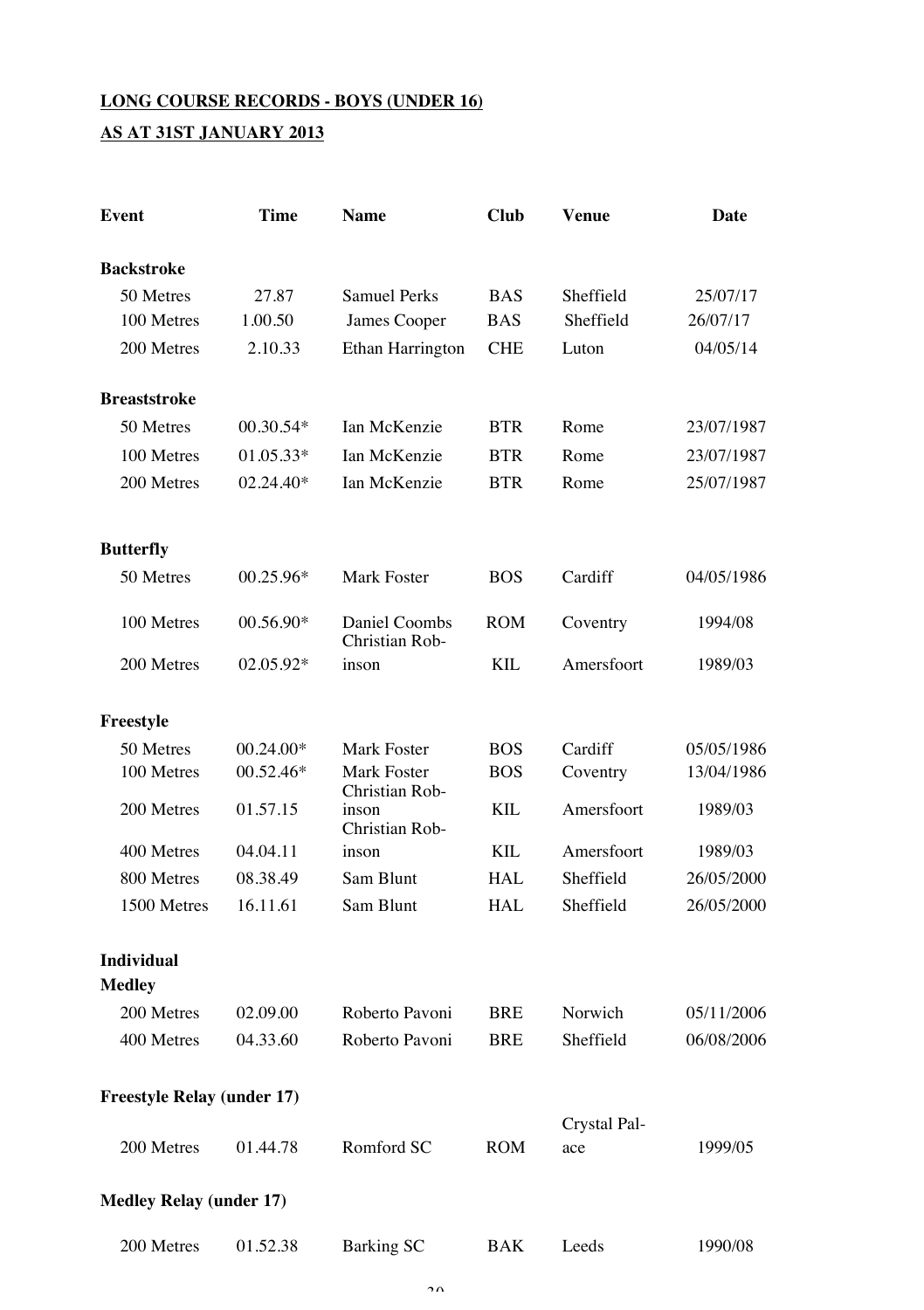## **LONG COURSE RECORDS - GIRLS (UNDER 16)**

| <b>Backstroke</b>                 |            |                    |            |             |            |
|-----------------------------------|------------|--------------------|------------|-------------|------------|
| 50 Metres                         | 30.22      | Meghan Maybanks    | <b>DUN</b> | Sheffield   | 30/07/16   |
| 100 Metres                        | 1.04.57    | <b>Eliza Duffy</b> | <b>CHE</b> | Corby       | 27/01/2013 |
| 200 Metres                        | 2.17.14    | Laura Stephens     | <b>COL</b> | Sheffield   | 24/07/13   |
| <b>Breaststroke</b>               |            |                    |            |             |            |
|                                   |            | Kemeliya           |            |             |            |
| 50 Metres                         | 34.33      | Stoimenova         | NEW        | LAC         | 05/11/17   |
| 100 Metres                        | 1.14.81    | Chloe Francis      | <b>BAS</b> | Sheffield   | 30/07/2006 |
| 200 Metres                        | 2.40.13    | Elena Sheridan     | ROM        | Rotherham   | 14/05/2011 |
| <b>Butterfly</b>                  |            |                    |            |             |            |
| 50 Metres                         | 28.15      | Sophie Freeman     | COL        | Sheffield   | 26/07/17   |
| 100 Metres                        | 1.01.01    | Elena Sheridan     | <b>ROM</b> | Sheffield   | 30/07/2011 |
| 200 Metres                        | 2.10.40    | Elena Sheridan     | <b>ROM</b> | Belgrade    | 07/07/2011 |
| Freestyle                         |            |                    |            |             |            |
| 50 Metres                         | 26.83      | Macey Lawrence     | <b>BAS</b> | Luton       | 29/04/17   |
| 100 Metres                        | 0.58.19    | Jackie Willmott    | SOS        | Blackpool   | 1980/05    |
| 200 Metres                        | $2.03.23*$ | Jackie Willmott    | SOS        | Blackpool   | 26/05/1980 |
| 400 Metres                        | 4.10.27*   | Sarah Hardcastle   | SSY        | Los Angeles | 31/07/1984 |
| 800 Metres<br>1500 Me-            | 8.32.60*   | Sarah Hardcastle   | <b>SSY</b> | Los Angeles | 03/08/1984 |
| tres                              | 16.46.48*  | Jackie Willmott    | SOS        | Edingburgh  | 25/04/1980 |
| <b>Individual</b>                 |            |                    |            |             |            |
| Medley                            |            |                    |            |             |            |
| 200 Metres                        | 2.20.43    | Elena Sheridan     | <b>ROM</b> | Sheffield   | 27/07/2011 |
| 400 Metres                        | 4.48.42    | Elena Sheridan     | <b>ROM</b> | Sheffield   | 31/07/2011 |
| <b>Freestyle Relay (under 17)</b> |            |                    |            |             |            |
|                                   |            |                    |            |             |            |
| 200 Metres                        | 1.53.77    | Killerwhales SC    | KIL.       | Coventry    | 1991/08    |
| <b>Medley Relay (under 17)</b>    |            |                    |            |             |            |
| 200 Metres                        | 2.06.36    | Killerwhales SC    | KIL        | Coventry    | 1991/08    |
|                                   |            |                    |            |             |            |

### **\* Was also a British Record**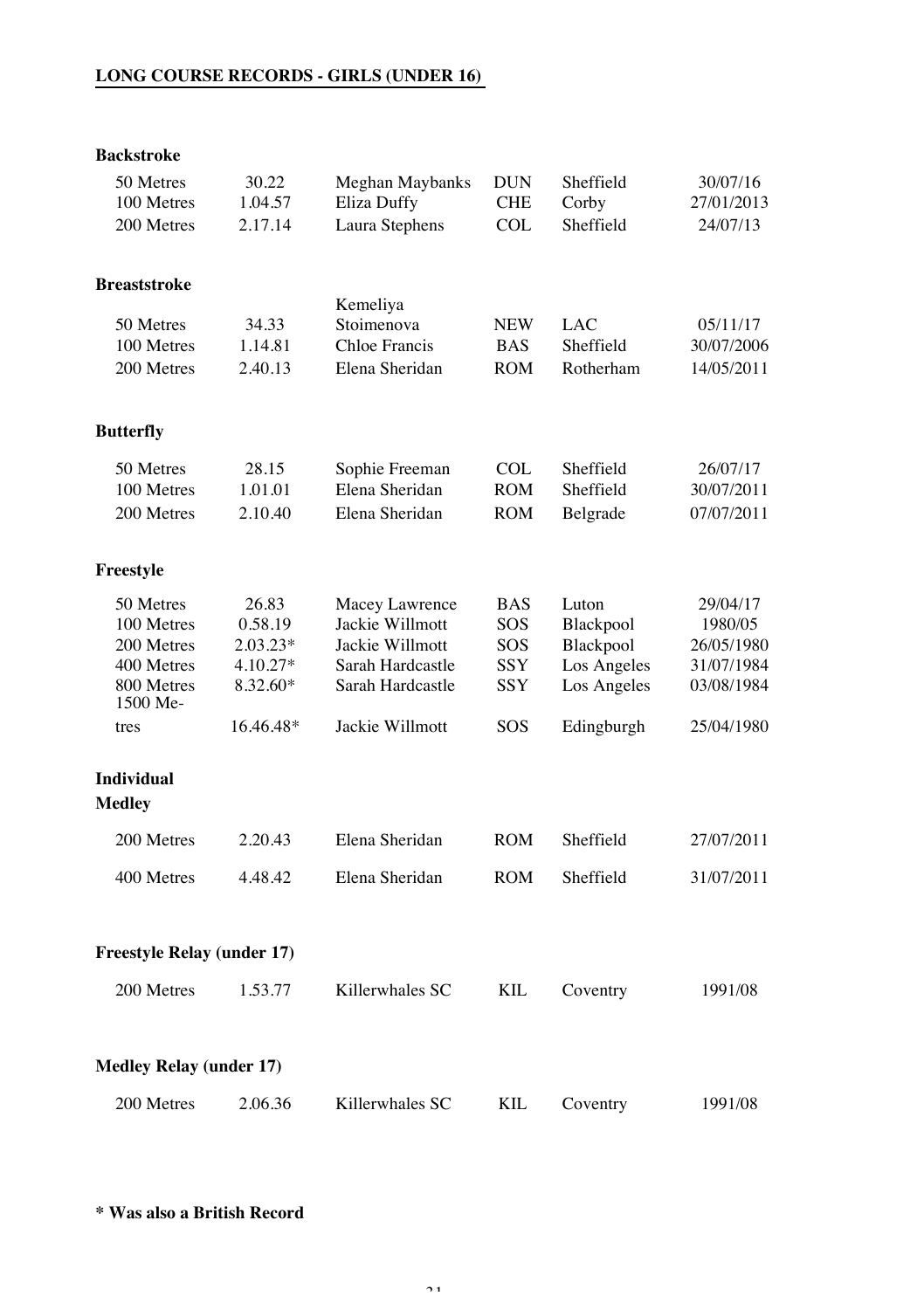### **LONG COURSE RECORDS - MENS**

## **AS AT 30 NOVEMBER 2017**

| Event                         | Time             | Name                                                       | Club                       | Venue                  | Date                   |
|-------------------------------|------------------|------------------------------------------------------------|----------------------------|------------------------|------------------------|
| <b>Backstroke</b>             |                  |                                                            |                            |                        |                        |
| 50 Metres                     | 0.27.44          | Daniel Stepton                                             | <b>ROM</b><br><b>BAR/D</b> | Basildon               | 27/11/2011             |
| 100 Metres                    | 57.46            | Daniel Stepton                                             | AG                         | Basildon               | 20/02/16               |
| 200 Metres                    | 2.01.83          | Roberto Pavoni                                             | <b>BRE</b>                 | Sheffield              | 31/03/2010             |
| Breaststroke                  |                  |                                                            |                            |                        |                        |
| 50 Metres                     | 28.13            | Lewis Clifford-<br>Stephenson                              | <b>KIL</b>                 | Sheffield              | 29/07/15               |
| 100 Metres                    | 1.02.57          | Christopher Watkinson                                      | <b>BTR</b>                 | Sheffield              | 04/04/2006             |
| 200 Metres                    | 2.16.61          | Christopher Watkinson                                      | <b>BTR</b>                 | Sheffield              | 06/04/2006             |
|                               |                  |                                                            |                            |                        |                        |
| <b>Butterfly</b><br>50 Metres |                  |                                                            |                            |                        |                        |
|                               | 0.25.56          | Daniel Coombs                                              | <b>ROM</b>                 | Sheffield              | 1995/04                |
| 100 Metres<br>200 Metres      | 54.96<br>1.57.29 | Karl Batorski<br>Roberto Pavoni                            | HAR<br><b>BRE</b>          | Sheffield<br>Sheffield | 28/07/15<br>29/03/2010 |
|                               |                  |                                                            |                            |                        |                        |
| Freestyle                     |                  |                                                            |                            |                        |                        |
| 50 Metres                     | 22.95            | Lewis Clifford-<br>Stephenson                              | KIL                        | Sheffield              | 02/08/15               |
| 100 Metres                    | 0.50.96          | Mark Foster                                                | <b>BOS</b>                 | Coventry               | 1987/                  |
| 200 Metres                    | 1.51.12          | Alan Lindenberg                                            | BWF                        | Glasgow                | 23/06/10               |
| 400 Metres                    | 3.53.73          | Daniel Fogg                                                | <b>BWF</b>                 | Sheffield              | 01/04/2008             |
| 800 Metres                    | 8.03.39          | Daniel Fogg                                                | BWF                        | Sheffield              | 04/04/2008             |
| 1500 Metres 15.06.97          |                  | Daniel Fogg                                                | BWF                        | Ouebec                 | 01/08/2008             |
| <b>Individual Medley</b>      |                  |                                                            |                            |                        |                        |
| 200 Metres                    | 2.01.93          | Roberto Pavoni                                             | <b>BRE</b>                 | Sheffield              | 02/04/2010             |
| 400 Metres                    | $4.14.55+$       | Roberto Pavoni                                             | <b>BRE</b>                 | Sheffield              | 01/04/2010             |
|                               |                  |                                                            |                            |                        |                        |
| <b>Freestyle Relay</b>        | 3.37.09          | <b>Basildon SC</b>                                         | <b>BAS</b>                 | Sheffield              | 28/07/17               |
| 400 Metres                    |                  | Conor Harrold, Augustus Veasey, Harvey Jolly, George Epsly |                            |                        |                        |
| 800 Metres                    | 8.02.00          | Standard                                                   |                            |                        |                        |
| Medley Relay                  |                  |                                                            |                            |                        |                        |
| 400 Metres                    | 4.05.77          | <b>Basildon SC</b>                                         | <b>BAS</b>                 | Sheffield              | 30/07/17               |

Samuel Perks, Samuel Bryan, Mason Hunnisett, James Cooper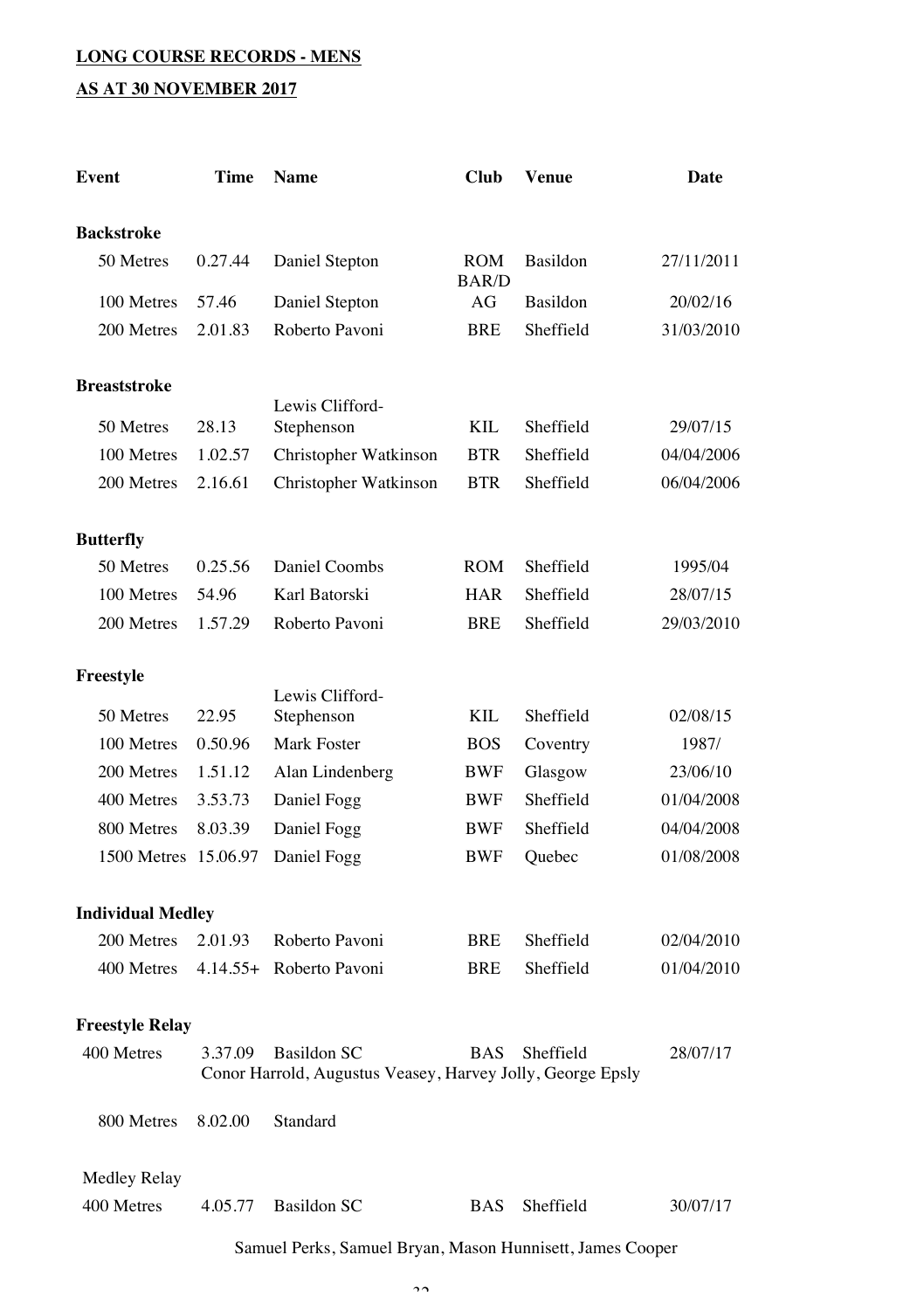## **LONG COURSE RECORDS - WOMENS**

### **Backstroke**

| 50 Metres<br>100 Metres  | 29.66<br>1.02.54 | Martha Duley<br><b>Eliza Duffy</b>                                                   | <b>COL</b><br><b>CHE</b> | Colchester<br>Glasgow | 29/07/17<br>11/04/14 |
|--------------------------|------------------|--------------------------------------------------------------------------------------|--------------------------|-----------------------|----------------------|
| 200 Metres               | 2.16.61          | <b>Eliza Duffy</b>                                                                   | <b>CHE</b>               | Sheffield             | 29/03/14             |
| <b>Breaststroke</b>      |                  |                                                                                      |                          |                       |                      |
| 50 Metres                | 32.12            | Grace Gilroy                                                                         | KIL                      | Sheffield             | 25/07/17             |
| 100 Metres               | 1.09.78          | Grace Gilroy                                                                         | KIL                      | Sheffield             | 30/07/17             |
| 200 Metres               | 2.32.42          | Grace Gilroy                                                                         | KIL                      | Sheffield             | 27/05/17             |
| <b>Butterfly</b>         |                  |                                                                                      |                          |                       |                      |
| 50 Metres                | 27.97            | Elena Sheridan                                                                       | <b>ROM</b>               | Cardiff               | 21/06/2012           |
| 100 Metres               | 1.00.68          | Elena Sheridan                                                                       | <b>ROM</b>               | Sheffield             | 20/06/2012           |
| 200 Metres               | 2.10.39          | Elena Sheridan                                                                       | ROM                      | Sheffield             | 26/06/13             |
| Freestyle                |                  |                                                                                      |                          |                       |                      |
| 50 Metres                | 26.45            | Meghan Maybanks                                                                      | <b>DUN</b>               | Sheffield             | 27/07/17             |
| 100 Metres               | 57.65            | Martha Duley                                                                         | COL                      | Sheffield             | 08/04/17             |
| 200 Metres               | 2.02.34          | Sarah Hardcastle                                                                     | <b>SSY</b>               | Amersfoort            | 1986/02              |
| 400 Metres               | 4.07.68*         | Sarah Hardcastle                                                                     | SSY                      | Edinburgh             | 27/07/1986           |
| 800 Metres               | 8.24.77*         | Sarah Hardcastle                                                                     | SSY                      | Edinburgh             | 29/07/1986           |
| 1500 Metres              | 16.42.18         | Nathalie Brown                                                                       | <b>BOS</b>               | Manchester            | 11/04/2001           |
| <b>Individual Medley</b> |                  |                                                                                      |                          |                       |                      |
| 200 Metres               | 2.17.05          | Elena Sheridan                                                                       | <b>ROM</b>               | Stratford             | 05/03/2012           |
| 400 Metres               | 4.47.34          | Elena Sheridan                                                                       | ROM                      | Sheffield             | 11/02/2012           |
| <b>Freestyle Relay</b>   |                  |                                                                                      |                          |                       |                      |
| 400 Metres               | 4.02.38          | Chelmsford SC<br>Eliza Duffy, Evangelina Fisher, Courtney<br>Sanders, Hannah Travell | <b>CHE</b>               | Basildon              | 04/05/13             |
| 800 Metres               | 8.47.47          | Chelmsford SC<br>Eliza Duffy, Evangelina Fisher, Courtney Sanders, Hannah Travell    | <b>CHE</b>               | Luton                 | 05/05/13             |
| <b>Medley Relay</b>      |                  |                                                                                      |                          |                       |                      |

| 400 Metres | 4.27.58 | Chelmsford                                                       | <b>CHE</b> | Luton | 0.5/0.5/13 |
|------------|---------|------------------------------------------------------------------|------------|-------|------------|
|            |         | Courtney Sanders, Evangelina Fisher, Eliza Duffy, Hannah Travell |            |       |            |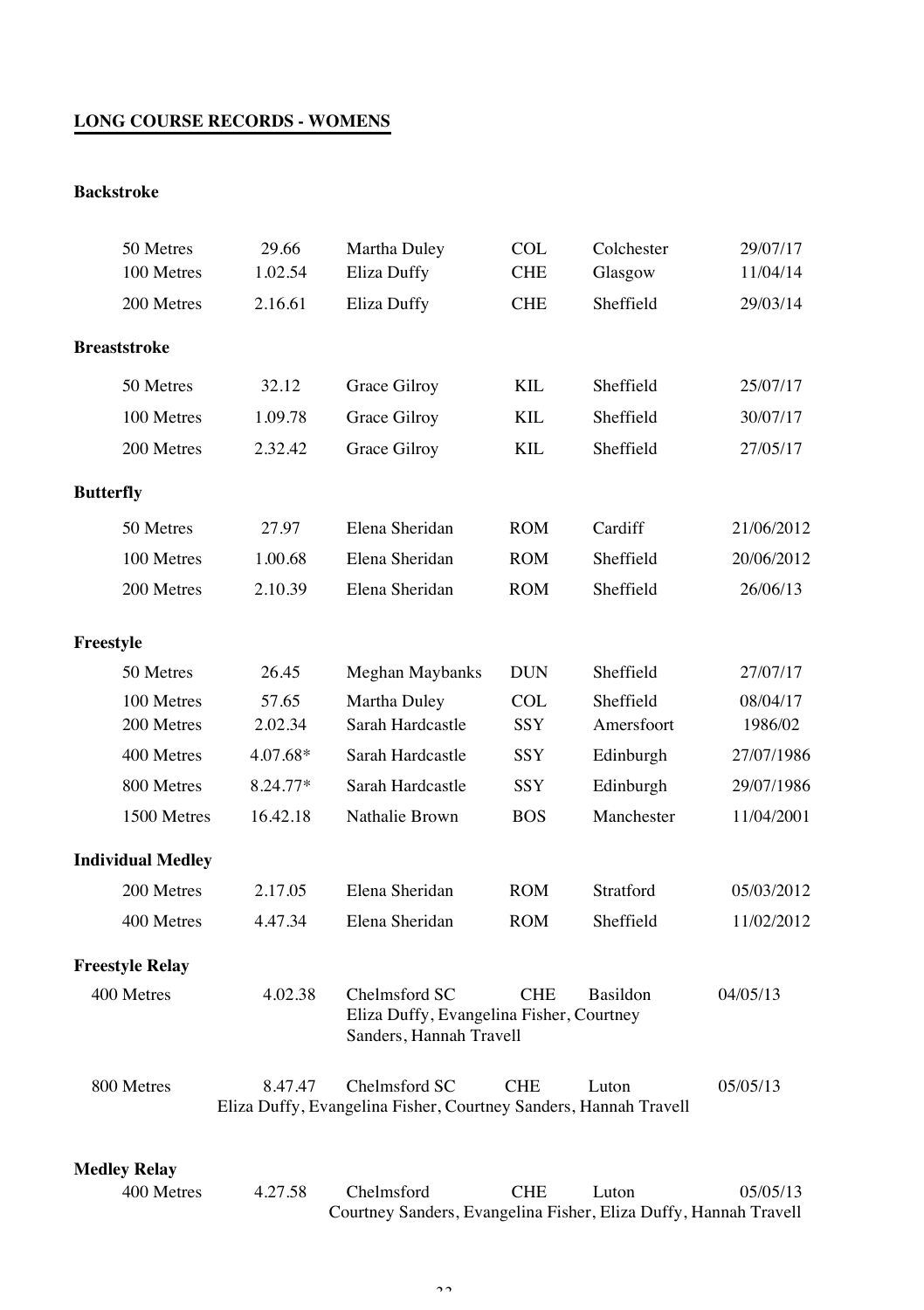## **SHORT COURSE RECORDS - BOYS (UNDER 16) AS AT 31ST JANUARY 2013**

| Event                             | Time     | Name                              | <b>Club</b> | <b>Venue</b>           | Date       |
|-----------------------------------|----------|-----------------------------------|-------------|------------------------|------------|
| <b>Backstroke</b>                 |          |                                   |             |                        |            |
| 50 Metres                         | 27.55    | <b>Samuel Perks</b>               | <b>BAS</b>  | Basildon               | 30/09/17   |
| 100 Metres                        | 58.82    | Ethan Harrington                  | <b>CHE</b>  | Basildon               | 30/03/14   |
| 200 Metres                        | 2.04.65  | Ross Hughes                       | <b>BRE</b>  | <b>Fullwell Cross</b>  | 19/02/2000 |
| <b>Breaststroke</b>               |          |                                   |             |                        |            |
| 50 Metres                         | 0.30.00  | Roberto Pavoni                    | <b>BRE</b>  | <b>Blackshots</b>      | 20/01/2007 |
| 100 Metres                        | 1.04.57* | Ian McKenzie                      | <b>BTR</b>  | <b>Fullwell Cross</b>  | 1988/01    |
| 200 Metres                        | 2.19.70* | Ian McKenzie                      | <b>BTR</b>  | <b>Braintree</b>       | 1988/02    |
| <b>Butterfly</b>                  |          |                                   |             |                        |            |
| 50 Metres                         | 0.25.48  | Mark Foster                       | SSY         | Bonn                   | 1986/02    |
| 100 Metres                        | 0.58.08  | Daniel Coombs<br>Christian Robin- | <b>ROM</b>  | <b>Fulwell Cross</b>   | 1994/01    |
| 200 Metres                        | 2.04.19  | son                               | KIL         | Plymouth               | 1988/11    |
| Freestyle                         |          |                                   |             |                        |            |
| 50 Metres                         | 0.23.41  | Mark Foster                       | SSY         | <b>Barnet Copthall</b> | 1986/03    |
| 100 Metres                        | 0.50.81  | <b>Mark Foster</b>                | <b>SSY</b>  | <b>Barnet Copthall</b> | 31/03/1986 |
| 200 Metres                        | 1.55.68  | Martin Carl<br>Christian Robin-   | <b>REB</b>  | Harlow                 | 1990/10    |
| 400 Metres                        | 4.00.29  | son                               | KIL         | Plymouth               | 1988/11    |
| 800 Metres                        | 8.16.76  | Roberto Pavoni                    | <b>BRE</b>  | <b>Blackshots</b>      | 04/03/2007 |
| 1500 Metres                       | 15.52.33 | Dane McKnight                     | BWF         | Waltham Forest         | 28/05/2004 |
| <b>Individual Medley</b>          |          |                                   |             |                        |            |
| 100 Metres                        | 1.00.49  | Roberto Pavoni                    | BRE         | <b>Blackshots</b>      | 26/11/2006 |
| 200 Metres                        | 2.05.03* | Roberto Pavoni                    | <b>BRE</b>  | <b>Blackshots</b>      | 08/03/2007 |
| 400 Metres                        | 4.25.14  | Roberto Pavoni                    | <b>BRE</b>  | Blackshots             | 03/03/2007 |
| <b>Freestyle Relay (under 17)</b> |          |                                   |             |                        |            |
| 200 Metres                        | 1.40.78  | Killerwhales SC                   | <b>KIL</b>  | <b>Fulwell Cross</b>   | 1997/11    |
| <b>Medley Relay (under 17)</b>    |          |                                   |             |                        |            |
| 200 Metres                        | 1.52.38  | Killerwhales SC                   | KIL         | <b>Fulwell Cross</b>   | 1997/11    |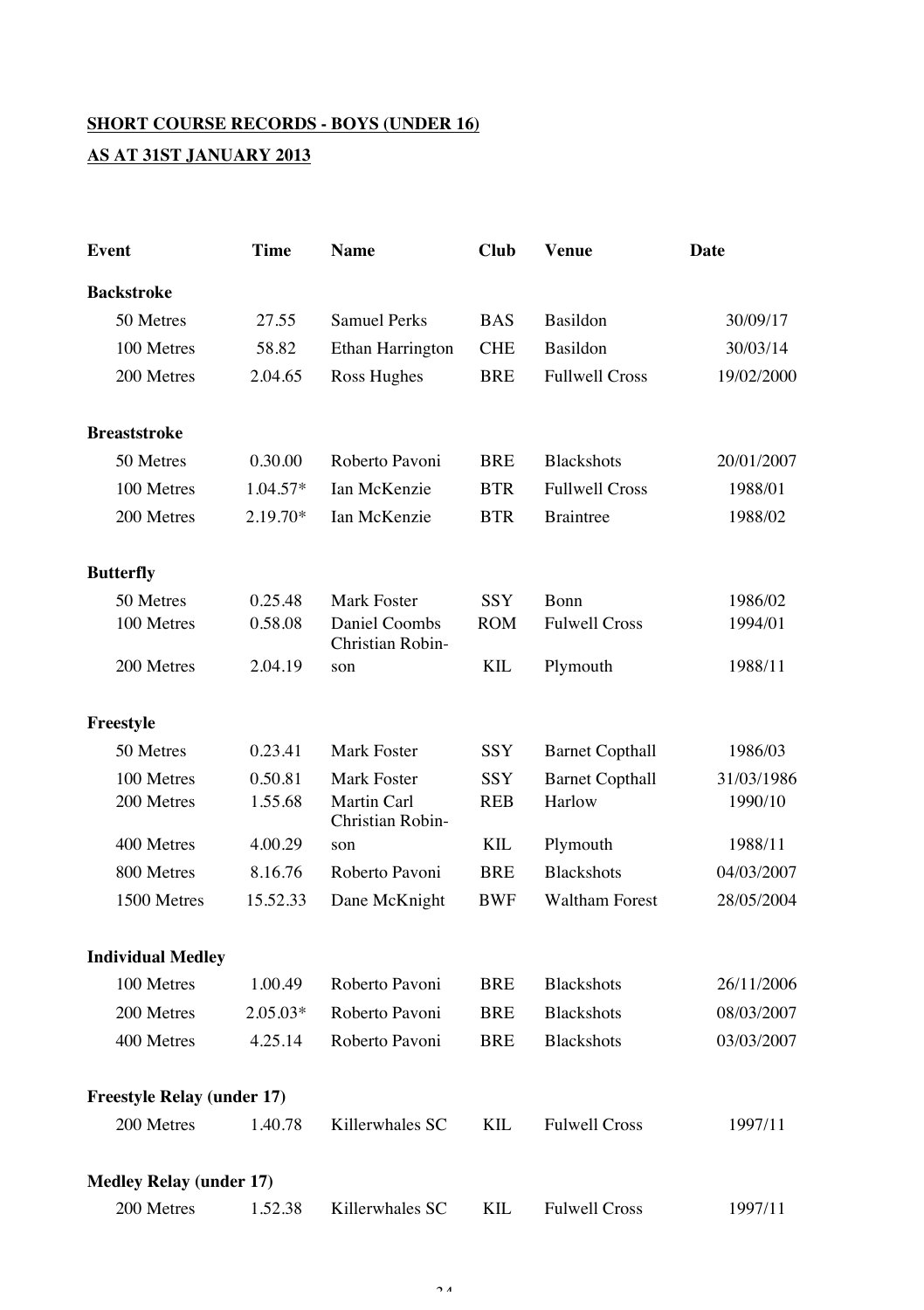### **SHORTCOURSE - GIRLS (UNDER 16)**

30

| <b>Backstroke</b>              |            |                          |            |                       |            |
|--------------------------------|------------|--------------------------|------------|-----------------------|------------|
| 50 Metres                      | 29.35      | Meghan Maybanks          | <b>DUN</b> | Basildon              | 25/09/16   |
| 100 Metres                     | 1.02.60    | Emily Iley               | WAL        | Sheffield             | 08/10/17   |
| 200 Metres                     | 2.16.23    | <b>Brooke Frost</b>      | <b>BAS</b> | Sheffield             | 20/12/15   |
| <b>Breaststroke</b>            |            |                          |            |                       |            |
| 50 Metres                      | 34.09      | Vejune Petraityte        | <b>BAS</b> | Sheffield             | 15/12/16   |
| 100 Metres                     | 1.13.38    | <b>Brock Whiston</b>     | <b>ROM</b> | <b>Braintree</b>      | 11/03/12   |
| 200 Metres                     | 2.34.68    | Elena Sheridan           | <b>ROM</b> | Southend              | 19/02/2011 |
| <b>Butterfly</b>               |            |                          |            |                       |            |
| 50 Metres                      | 28.17      | <b>Holly Hildrew</b>     | <b>ROM</b> | Basildon              | 17/01/15   |
| 100 Metres                     | 1.00.89    | Elena Sheridan           | <b>ROM</b> | Sheffield             | 16/10/2011 |
| 200 Metres                     | $2.09.85+$ | Elena Sheridan           | ROM        | Luton                 | 10/09/2011 |
| Freestyle                      |            |                          |            |                       |            |
| 50 Metres                      | 26.19      | Macy Lawrence            | <b>BAS</b> | Luton                 | 06/11/16   |
| 100 Metres                     | 57.88      | <b>Holly Hildrew</b>     | <b>ROM</b> | Basildon              | 15/03/14   |
| 200 Metres                     | 2.01.46*   | Sarah Hardcastle         | <b>SSY</b> | Darlington            | 1984/04    |
| 400 Metres                     | 4.08.82*   | Sarah Hardcastle         | <b>SSY</b> | Darlington            | 1984/04    |
| 800 Metres                     | 8.27.31*   | Sarah Hardcastle         | SSY        | Bergen                | 1984/12    |
| 1500 Metres                    | 16.06.68*  | Sarah Hardcastle         | SSY        | Brentwood             | 1985/02    |
| <b>Individual Medley</b>       |            |                          |            |                       |            |
| 100 Metres                     | 1.04.67    | <b>Holly Hildrew</b>     | <b>ROM</b> | Basildon              | 30/03/14   |
| 200 Metres                     | 2.18.64    | Sarah Hardcastle         | <b>SSY</b> | <b>Brentwood</b>      | 1985/02    |
| 400 Metres                     | 4.44.27    | Elena Sheridan           | <b>ROM</b> | Isle of Man           | 11/09/2011 |
| Freestyle Relay (under 17)     |            |                          |            | Barnet                |            |
| 200 Metres                     | 1.51.81    | Killerwhales             | KIL        | Copthall              | 1990/03    |
| <b>Medley Relay (under 17)</b> |            |                          |            |                       |            |
| 200 Metres                     | 2.05.73    | Rochford & Dis-<br>trict | <b>ROC</b> | <b>Fullwell Cross</b> | 1996/04    |

### \* **Was also a British Record**

+ **British Junior Record**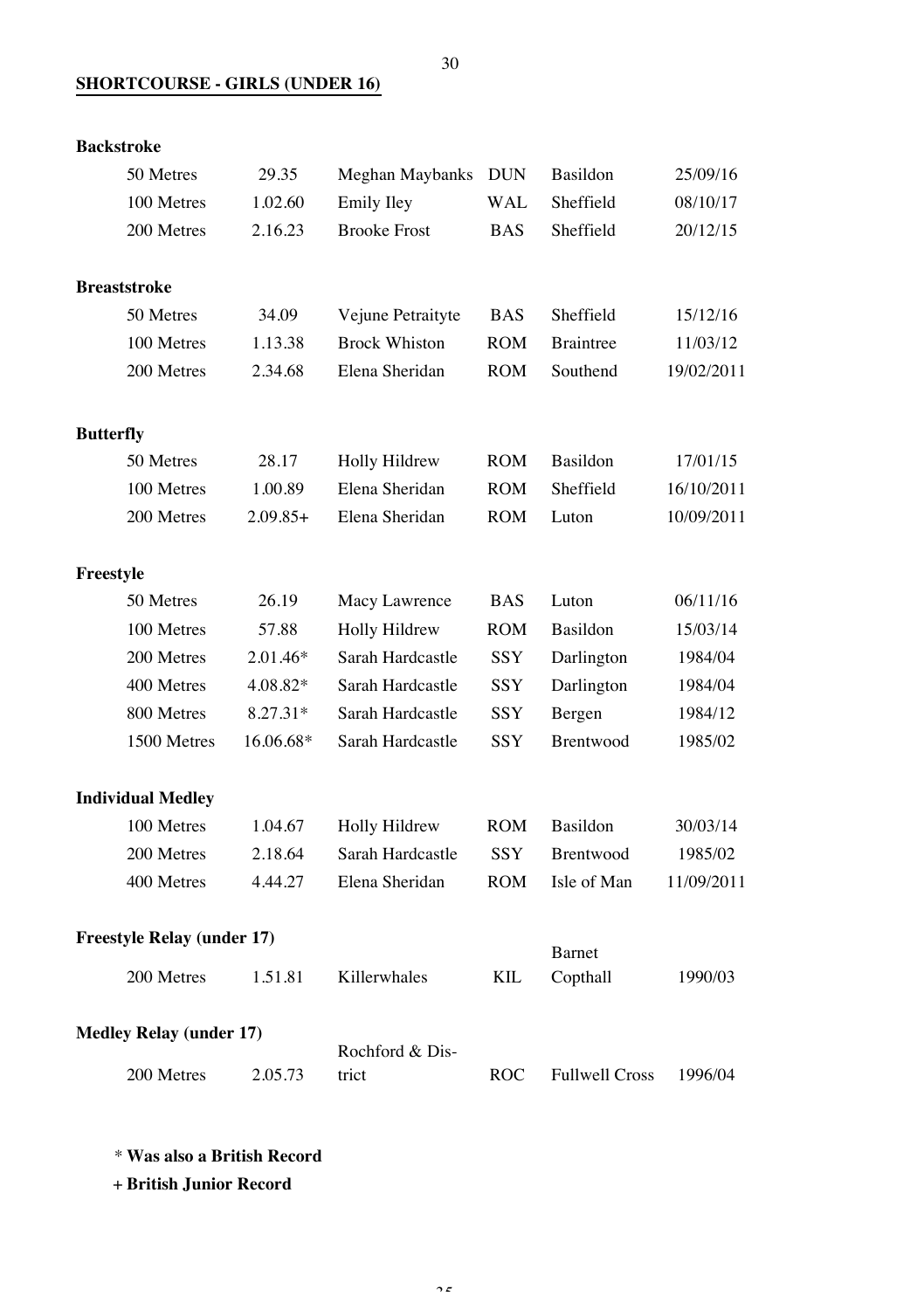## **SHORTCOURSE - MENS**

### **Backstroke**

|                                                     |                                       |                                                                            | <b>BAR/D</b>                                        |                                  |                                             |
|-----------------------------------------------------|---------------------------------------|----------------------------------------------------------------------------|-----------------------------------------------------|----------------------------------|---------------------------------------------|
| 50 Metres                                           | 24.50                                 | Daniel Stepton                                                             | AG<br><b>BAR/D</b>                                  | Basildon                         | 18/12/15                                    |
| 100 Metres                                          | 53.96                                 | Daniel Stepton                                                             | AG                                                  | Basildon                         | 29/10/16                                    |
| 200 Metres                                          | 1.58.55                               | Roberto Pavoni                                                             | <b>BRE</b>                                          | <b>Brisbane</b>                  | 29/08/09                                    |
| Breaststroke                                        |                                       |                                                                            |                                                     |                                  |                                             |
| 50 Metres                                           | 26.70                                 | Lewis Clifford-<br>Stephenson<br>Lewis Clifford-                           | KIL                                                 | Sheffield                        | 19/12/15                                    |
| 100 Metres                                          | 1.00.38                               | Stephenson                                                                 | <b>BAS</b>                                          | Edinburgh                        | 13/12/14                                    |
| 200 Metres                                          | 2.17.85                               | Roberto Pavoni                                                             | BRE                                                 | <b>Brisbane</b>                  | 30/08/09                                    |
| Butterfly                                           |                                       |                                                                            |                                                     |                                  |                                             |
| 50 Metres                                           | 24.10                                 | Daniel Stepton                                                             | BAR/D<br>AG                                         | Sheffield                        | 20/12/15                                    |
| 100 Metres                                          | 53.28                                 | Karl Batorski                                                              | <b>HAR</b>                                          | Luton                            | 06/11/16                                    |
| 200 Metres                                          | 1.57.16                               | Roberto Pavoni                                                             | BRE                                                 | <b>Brisbane</b>                  | 29/08/09                                    |
| Freestyle                                           |                                       |                                                                            |                                                     |                                  |                                             |
| 50 Metres<br>100 Metres<br>200 Metres<br>400 Metres | 21.92<br>48.97*<br>1.47.71<br>3.47.29 | Lewis Clifford-<br>Stephenson<br>Mark Foster<br>Martin Carl<br>Daniel Fogg | KIL<br><b>BOS</b><br><b>REB</b><br><b>BWF</b> Paris | Sheffield<br>Monaco<br>Sheffield | 17/12/15<br>13/12/87<br>1992/12<br>21/12/08 |
| 800 Metres                                          | 7.58.77                               | Daniel Fogg                                                                | BWF                                                 | Sheffield                        | 16/11/07                                    |
| 1500 Metres                                         | 15.01.66                              | Daniel Fogg                                                                | BWF                                                 | Paris                            | 20/12/08                                    |
| Individual Medley                                   |                                       |                                                                            |                                                     |                                  |                                             |
| 100 Metres                                          | 56.16                                 | Roberto Pavoni                                                             | BRE                                                 | <b>Brisbane</b>                  | 24/09/08                                    |
| 200 Metres                                          | 2.00.37                               | Roberto Pavoni                                                             | <b>BRE</b>                                          | Melbourne                        | 22/09/08                                    |
| 400 Metres                                          | 4.12.33                               | Roberto Pavoni                                                             | <b>BRE</b>                                          | <b>Brisbane</b>                  | 30/08/09                                    |
| <b>Freestyle Relay</b>                              |                                       |                                                                            |                                                     |                                  |                                             |
| 400 Metres                                          | 3.30.48                               | Boro Waltham<br>Forest SC                                                  | WAL                                                 | <b>Blackshots</b>                | 20/01/07                                    |
| 800 Metres                                          | 7.43.22                               | <b>Basildon SC</b>                                                         | <b>BAS</b>                                          | Luton                            | 07/11/15                                    |
| <b>Medley Relay</b>                                 |                                       |                                                                            |                                                     |                                  |                                             |
| 400 Metres                                          | 3.52.04                               | <b>Basildon SC</b>                                                         | <b>BAS</b>                                          | Luton                            | 08/11/15                                    |
|                                                     |                                       |                                                                            |                                                     |                                  |                                             |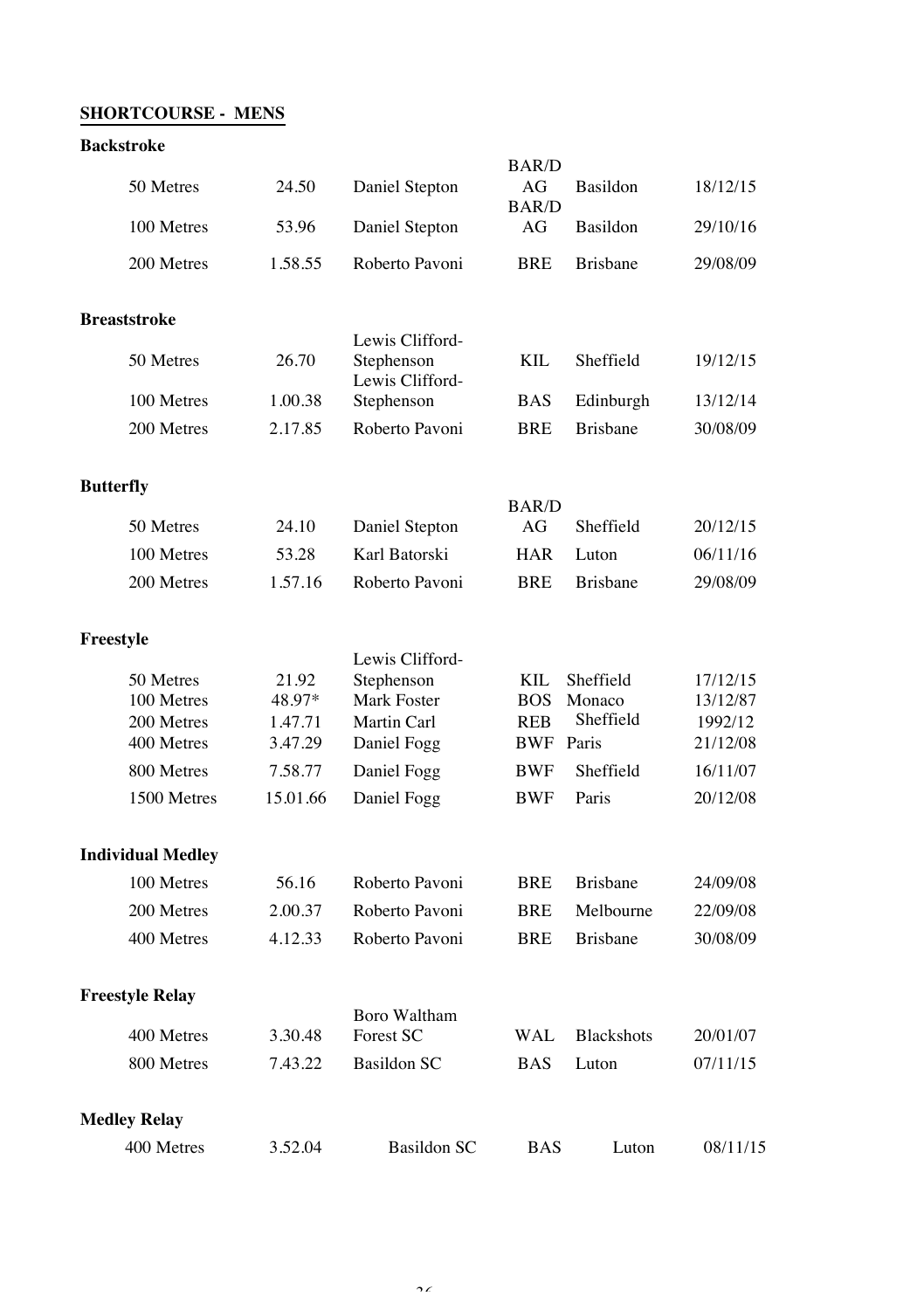## **SHORT COURSE - WOMENS**

| 50 Metres<br>Sheffield<br>28.75<br>Martha Duley<br>COL<br>Millfield<br>100 Metres<br>1.01.33<br><b>Eliza Duffy</b><br><b>CHE</b><br>200 Metres<br>2.09.12<br>Aimee Willmott<br>LAC.<br>Stratford<br><b>Breaststroke</b><br>50 Metres<br>31.36<br>Grace Gilroy<br>KIL<br>Sheffield<br>100 Metres<br><b>Grace Gilroy</b><br>KIL<br>Sheffield<br>1.08.87 | 11/11/17<br>08/12/13<br>06/12/14<br>11/11/17<br>12/11/17<br>1996/12<br>15/02/14 |
|-------------------------------------------------------------------------------------------------------------------------------------------------------------------------------------------------------------------------------------------------------------------------------------------------------------------------------------------------------|---------------------------------------------------------------------------------|
|                                                                                                                                                                                                                                                                                                                                                       |                                                                                 |
|                                                                                                                                                                                                                                                                                                                                                       |                                                                                 |
|                                                                                                                                                                                                                                                                                                                                                       |                                                                                 |
|                                                                                                                                                                                                                                                                                                                                                       |                                                                                 |
|                                                                                                                                                                                                                                                                                                                                                       |                                                                                 |
|                                                                                                                                                                                                                                                                                                                                                       |                                                                                 |
| 200 Metres<br>2.27.56<br>Sheffield<br>Jamie King<br>BWF                                                                                                                                                                                                                                                                                               |                                                                                 |
| <b>Butterfly</b>                                                                                                                                                                                                                                                                                                                                      |                                                                                 |
| 50 Metres<br>Basildon<br>28.09<br>Nicola Rees<br><b>ROM</b>                                                                                                                                                                                                                                                                                           |                                                                                 |
| Elena Sheridan<br><b>ROM</b><br><b>Braintree</b><br>100 Metres<br>1.00.19                                                                                                                                                                                                                                                                             | 10/03/12                                                                        |
| Elena Sheridan<br>200 Metres<br>2.07.61<br><b>ROM</b><br>Edinburgh                                                                                                                                                                                                                                                                                    | 13/12/13                                                                        |
| Freestyle                                                                                                                                                                                                                                                                                                                                             |                                                                                 |
| 50 Metres<br>26.19<br><b>BAS</b><br>Luton<br>Macy Lawrence                                                                                                                                                                                                                                                                                            | 06/11/16                                                                        |
| 100 Metres<br>56.76<br><b>BOS</b><br>Sheffield<br>Verity Goodey                                                                                                                                                                                                                                                                                       | 18/10/2009                                                                      |
| Stratford<br>200 Metres<br>1.58.10<br>Aimee Willmott<br>LAC                                                                                                                                                                                                                                                                                           | 06/12/14                                                                        |
| 400 Metres<br>4.03.91<br>Aimee Willmott<br>LAC<br>Eninburgh                                                                                                                                                                                                                                                                                           | 13/12/14                                                                        |
| 800 Metres<br>8.25.00*<br>Jackie Willmott<br>SOS<br>Nuneaton                                                                                                                                                                                                                                                                                          | 02/04/1982                                                                      |
| 16.00.03*<br>1500 Metres<br>Sarah Hardcastle<br><b>BOS</b><br>Brentwood                                                                                                                                                                                                                                                                               | 23/02/1986                                                                      |
| <b>Individual Medley</b>                                                                                                                                                                                                                                                                                                                              |                                                                                 |
| Elena Sheridan<br>100 Metres<br>1.04.88<br>ROM<br>Southend                                                                                                                                                                                                                                                                                            | 20/02/2011                                                                      |
| 2.11.65<br>Aimee Willmott<br><b>LAC</b><br>Eninburgh<br>200 Metres                                                                                                                                                                                                                                                                                    | 13/12/14                                                                        |
| 400 Metres<br>4.34.24<br>Aimee Willmott<br>LAC<br>Edinburgh                                                                                                                                                                                                                                                                                           | 13/12/14                                                                        |
| <b>Freestyle Relay</b>                                                                                                                                                                                                                                                                                                                                |                                                                                 |
| 400 Metres<br>4.01.09<br>Basildon<br><b>BAS</b><br>Luton                                                                                                                                                                                                                                                                                              | 06/11/16                                                                        |
| Standard<br>800 Metres<br>8.40.00                                                                                                                                                                                                                                                                                                                     |                                                                                 |
| <b>Medley Relay</b>                                                                                                                                                                                                                                                                                                                                   |                                                                                 |
| 400 Metres<br>4.27.60<br>Brentwood<br><b>BRE</b><br><b>Fullwell Cross</b>                                                                                                                                                                                                                                                                             | 2002/02                                                                         |

**\* Was also a British Record**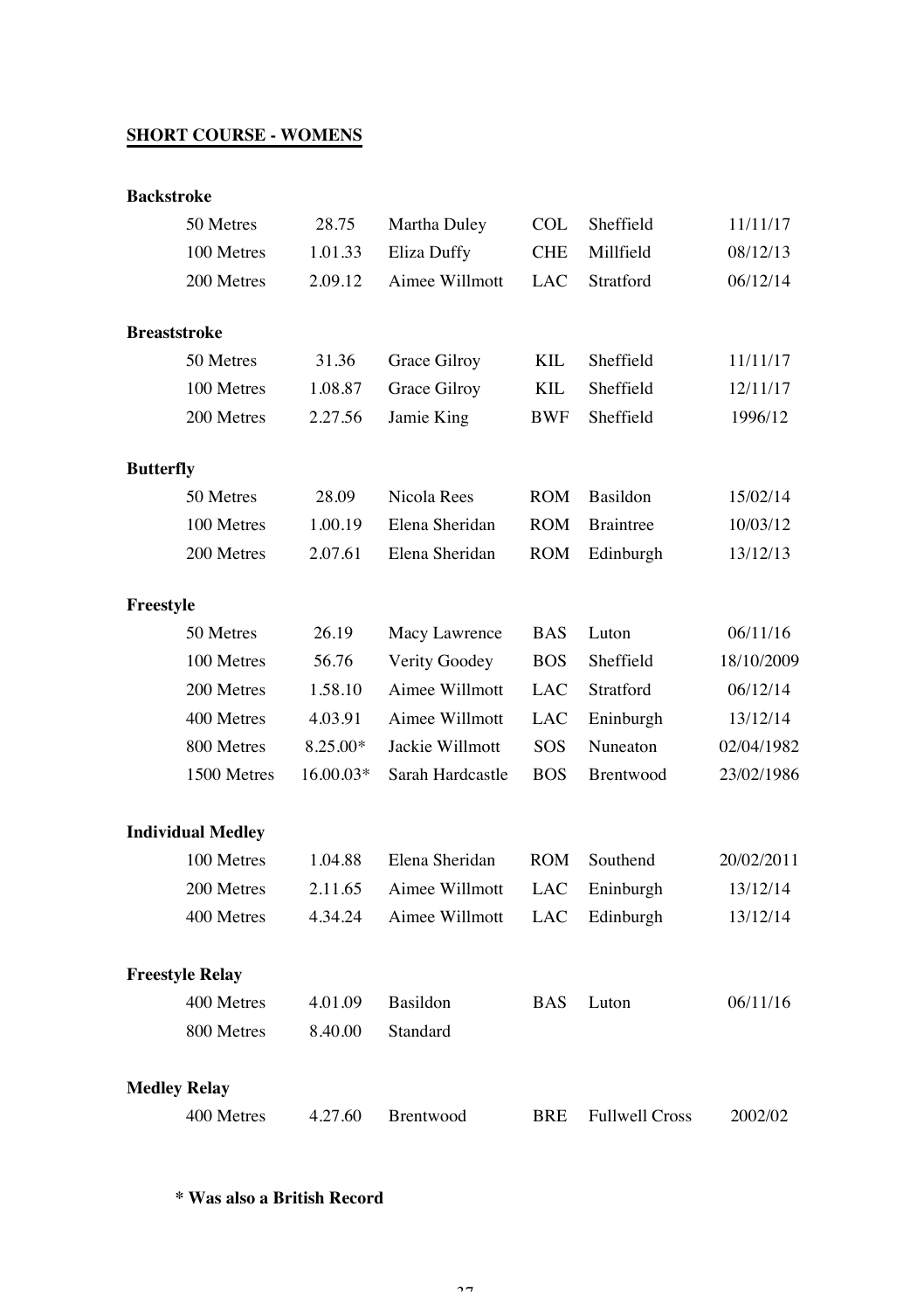## ECASA - SWIMMING OFFICIALS

A full record of Swimming Officials in the County (and their qualifications) is maintained by and is available, upon request from the Hon. Sec. Officials committee. The records identify registered, licensed technical Officials eligible to officiate at all Regions, County and Open events.

In accordance with the recommendations of the ASA and to comply with the Data Protection Act details of officials will only be available from the Hon .Swimming Officials Committee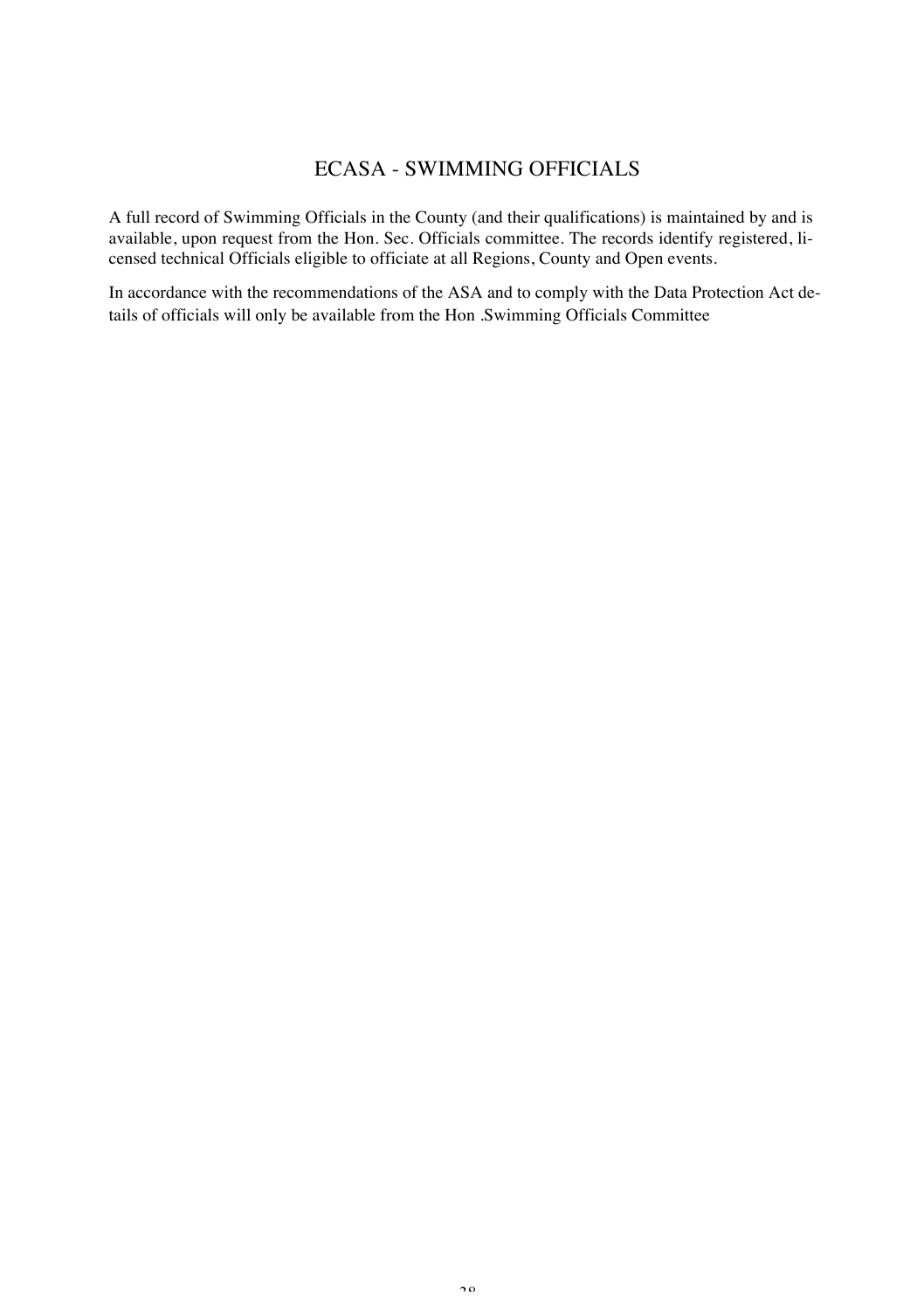## **Essex County Diving**

### **General Conditions:**

1.1 Essex County Diving events shall be conducted in accordance with ASA Law and F.I.N.A Technical Rules of Diving and are promoted as 'Open' and 'Closed' events with separate 'Closed' and 'Open' medals being presented.

1.2All ages are as at the  $31<sup>st</sup>$  December in the year of competition.

### **Competition Eligibility:**

1.3 Closed Events – Entries for 'Closed' events will be accepted for divers who are members of clubs affiliated to Essex County ASA. A diver shall not have competed in the closed Championship or competition of another County in the same year other than as an individual member of a synchronised pair.

1.4 Open Events – Entries for 'Open' events will be accepted for divers who are members of any club affiliated to the ASA through their Regional Association, or the Scottish or Welsh ASA or one of the countries affiliated to F.I.N.A.

1.5 A competitor may only enter one appropriate 'Closed' or 'Open' event category.

### **County Medals:**

1.6 Separate appropriate medals shall be presented to 'Closed' and 'Open' entered competitors.

1.7 Those entered divers who are ranked first, second and third shall be awarded the appropriate medal.

1.8 There shall be separate events for males and females.

### **Competition Officials:**

**List A Judges/Referee: Eligible Regional officials who are actively involved in diver assessment.**

**List B Judges: Eligible Regional competitors over the age of 15yrs, club coaches and assessed individuals.**

### **Essex County Diving Challenge – Junior and Senior**

Group 'E' divers are not eligible to enter Junior or Senior Essex County Diving Challenge.

Group 'D' divers are not eligible for Senior Essex County Diving Challenge.

### **Age Range:**

**Junior Boy/Girl – 10yrs to 18yrs Senior Male/Female – 12yrs and Above**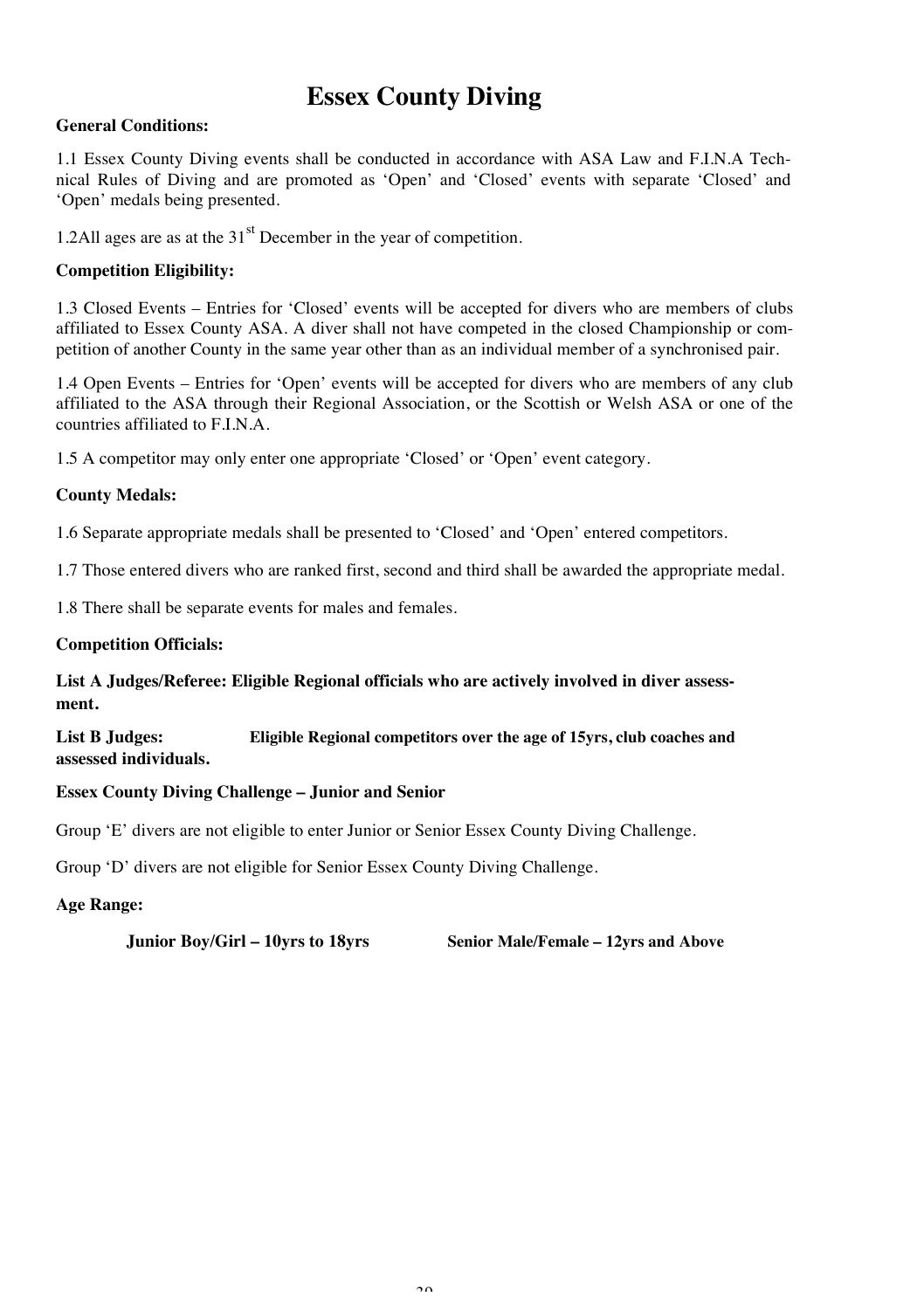### **Event Conditions:**

### **Essex County Diving Challenge - Level 1 Skills**

Entries for Level 1 events will only be accepted from those divers who have not competed in a County, Regional or National Level 2 competition in the same age group in the same year or competed in any Level 3, level 4 or level 5 competitions /championship at any time

### **Age Groups:**

### **Group E 8/9 yrs Group D 10/11 yrs Group C 12/13 yrs Group B 14/15yrs**

**List A -** Hurdle step straight jump (1.0), 100c (1.0), 101c, 101b **List B -** Back Fall

Straight ( 1.2), 200c ( 1.0), 201c, 301c

### **Essex County Diving Challenge – Level 2 Skills**

Entries for Level 2 events will be accepted from divers who have not competed in Level 3/4/5 or Junior /Senior County Challenge.

### **Age Groups:**

### **Group E 8/9 yrs Group D 10/11 yrs Group C 12/13 yrs Group B+ 14/16 yrs**

| Category                  | <b>Board Height</b>         | <b>Event Conditions</b>                                                      | <b>Tariff</b>         | <b>Information</b>                                                                                                                         |
|---------------------------|-----------------------------|------------------------------------------------------------------------------|-----------------------|--------------------------------------------------------------------------------------------------------------------------------------------|
| Age Groups                | Section 1<br>1m Springboard | 1. Hurdle Step<br>Straight Jump<br>2. Back Tuck Jump – with<br>arm swing     | 1.0<br>1.0            | 1. For Jumps arms are<br>optional on entry.<br>2. Position of arms at start of<br>back fall is optional.                                   |
| E & D & C<br>Boys & Girls | Section 2<br>1m Springboard | 3. One Dive From List A<br>4. One Dive From List B.                          | Tariff<br>tΩ<br>Count | 3. Number of steps on<br>approach to the hurdle is<br>optional.                                                                            |
|                           | Section 3<br>3m Springboard | 5. Pike Fall with Hands<br>Grabbed<br><b>6.</b> Sitting Forward Tuck<br>Roll | 1.0<br>1.2            | 4. The start position for pike<br>fall is 90 degrees or below.<br>5. Competing will exclude a<br>diver from Level 1 County<br>Competition. |

**Dive List A – 1m** 101c, 101b, 103c, 103b, 401c, 401b

**Dive List B –** Back Fall Straight (1.2) 201c, 201b, 301c, 301b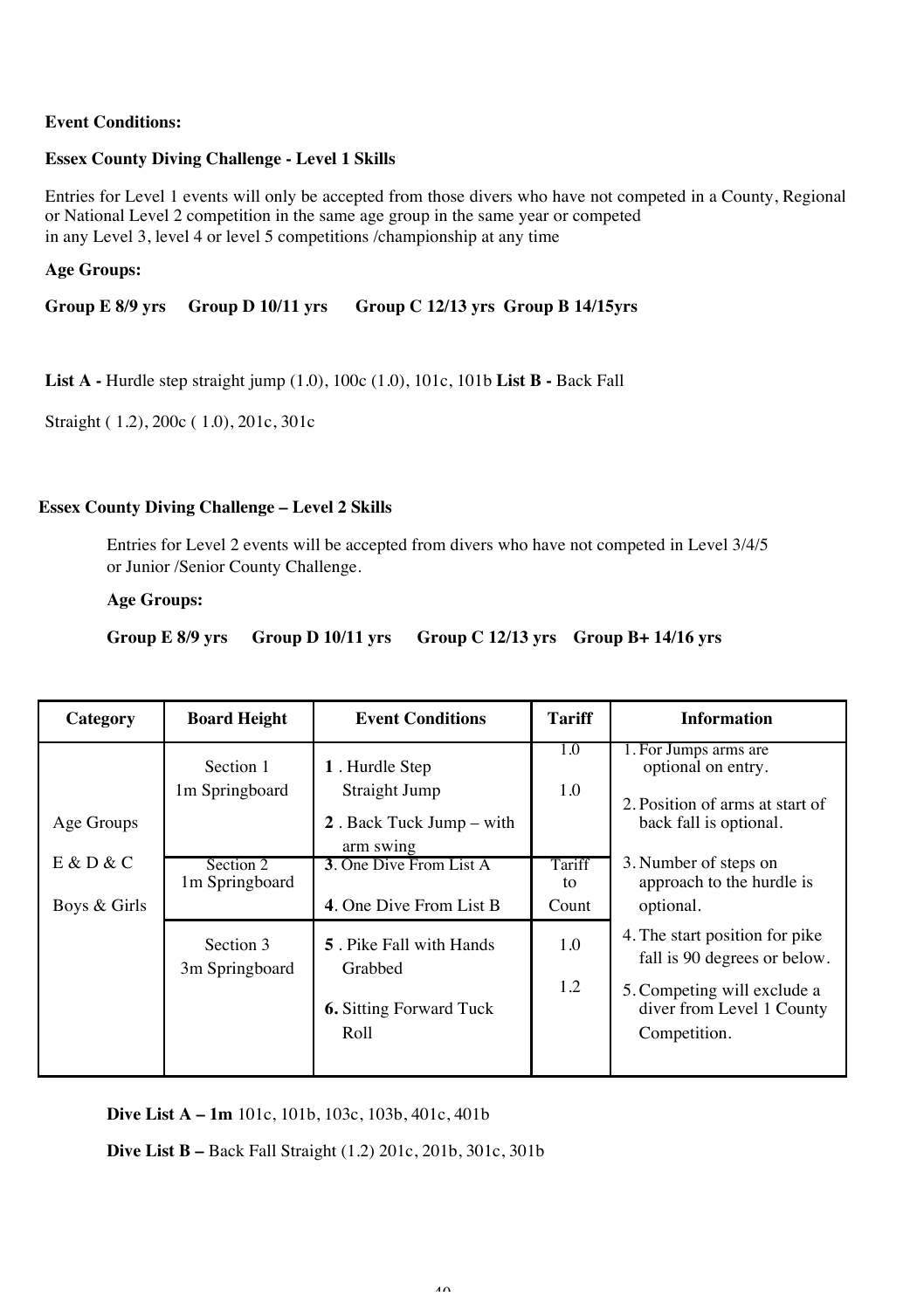| Category                      | <b>Board Height</b>                        | <b>Event Conditions</b>                                                                   | Tariff                 | <b>Information</b>                                                                                                                |  |
|-------------------------------|--------------------------------------------|-------------------------------------------------------------------------------------------|------------------------|-----------------------------------------------------------------------------------------------------------------------------------|--|
| Age Group<br>$B+$<br>Boys $&$ | Section 1<br>1 <sub>m</sub><br>Springboard | 2 Skills From List C<br>2 Skills From List D<br>(Minimum of two groups<br>from each list) | Tariff<br>To.<br>Count | Competing will exclude a<br>diver from Level 1 County<br>Competition whilst in the<br>same age group.<br>No Repeat Dives From The |  |
| <b>Girls</b>                  | Section 2<br>3m<br>Springboard             | 2 Skills From List E.<br>(Minimum of two groups<br>to be covered)                         | Tariff<br>To.<br>Count | Same Height Board                                                                                                                 |  |

### **Level 2 continued:**

**Dive List C – 1m** 101c, 101b, 103c, 103b, 401c, 401b, 402c, 403c

**Dive List D – 1m** 201c, 201b, 301c, 301b, 5221d, 5122d, 202c, 203c

**Dive List E – 3m** 101c, 101b, 103c, 103b, 401c, 401b, 403c, 201c, 201b, 301c, 301b

## **Essex County Diving Challenge – Junior and Senior**

Group 'E' divers are not eligible to enter Junior or Senior Essex County Diving Challenge.

Group 'D' divers are not eligible for Senior Essex County Diving Challenge.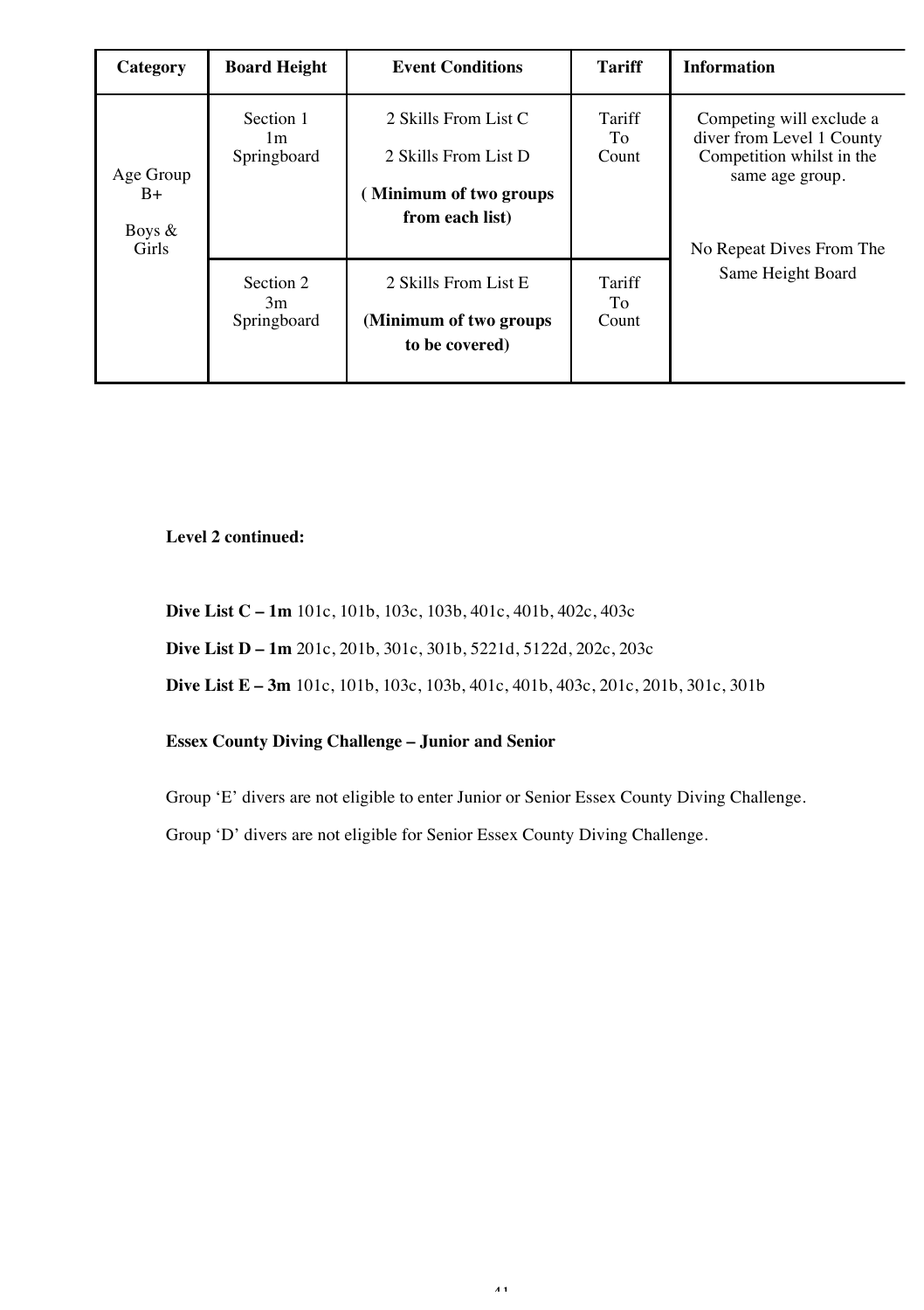### **Age Range:**

**Junior Boy/Girl – 10yrs to 18yrs Senior Male/Female – 12yrs and Above**

| Category      | Board Height                  | <b>Event Conditions</b>                         | Tariff   | Information                                                                         |
|---------------|-------------------------------|-------------------------------------------------|----------|-------------------------------------------------------------------------------------|
| <b>Junior</b> | 1 <sub>m</sub><br>Springboard | Four Different<br>Dives From Three<br>Groups    | No Limit | 1. Platform limited to 5m to<br>facilitate younger divers<br>and local competition. |
| Boys & Girls  | 3m<br>Springboard             | Four Different<br>Dives From Three<br>Groups    | No Limit | 2. Junior/Senior results may<br>be extracted from one                               |
|               | 5m Platform                   | Three Different<br>Dives From Two<br>Groups     | No Limit | event.                                                                              |
| <b>Senior</b> | 1 <sub>m</sub><br>Springboard | <b>Five Different Dives</b><br>From Four Groups | No Limit | 3. Competing will exclude a<br>diver from Level $1&82$<br>County diving events.     |
| Male & Female | 3m<br>Springboard             | Five Different Dives<br>From Four Groups        | No Limit |                                                                                     |
|               | 5m Platform                   | Four Different<br>Dives From Three<br>Groups    | No Limit |                                                                                     |

## ECASA - DIVING, SYNCHRO & WATER POLO OFFICIALS

A full record of Diving, Synchro & Water Polo Officials in the County (and their qualifications) is main-tained by and is available, upon request, from the respective discipline Sec. The records identify regis-tered, licensed technical Officials eligible to officiate at all Regions, County and Open events.

In accordance with the recommendations of the ASA and to comply with the Data Protection Act details of officials will only be available from the respective discipline Sec.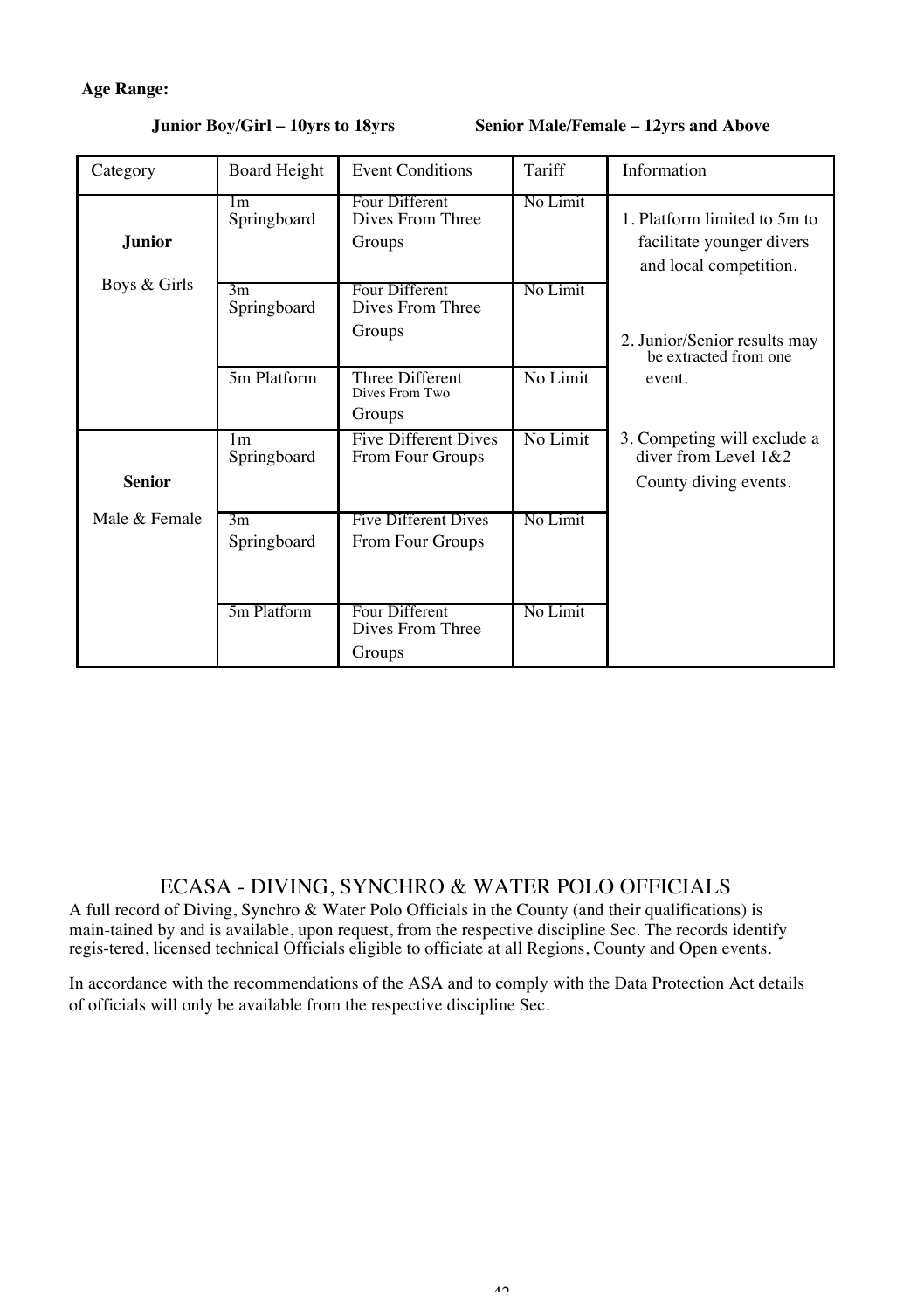## SYNCHRONISED SWIMMING CHAMPIONSHIPS

### **SPECIFIC CONDITIONS - SYNCHRONISED SWIMMING**

### 1 **GOVERNING LEGISLATION**

The championships shall be held under the ASA Laws and ASA Technical Rules and the ASA National Synchronised Swimming Championship Conditions except as provided by the general championship conditions (all disciplines) and the following specific conditions.

### 2 **ENTRY QUALIFICATIONS**

**2.1** An entrant shall have obtained the following minimum ASA synchronised swimming awards at least twenty-eight days before the date of the championships;

### **Figures: Grade 4F Solos: Grade 3R Duets/Teams: Grade 3R**

**2.2** Clubs may enter one or more teams in team free routines but members shall swim for one team only.

### 3 **ENTRIES**

Entry shall be made in triplicate on the official form of the Association and shall reach the Synchronised Swimming Manager by the specified closing date which shall be at least twenty one days before the date of the championships, together with the appropriate entry fees.

### 4 **ORDER OF APPEARANCE**

**4.1** When the entries are closed, the Synchronised Swimming Manager shall make random draws for the order of appearance in the figure championships and separate random draws for the order of appearance in the duet and team free routine championships.

**4.2** The results of the figure championship shall be used to qualify for entry to the solo free routine championship. The order of appearance in the solo free routine championship shall be drawn by lots, in groups of four swimmers. The lowest placed group will swim first, the next lowest group second and so on. If there are not sufficient swimmers to form a group of four the smallest group shall swim first.

### 5 **EVENTS**

**5.1** There shall be no junior championships.

**5.2** The events will be:

**Figure championship Solo free routine championship Duet free routine championship Team free routine championship**

 $4<sub>2</sub>$ 

### **5.3** There shall be separate figures events for males and females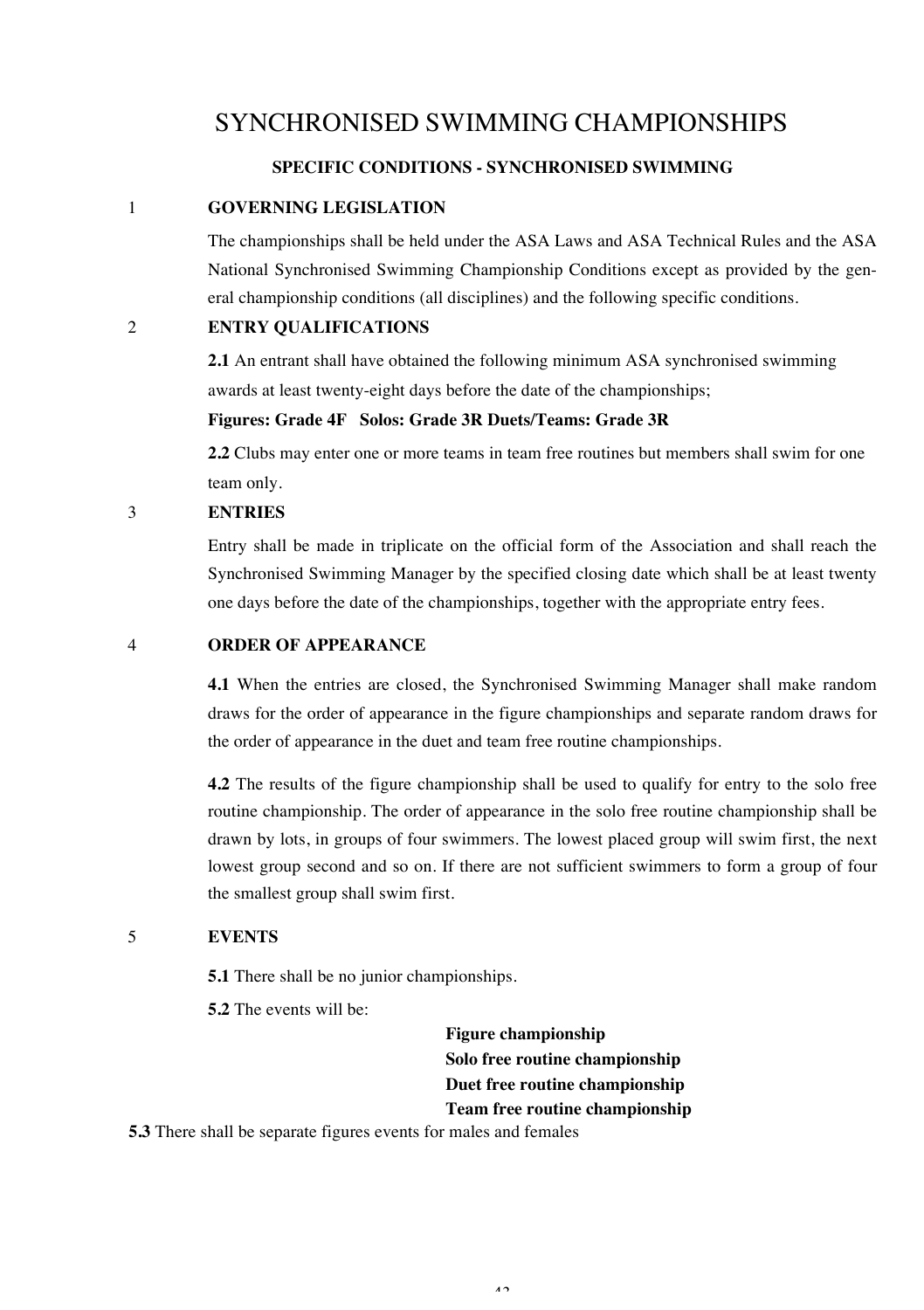### 6 **FIGURES CHAMPIONSHIPS**

**6.1** The competition shall consist of four figures. Each competitor shall perform the two compulsory figures and two additional figures drawn as a group from the four groups listed below. **6.2**The referee, who shall be appointed by the synchronised swimming committee, shall draw the group of figures to be performed not less than 24 hours before the start of the championships at a time decided by the synchronised swimming committee.

### 7 **ROUTINE CHAMPIONSHIPS**

**7.1** Competitors with the ten highest figures scores shall qualify to perform solo free routines.

**7.2** Competitors with the five highest combined average figures scores shall qualify to perform duet free and team free championship routines.

**7.3** In the event that the Championships and Intermediate competition shall be run together, then the following will apply.

**7.3.1** Maximum of 10 solos over both categories shared 50/50 where appropriate. If one category shall not have an entry of the maximum 5, then the other category may make the solo numbers up to 10.

**7.3.2** Maximum of 6 duets over both categories shared 50/50 where appropriate. If one category shall not have an entry of the maximum 3, then the other category may make the solo numbers up to 6.

**7.3.3** Maximum of 6 teams over both categories shared 50/50 where appropriate. If one category shall not have an entry of the maximum 3, then the other category may make the solo numbers up to 6

**7.4** The names of swimmers due to compete in the duet free and team free routine championships must be submitted in writing to the referee before the start of the session in which all routine championships are to be held.

**7.5** Changes to the lists submitted at **7.3** may only be made in the case of sudden illness or accident of the competitor and if another swimmer listed for the routine is ready to compete without delaying the event.

**7.6** The time limit for routines including 10 seconds deck work shall be as follows:-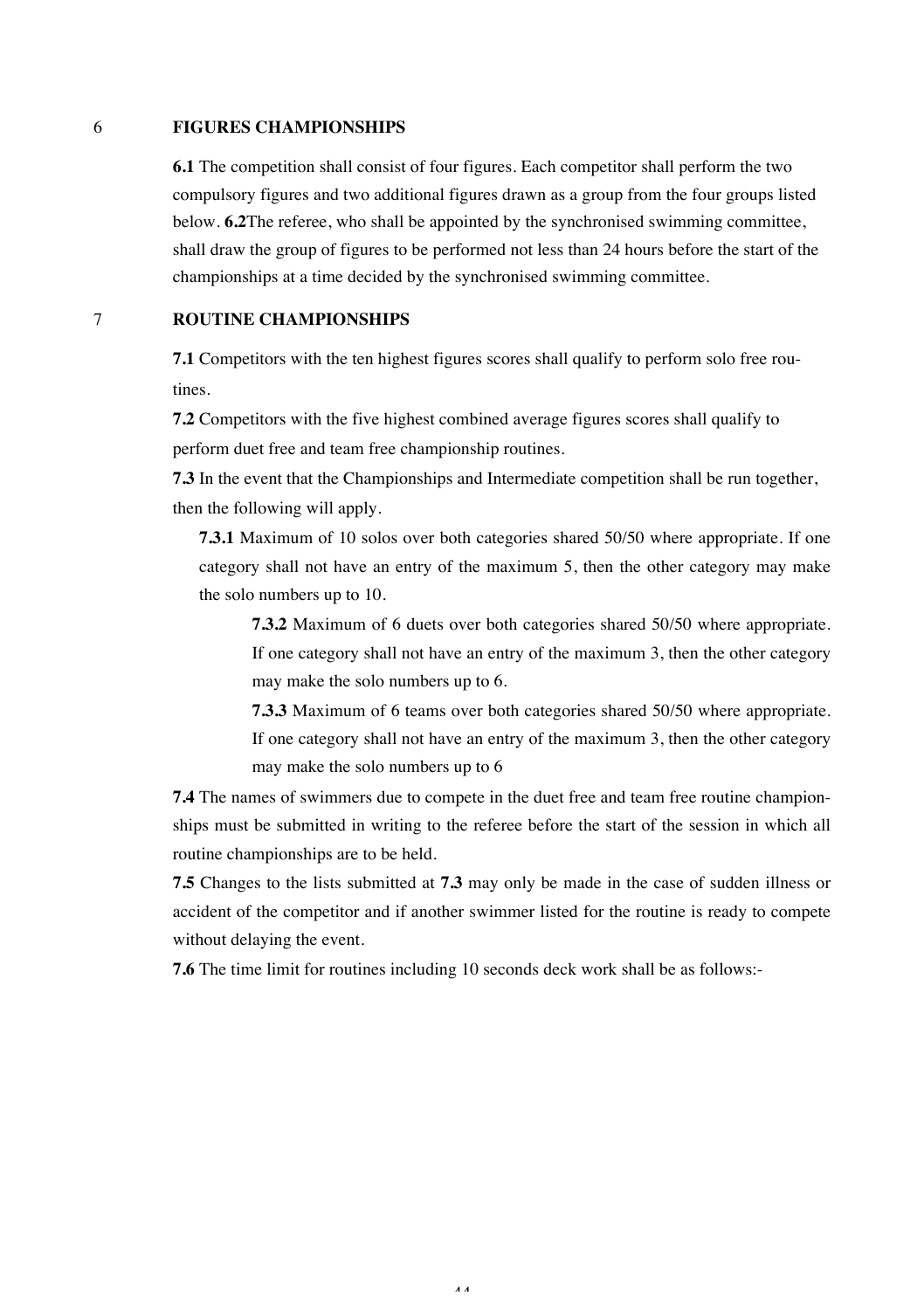## **SYNCHRONISED SWIMMING AGE GROUP COMPETITION**

### 8 **GOVERNING LEGISLATION**

The synchronised swimming age group competitions shall be held under the ASA Laws and ASA Technical Rules and the Essex ASA synchronised swimming championship conditions except as provided by the following conditions.

### 9 **ELIGIBILITY**

**9.1** Entrants shall be eligible ASA registered competitors and members of a club, affili-ated to the Essex ASA. Such membership shall be continuous from and including 1st January in the year of the competition unless the competitor has never previously been a member of a club affiliated to any ASA district association.

**9.2** Anyone who competes in the championships or competitions of another county swimming association shall not be eligible to compete in these competitions in the same year.

**9.3** An entrant shall have obtained the following minimum ASA synchronised swim-ming awards at least twenty-one days before the date of the competitions:-

|                                     | Figures              | Solos                | Duets/Teams          |
|-------------------------------------|----------------------|----------------------|----------------------|
| 9 and 10 years                      | Grade 1F             | Grade 1R             | Grade 1R             |
| 11 and 12 years                     | Grade 1R             | Grade 1R             | Grade 1R             |
| 13 and 14 years<br>15,16 & 17 years | Grade 2F<br>Grade 3F | Grade 2R<br>Grade 3R | Grade 2R<br>Grade 2R |
| 18 years and over                   | Grade 3F             | Grade 3R             | Grade 2R             |

**9.4** Ages shall be as at 31 December in the year of the competition.

### **10 ENTRIES**

**10.1** The executive shall decide the entry fee annually and all fees shall be payable at the time of entry.

**10.2** Entry shall be made in triplicate on the official form of the Association and shall reach the Synchronised Swimming Manager by the specified closing date, which shall be at least twenty-one days before the date of the event.

**10.3** Any question of a competitor's age or club membership shall be determined by reference to the records of the ASA registration scheme.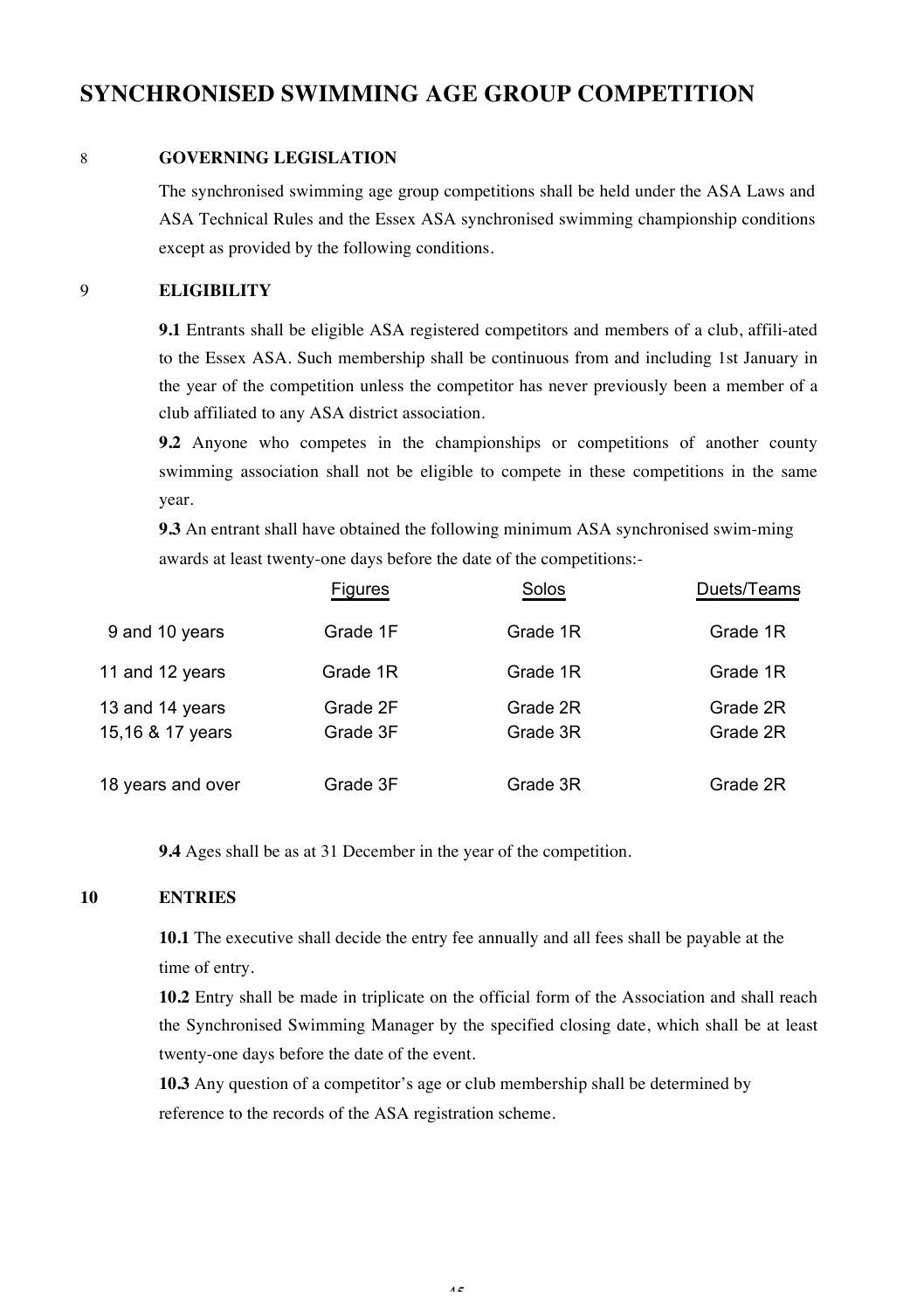### **11 ORDER OF APPEARANCE**

The Synchronised Swimming Manager shall, when the entries are closed, make random draws for the order of appearance in the figure competitions and separate random draws for the order of appearance in the routines competitions.

### **12 COMPETITIONS**

**12.1** The events in each age group shall be:-

Figure competition Solo free routine competition Duet free routine competition Team free routine competition

**12.2** There shall be separate figures events for males and females.

### 13 FIGURE COMPETITIONS

**13.1** The figure competitions shall be run in five age groups: 9 and 10 years 11 and 12 years 13 and 14 years

15, 16 & 17 years 18 years and over

> **13.2** In the event of an excessive number of entries to the competitions, the synchronised swimming committee may reduce the number of figures to be performed in any age group by random draw.

**13.3** The competitions shall consist of four figures. Each competitor shall perform the two compulsory figures and two additional figures drawn as a group from the three groups listed below.

The 9 and 10 years age group and the 11 and 12 years age group shall perform the same set of figures:

| 360 | <b>Compulsory Figures:</b><br><b>Walkover Front</b> | 2.             | 311 | Kip                      | 1.8 | Group<br><b>Points</b> |
|-----|-----------------------------------------------------|----------------|-----|--------------------------|-----|------------------------|
| 344 | Group 1:<br>Neptunus                                | 1.<br>8        | 321 | Somersub                 | 2.0 | 7.7                    |
| 342 | Group 2:<br>Heron                                   | 2.             | 101 | <b>Ballet Leg Single</b> | 1.6 | 7.6                    |
| 401 | Group 3:<br>Swordfish                               | 2.<br>$\Omega$ | 301 | Barracuda                | 2.0 | 7.9                    |

**13.3.2** The 13 and 14 years age group, the 15, 16 & 17 years age group and the 18 years and over age group shall perform the same set of figures.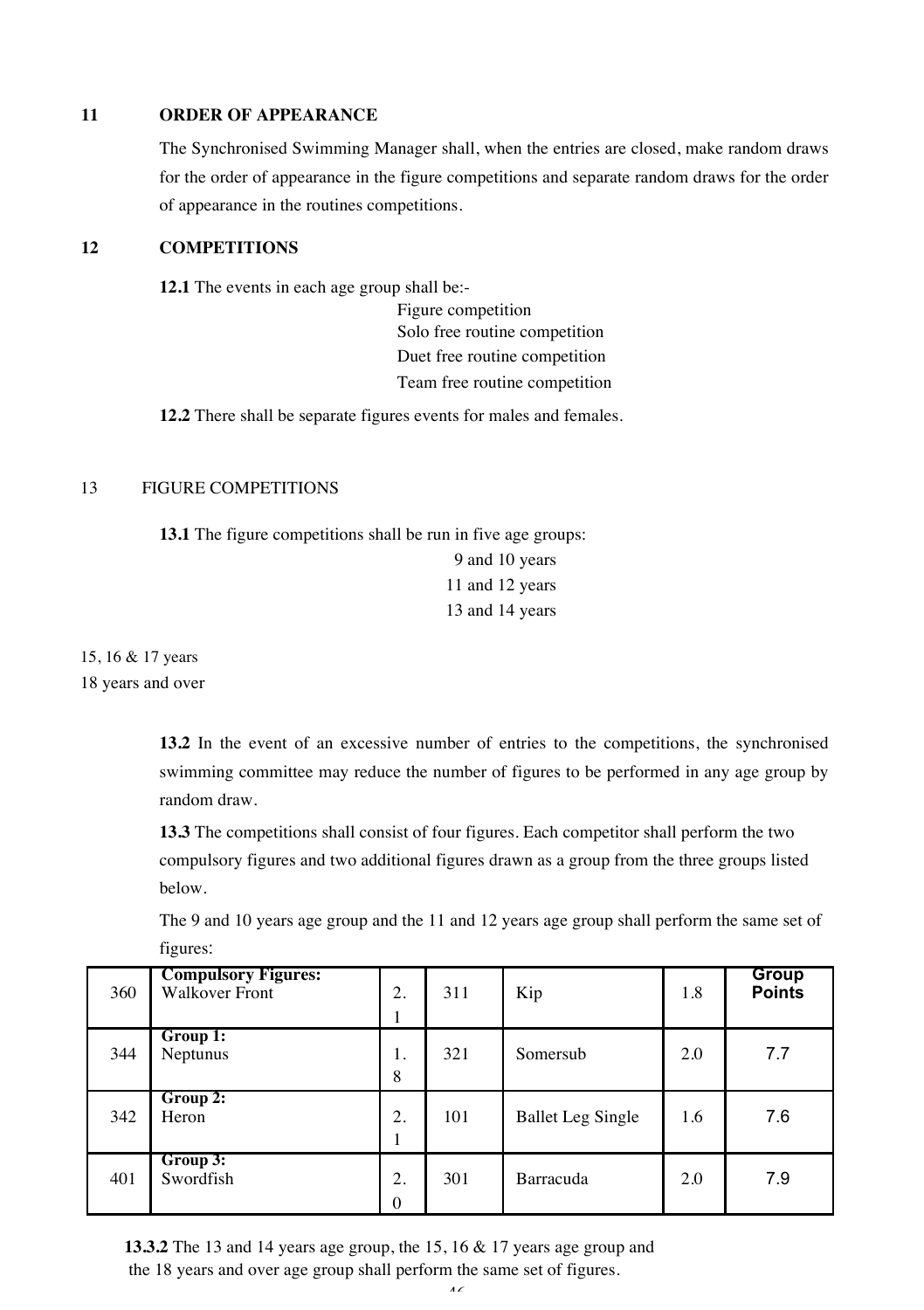### **WATER POLO CHAMPIONSHIPS**

### **REFEREES**

For most games, a club has been nominated to be responsible for providing the referees. The home club secretaries need to confirm the fixture with the nominated club. Where an individual is nominated, confirm fixtures direct with the nominated referee. Failure to notify the appointed club/ referee may result in a fine and possible loss of points.

If your club is nominated to referee, it is your club's responsibility to do so, or find a replacement. May I remind you that there is provision in the rules to fine clubs up to £100 that do not provide an ACTIVE referee. To avoid any possible fine I would suggest that your Club referees at least four of its allotted games. (Obviously this only applies to teams taking part in competition).

Referees must include their mileage on the match form when claiming expenses otherwise they may not be paid. Mileage will be paid up to 30p per mile (less would be appreciated).

So I can monitor the referee situation, please ensure referees names are on the match sheet (legibly), even if no expenses are being claimed.

### **CLUB WATER POLO SECRETARIES**

If you have not already done so, Please send me your player registrations ASAP, by post or Email. Additional registrations during the season will be acknowledged and confirmed by Email.

A match result form must be sent to me by the Home team water polo secretary as per championship conditions or an explanation if the match is not played on the arranged date. Failure to do so within two weeks of the match **will** result in a fine. Please keep me informed of cancella-tions / re-arrangements of fixtures.

PLEASE READ THE RULES (WHICH APPEAR ON THE COUNTY WEBSITE) CAREFUL-LY.

CHECK THE DETAILS OF YOUR FIXTURES ARE CORRECT.

## **CONDITIONS GOVERNING THE WATER POLO CHAMPIONSHIPS**

1. Membership of the League shall be open to Clubs affiliated to ECASA. Entries shall close on 1<sup>st</sup> December of the previous year. The entry form, must be forwarded to the Water Polo Manager, together with the entry fee for each team entered, together with a contribution towards referees expenses, based on the total referees expenses of the previous year.

The entry form must show with respect to each team entered, the name and address of their Water Polo Secretary who will be responsible for the arrangement of the teams fixtures throughout the season.

2. a) The Championships shall be conducted annually between 1st April and 31st October.,

b) Matches shall be played on a home and away basis. Three points shall be awarded for a win, two points for a draw and one point for a team fulfilling a fixture, but losing. No points will be awarded to a team who forfeits or concedes a match, or who attends a match with insufficient players to fulfil the fixture.

c) In the event of two or more teams having equal points at the top of any division in the League's final positions, such teams shall play additional games between themselves on a knockout basis. The draw to be made by the Executive Committee. These games must be played to a decisive finish. The result of these games shall then decide the winners of the division. The same principle to apply to teams at the bottom of a division to determine relegation

d) The team finishing at the top of each division shall be promoted to the division above and the team finishing at the bottom of each division shall be relegated to the division below.

3. a) Each club must nominate at least one person to serve on the referees panel for each team entered in the League. The referee nominated may be of any grade including probationer, but must be an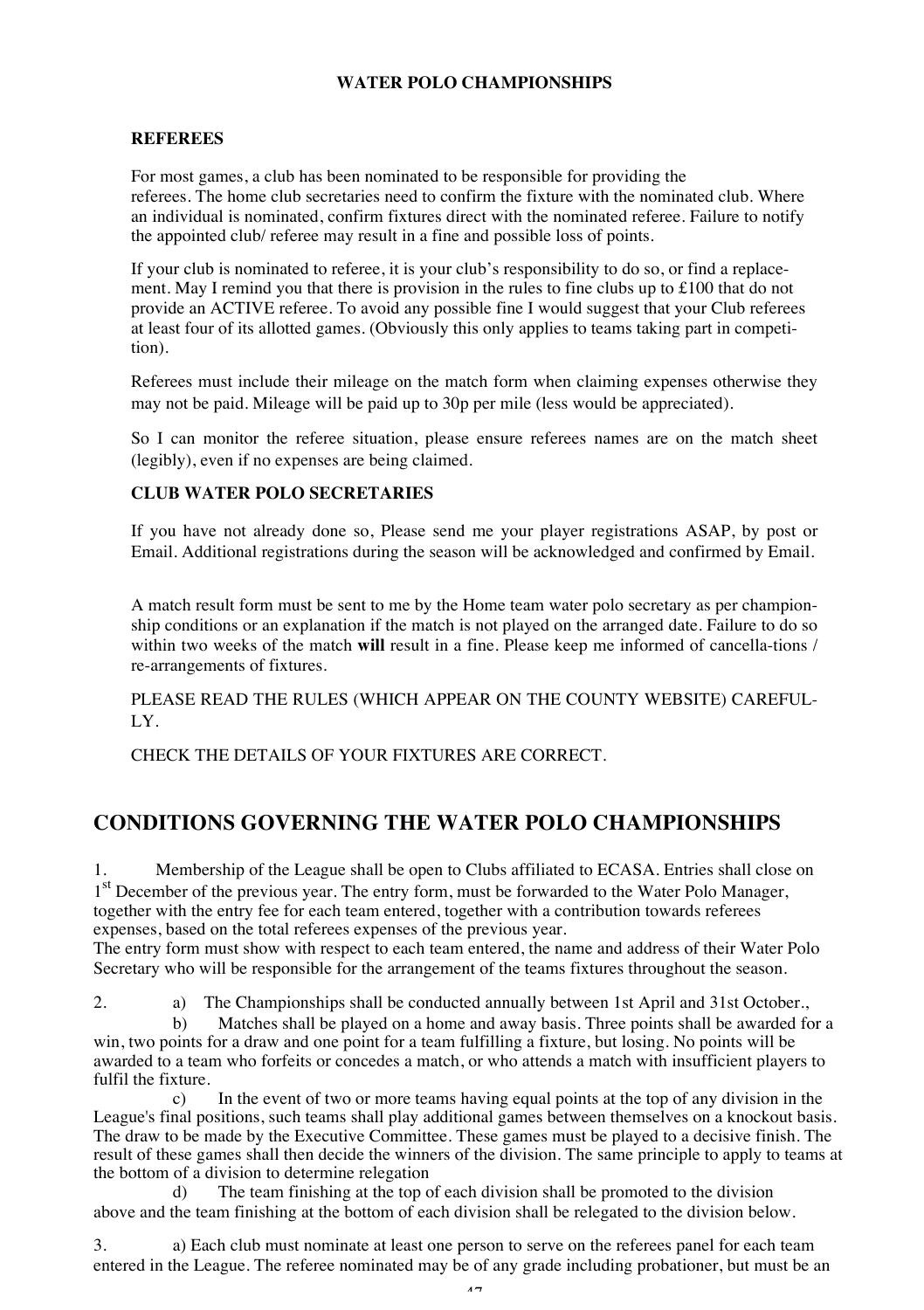active referee. Failure to do so shall result in the club being liable to a fine not exceeding one hundred pounds. This rule does not apply to Junior teams.

4. a) Any team which through bad domestic administration causes concern to the League, shall be liable to suspension from the League but may seek re-election to the League in the following season.

5. a) In the event that any of the Championships or Competitions are played on a shared venue basis, the Executive Committee will arrange dates and venues and determine which teams will play at which venue. The costs and expenses of any such Tournament shall initially be borne by the league. Participating teams in any such Tournament will be required to share the costs and expenses equally in such amount as the Executive committee shall determine at the end of the season. The Executive Committee shall be entitled to make a levy on participating teams from time to time on account of the final liability of such teams in such sum as it thinks fair and reasonable.

6. a) A list of players with full details as required on the Official Form, must be submitted by the last day of January each year. Failure to comply with this rule will result in a fine of twenty pence for each player to be registered after that date fee for each player. The consent of the Committee shall be required in the case of any player resident outside the Southern Counties District. The WP Manager, on receipt of an application by post with full details shall have the power to register players joining their club subsequent to the date on which registration closed. The fee for such additional registrations shall be one pound twenty five pence per player and the sum total of fees accumulated by each club shall be paid at the end of each season on demand. Players will not be deemed registered until written confirmation of such registration has been received by the club WP Secretary and ASA Registration number submitted to the WP Manager within twenty eight days by the club WP Secretary.<br>b) All players shall be first claim to the club they re

All players shall be first claim to the club they represent at the date on which entries close.

The Committee shall have power to make exception to the above rule in the following cases:-

i) Where the club to which the player is first claim has no place to offer that player in any of its teams.

ii) If any club has entered only the Junior Championships. In such case a player wishing to play in any Senior Championship may apply to the Committee in order that he may be considered by another club.<br>iii)

If the club has entered only a Senior Championship. In such case a player wishing to play in any Junior Championship may apply to the Committee in order that he may be considered by an-other club.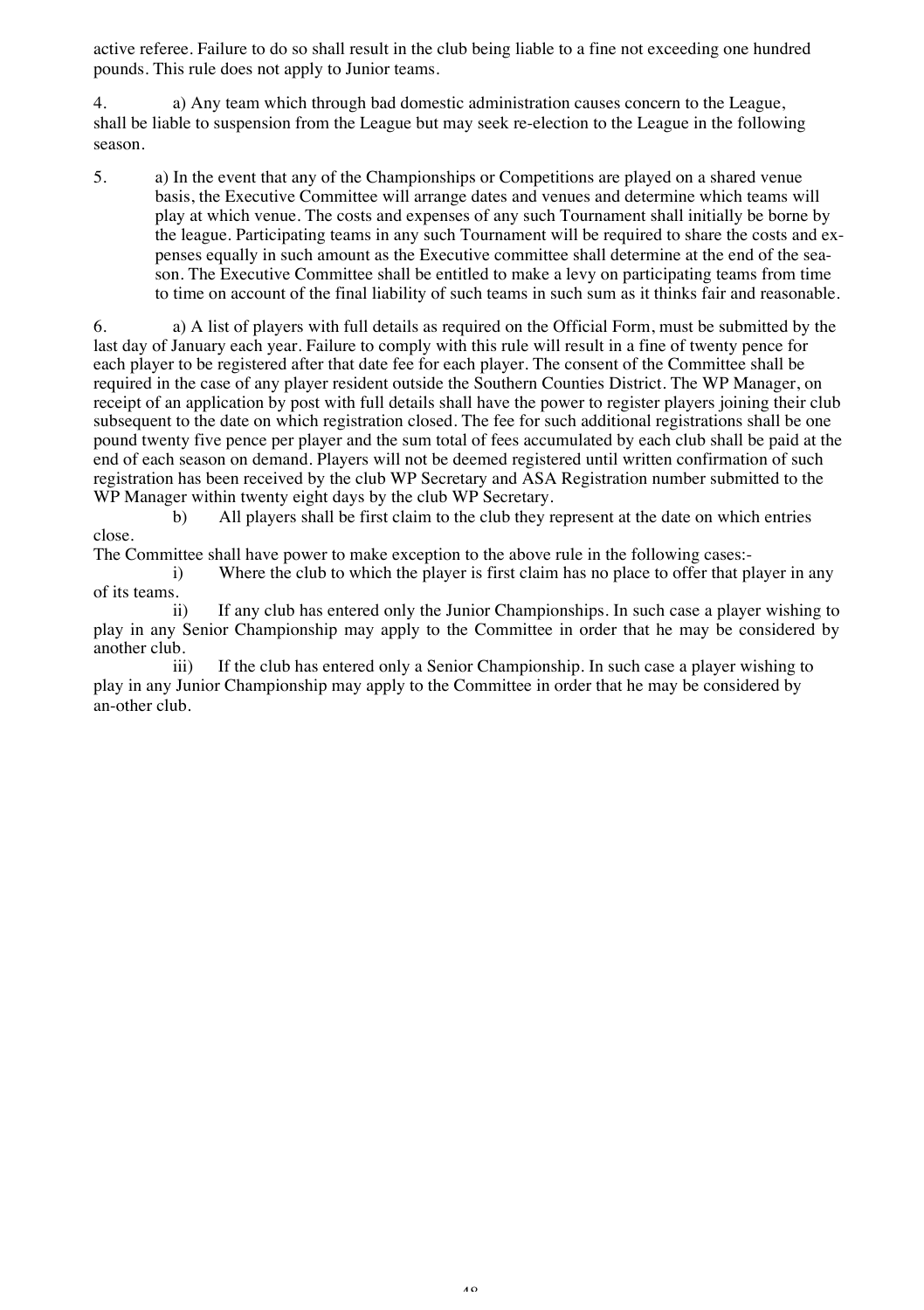- c) NO player shall be registered for more than one club in either the Senior or Junior Champion-ship in any one season.
- d) Each club participating in the Championship League shall register seven players, who shall be active players, as first team. In the event of any of these seven players not taking part in either of the first two games played by the club, an additional player MUST be registered before the third game is played. None of the players so registered shall be eligible to play in any team other than his club's first team throughout the current season, except by express permission of the WP Committee or their appointed officer. The WP Committee shall vet all registrations submitted and to ensure that the 'spirit' of the rule is complied with.

The first team Must play two matches before any other team entered by that club.

e) i) All other registered first claim members of the club shall be eligible to play in any League game played by his first team except when any club has only one reserve team, then any player, having taken part in two games for the first team is immediately and automatically registered as a first team player. After such registration he shall not be allowed to play in any further reserve team games.

ii) When any club has more than one reserve team, any third or fourth team player taking part in two games for the first team is immediately and automatically registered as a second team player and shall not be allowed to take part in any further third or fourth team games. Should any player subsequently take part in two further first team games, Rule 6e)i) will apply.

Any club playing an unregistered or unqualified player in a League match shall forfeit any points gained in that match to their opponents and be liable to a fine of not less than one pound and not exceeding five pounds. The said player shall be liable to suspension for a period of time as defined by the Committee.

### NOTE:

The definition of a first claim member in the competition shall be 'One who has joined the club he represents prior to joining any other swimming club of which he is a member and which is competing'.

7 As soon as possible after 1st January of each year the WP Manager shall convene a meeting of club representatives to arrange fixtures, venues and times of starting for all games, all to be included in the fixture list in the handbook. No further confirmation of games will be necessary to visiting clubs. Competing clubs failing to be represented at the meeting, at the discretion of the Committee shall be fined a sum not exceeding fifteen pounds.

a) No club shall be permitted to alter the date of any match after the fixture list has been published, except in the following circumstances.

i) The closure of the home club's bath for any reason on the time and date of the match.

ii) If two or more members of the TEAM (not the club) are required to compete in a County, District, ASA or International match on the same day.

iii) When prior permission has been given by the WP Committee (or by a representative on their behalf) for exceptional circumstances not covered by i) and ii).

If i), ii) or iii) be accepted by the WP Committee the alternative date must be notified when the claim is made.

iv) By mutual agreement of both teams.

v) By a club giving fourteen days notice to their opponent's Secretary and Championship League Secretary of its inablility to fulfil a fixture. In such cases a new date for the fixture must be agreed within one month of the cancellation. If it is not possible to reasonably rearrange the fixture, the club canceling shall forfeit the match.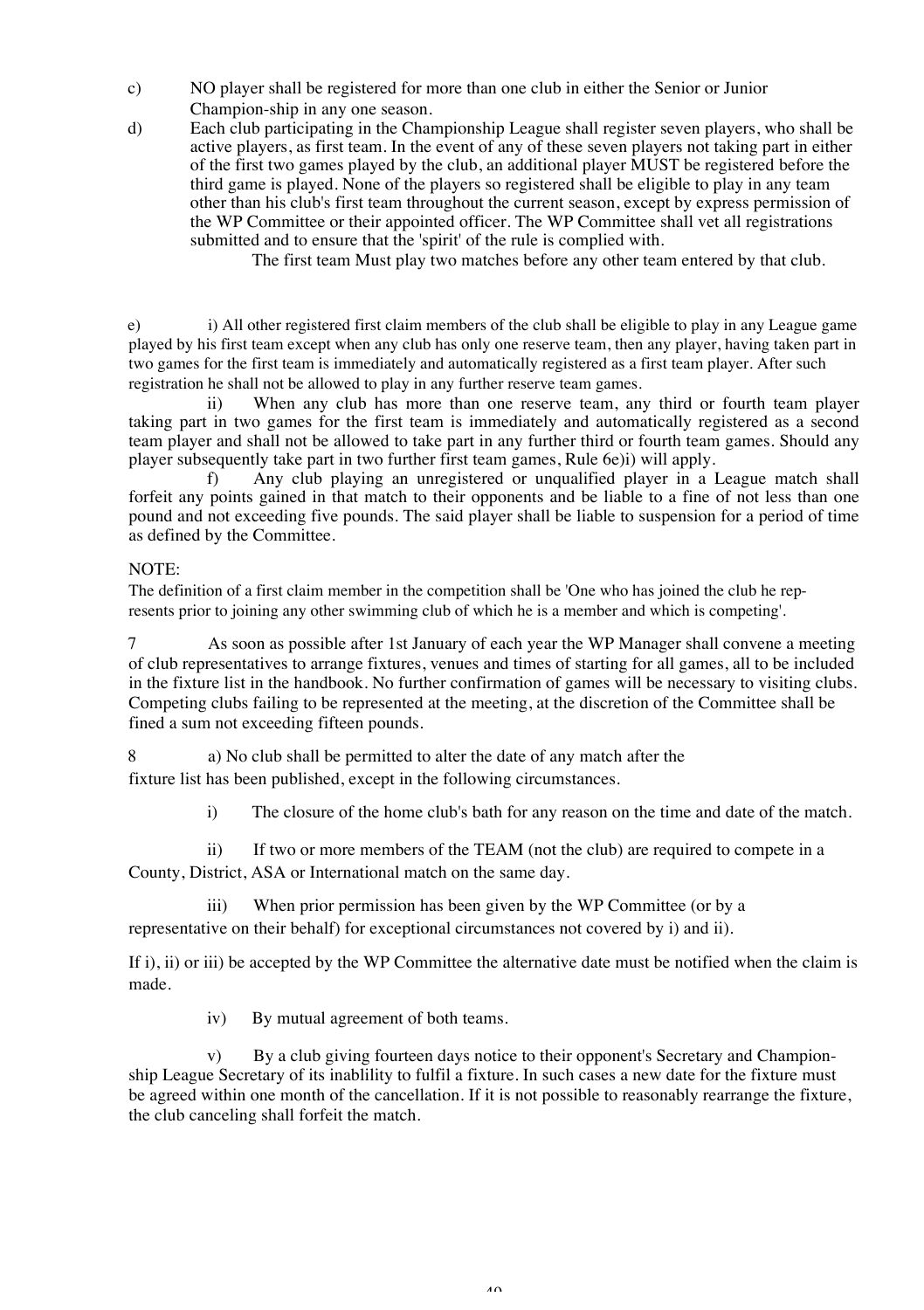The appointed referees and the WP Manager must be given ten days written notice of any alteration of fixtures for any reason.

b) A club canceling a fixture in accordance with v) above shall not be liable to any financial penalty. A club canceling a fixture with less than fourteen, but more than seven days notice shall forfeit the fixture to their opponents. Such a club shall not be liable to any separate financial penalty.

c) i) A Club canceling a fixture with less than seven days notice shall forfeit the match to their opponents and be liable to a fine of £10.00. In the event of a second such fixture cancella-tion by the same club, in the same season, the penalty will increase to £20.00. A third such cancellation will attract a penalty of £30.00 and so on.

ii) A club canceling a fixture with less than seven days notice and not notifying the Referees of the cancellation will be liable to a further £5.00 penalty for each Referee who attends the cancelled fixture.

iii) A visiting club canceling a fixture with less than seven days notice may also be liable to a contribution toward the cost of bath hire, to a maximum of £20.00. Such costs may only be awarded upon application by the home club. The WP Committee prior to awarding any such costs must be satisfied that the home club claiming the same was unable to reasonably use the pool time in question. The WP Committee however should give favourable consideration to any such claim where the visiting club has cancelled the match on the day the fixture was due to be played.

iv) A home club canceling a fixture on the day of the game may also be liable to a contribution toward the cost of any travelling expenses incurred by the visiting club, to a maximum of £20.00. Such costs may only be awarded upon application by the visiting club.

v) A club attending a fixture and being short of the required number of players (seven) shall forfeit the match to their opponents and be liable to a fine of £5.00. Increasing to £10.00 for a second offence and so on.

N.B. A club short of the required number of players, ten minutes after the time scheduled for the game to start, shall have deemed to have breached this rule.

vi) In the circumstances described in v) above, the defaulting club shall not be liable to pay Referees' expenses (as at ii), pool hire costs (as at iii), or travelling expenses (as at iv) or a fine (as at v) providing they at least five players present to permit a non League match to be played, thereby ensuring that all present have a game and the facilities and officials are used.

d) In a final tie, a club which is unable to put a team of qualified players into the water at the prearranged time shall be liable to pay a fine of fifteen pounds maximum, the expenses of their opponents and all officials of the match and the game shall be awarded to their opponents.

All claims shall be made to the WP Manager, notification to clubs of fines incurred shall be made by the WP Manager and their collection shall be the his responsibility.

Any club not having paid fines incurred within one month of being notified of such fines being due shall be deemed to be in fault and fined a further two pounds.

9 a) It shall be the duty of the Committee at an early date in each year to arrange for referees from the panel of the Water Polo Referees Association.

b) The home team shall be responsible for all officials other than the referee(s). Any deficiency shall be reported by the referee(s). The home club shall also be responsible for advising the referee (s) of the time and venue of the match at least ten days before the match. Clubs failing to provide adequate officials or equipment or failing to give proper notice to the referees shall be liable to a fine of fifteen pounds maximum.

c) Should the appointed referees not be present at the appointed starting time of the match, the teams may by agreement appoint a substitute. If the match is not played due to the failure of any referee to attend, both clubs, MUST, within one calendar month agree to a date of rearrangement. If the match is not rearranged the Executive Committee may declare it void. Should it be that the referees do not attend because they have not been duly notified in accordance with Rule 7b, by the home team, the WP Committee may award the match to the away team and the home club shall be liable to a fine of fifteen pounds maximum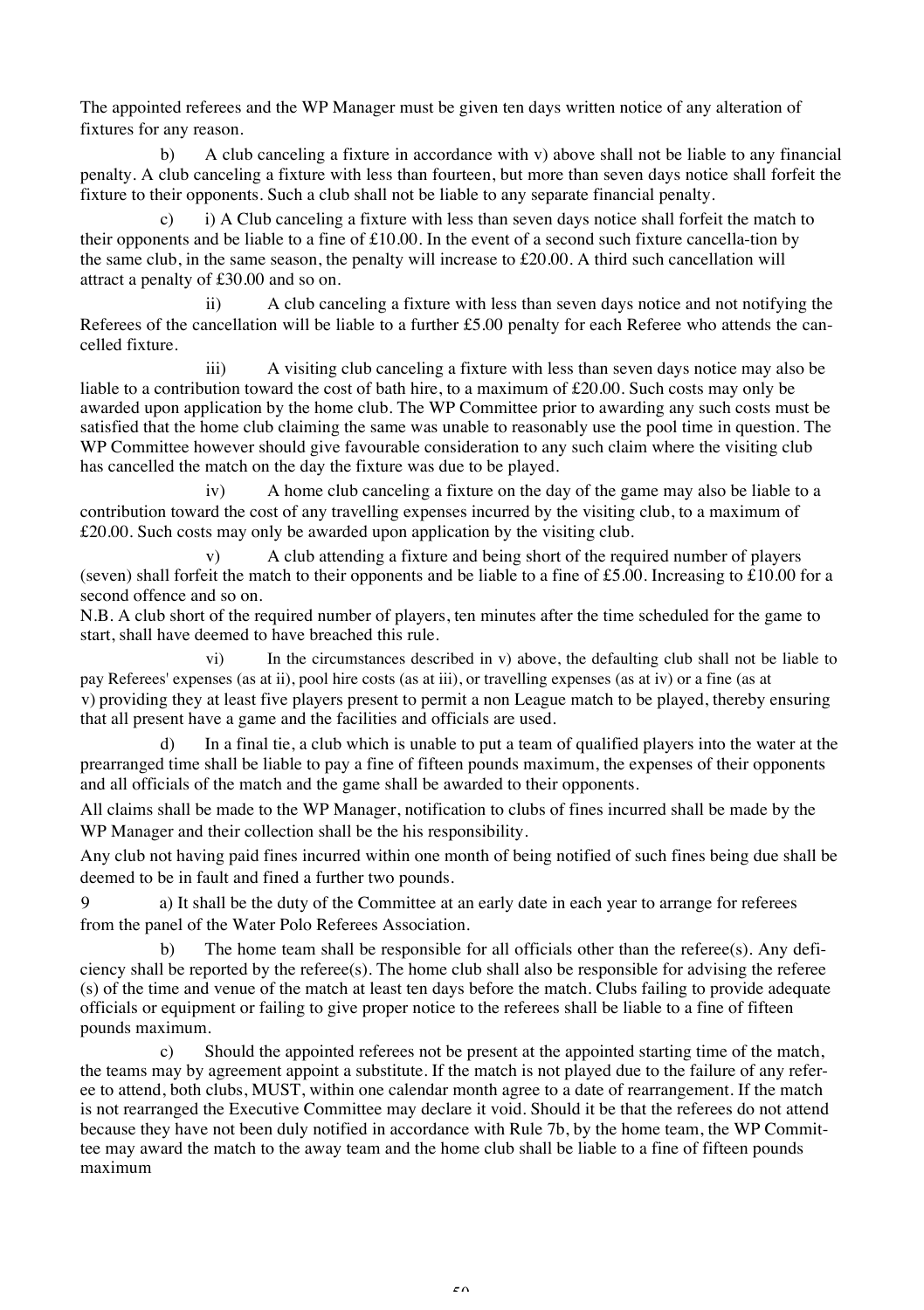10. In all games, at home, away or in a neutral bath, each club shall wear their own caps. The home club should wear white caps and the away club blue caps.

If, as a result of a club failing to comply with this rule, a game cannot be played, the offending club shall forfeit the game and be liable to a fine not exceeding ten pounds.

In a neutral bath the first named club shall be considered to be the home club.

For offences against this rule the WP Committee are empowered to impose a fine not exceeding five pounds on the offending club.

NOTE:

Full ASA times to be played in all matches if possible and the thirty five second rule to apply provid-ed both captains and the referee agree. The referee to be the final arbiter.

11. At all matches each captain before entering the water shall give to the referee, in writing on the match form, the names of his players and sign the match form. The referee shall complete the form at the end of the match. The home club WP Secretary shall send it to the WP Manager within three days. Should the referee take the match form away with him after the match, the home club WP Secretary shall inform the WP Manager of this fact within three days. Failure to comply with this rule may incur a fine of fifteen pounds maximum. Failure to return the match form within twenty eight days will incur a further fine of fifteen pounds maximum.

In the event that appointed referees do not appear, provided they have been duly notified in accordance with Rules, the home club secretary should include this on the match form when sending to the WP Manager.

12 a) The winner of the Division shall be entitled to hold League Trophies. The trophies shall be handed to the winning clubs on receipt of an appropriate guarantee.

b) In each division, members of the winning team and the runners may receive medals or certificates at the discretion of the Management Committee.

c) Any club not returning any League Trophy in its possession at the Annual General Meeting may be fined £15.00. (fifteen pounds) maximum per trophy.

Any club not returning any League Trophy in its possession for presentation at the League's Fixture Meeting may be fined £50.00 (fifty pounds)maximum per trophy.

d) In the event of any trophy being returned not polished and in good repair the club responsible shall pay the cost of having the trophy professionally cleaned and/or repaired or five pounds whichever is the greater.

f) Any club, not collecting at the AGM a trophy they have won, may be fined £5.00 (five pounds) maximum.

All fines accumulated by each club shall be paid at the end of the season on demand.

### **The Committee shall have power to deal with any matter not provided for in the foregoing rules**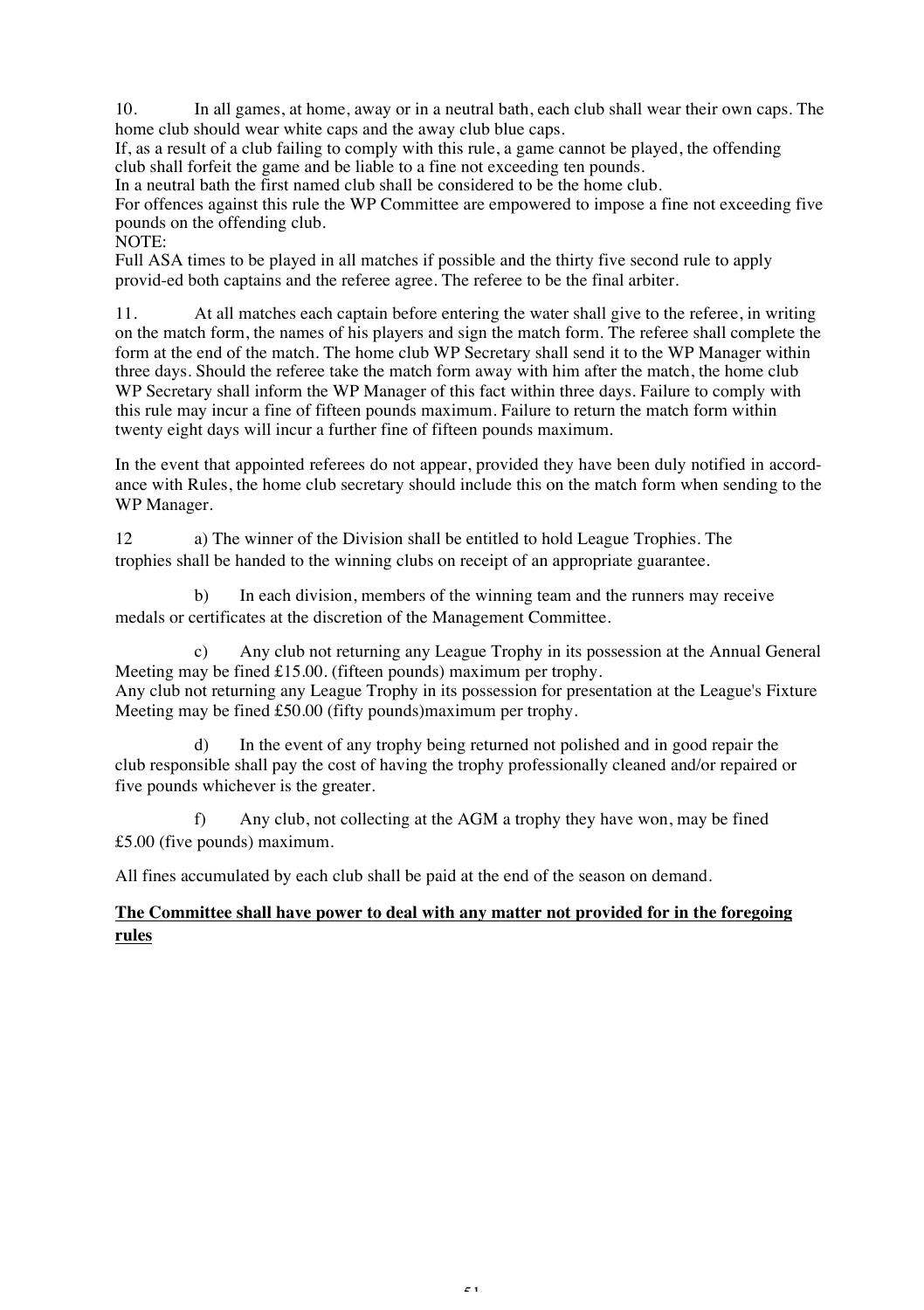## **CLUB SECRETARIES 2018**

| Club                                                                | <b>Secretary</b>                           | Email                                     |
|---------------------------------------------------------------------|--------------------------------------------|-------------------------------------------|
| <b>Barking &amp;</b><br>Dagenham<br><b>Aquatics Club</b>            | Linsey<br><b>Docherty</b>                  | secretary.bdaquatics@gmail.com            |
| <b>Basildon and</b><br><b>Phoenix SC</b>                            | Dawn<br><b>Nicholls</b>                    | clubsecretary@phoenixbasildonsc.org       |
| <b>Billericay</b><br>Friday<br><b>Swimmers</b>                      | D Wood                                     | delwood@waitrose.com                      |
| <b>Borough of</b><br>Southend<br>Swimming &<br><b>Training Club</b> | <b>Stephanie</b><br><b>Stanley</b>         | secretary@boss-southendswimclub.co.uk     |
| <b>Borough of</b><br>Waltham<br><b>Forest (Gators)</b>              | Lekshmy<br>Pillai                          | secretary@bwfsc-gators.org.uk             |
| <b>Braintree &amp;</b><br><b>Bocking SC</b>                         | <b>Mark Henn</b>                           | secretary@braintreeswimming.org.uk        |
| <b>Brentwood SC</b>                                                 | <b>Judith</b><br>Croxton-<br><b>Stroud</b> | ClubSecretary@BrentwoodSwimmingClub.co.uk |
| <b>Canvey Island</b><br><b>SC</b>                                   | Angela<br><b>Nolan</b>                     | ciswimclub@gmail.com                      |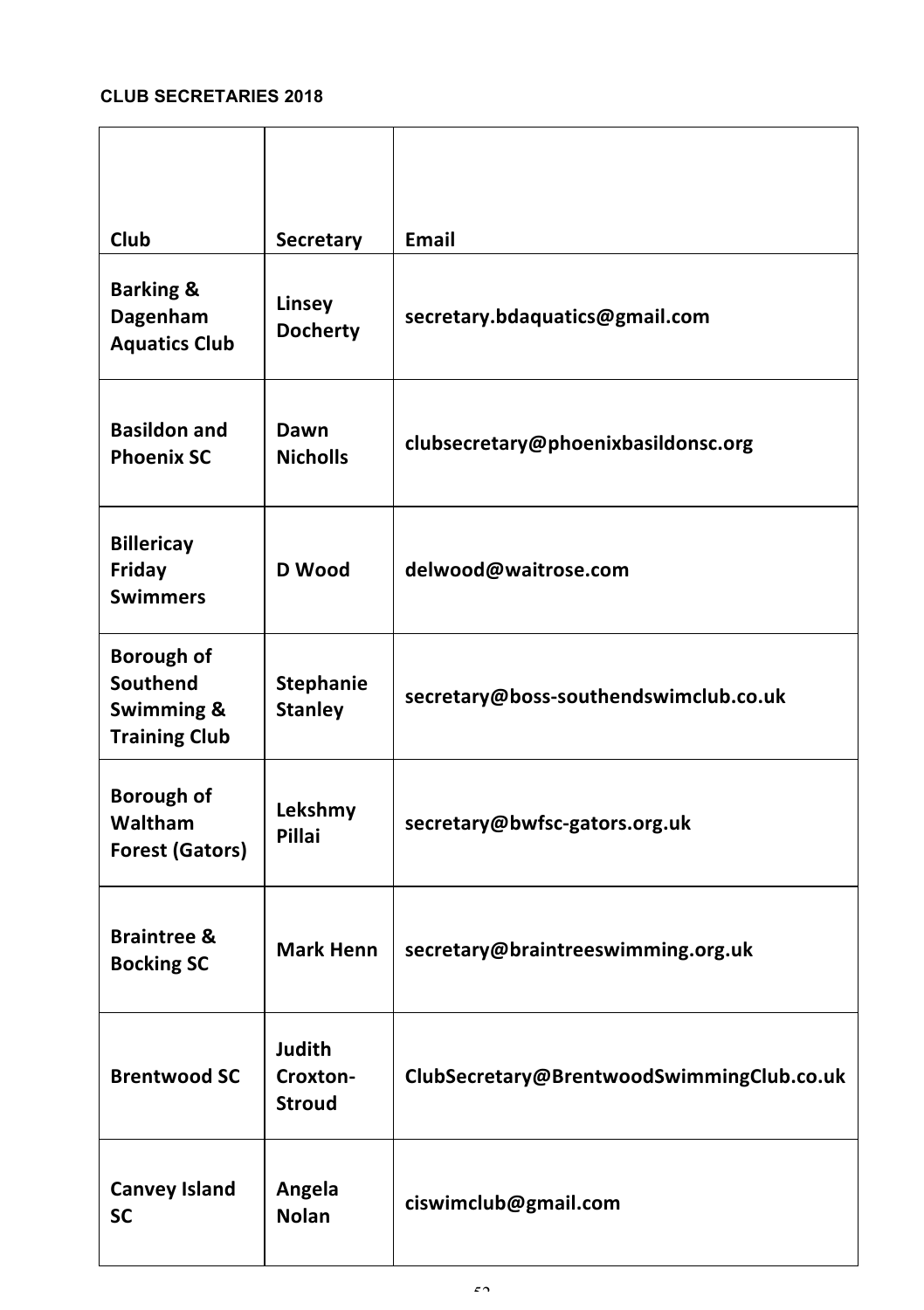| <b>Chelmsford DC</b>                               |                                | info@chelmsforddivingclub.co.uk         |
|----------------------------------------------------|--------------------------------|-----------------------------------------|
| <b>Chelmsford SC</b><br><b>LTD</b>                 | Lynn<br><b>Collins</b>         | Secretary@chelmsfordswimmingclub.org.uk |
| <b>Clacton-on Sea</b><br><b>SC</b>                 | Sarah<br><b>Stebbing</b>       | sarahstebbing@hotmail.co.uk             |
| <b>Colchester</b><br><b>Oysters SSC</b>            | C Elder                        | colchesteroysters@gmail.com             |
| <b>Colchester</b><br><b>Phoenix ASC</b>            | <b>Sue Banes</b>               | secretary@phoenixswim.club              |
| <b>Colchester SC</b>                               | Helen<br><b>Stephens</b>       | secretary@colchesterswimming.com        |
| Dive London<br><b>Aquatics Club</b>                | <b>Alex</b><br><b>Harrison</b> | alexwharrison@aol.co.uk                 |
| <b>Dunmow</b><br><b>Atlantis SC</b>                | Amanda<br><b>Simmons</b>       | chair@dunmowatlantis.co.uk              |
| <b>Eastern Otters</b><br><b>Water Polo</b><br>Club | <b>Alan</b><br><b>Fennell</b>  | alanfe@websters.co.uk                   |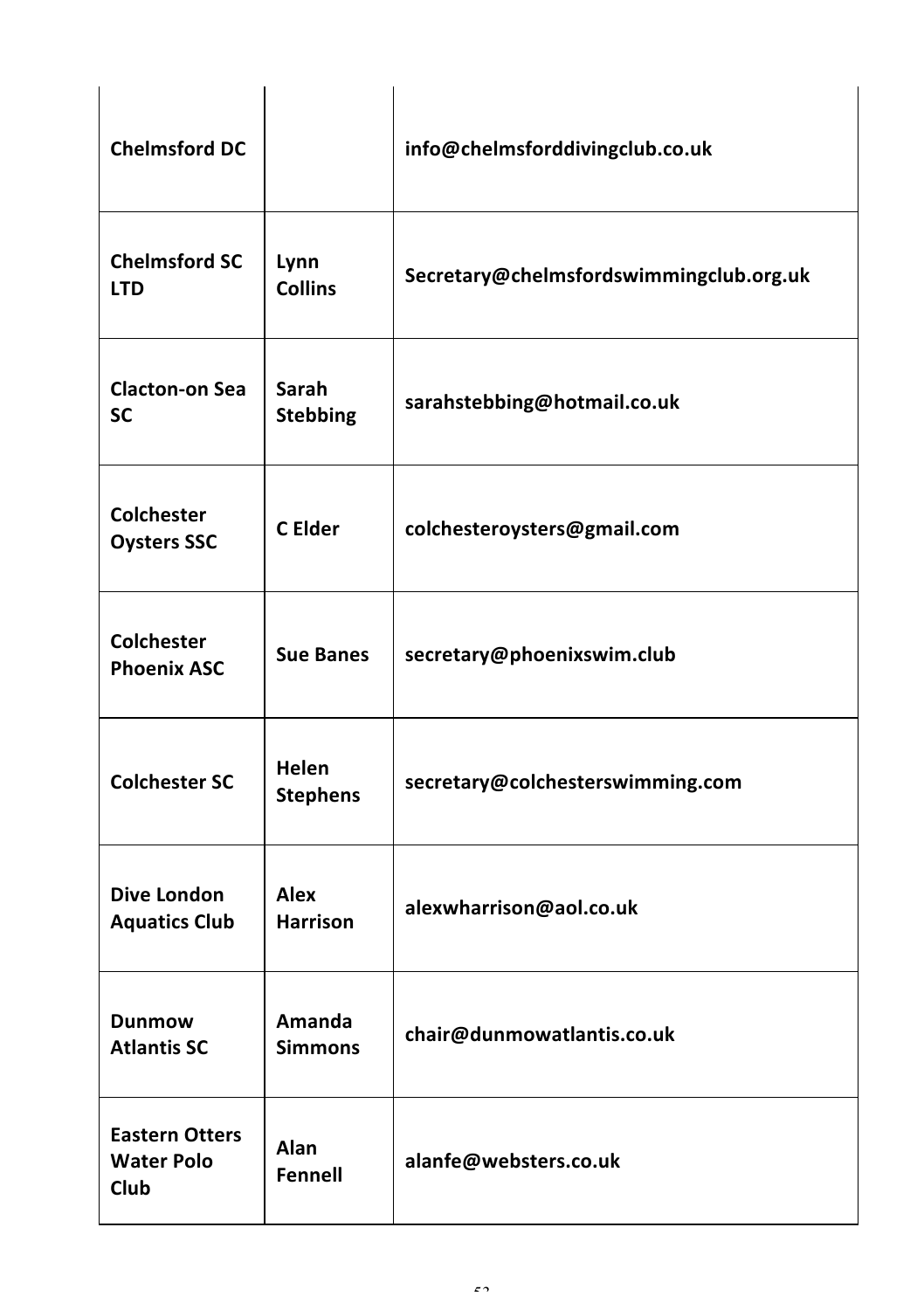| <b>Epping Forest</b><br>& District SC                      | <b>Fiona</b><br>Jones      | secretary.efdsc@outlook.com    |
|------------------------------------------------------------|----------------------------|--------------------------------|
| <b>Halstead SC</b>                                         | <b>Donna Hall</b>          | dsdtdkjwhall@tiscali.co.uk     |
| <b>Harlow</b><br><b>Penguin SC</b>                         | Joanne<br><b>Broderick</b> | secretary@harlowpenguins.com   |
| Harwich,<br><b>Dovercourt</b><br>and Parkston<br><b>SC</b> | <b>Jo Kent</b>             | secretary@hdpsc.co.uk          |
| <b>Havering</b><br><b>Cormorants</b><br><b>Diving Club</b> |                            | haveringcormorants@outlook.com |
| <b>Havering</b><br><b>Dolphins</b>                         | William<br><b>Dyer</b>     | HaveringDolphins@gmail.com     |
| <b>Hornchurch SC</b>                                       | <b>Frank Gold</b>          | secretary@hornchurchsc.org.uk  |
| <b>Ilford Diving</b><br>Club                               |                            | johnw@skline.freeserve.co.uk   |
| <b>Killerwhales SC</b><br>(Havering)                       | <b>David Sida</b>          | secretary@killerwhalessc.com   |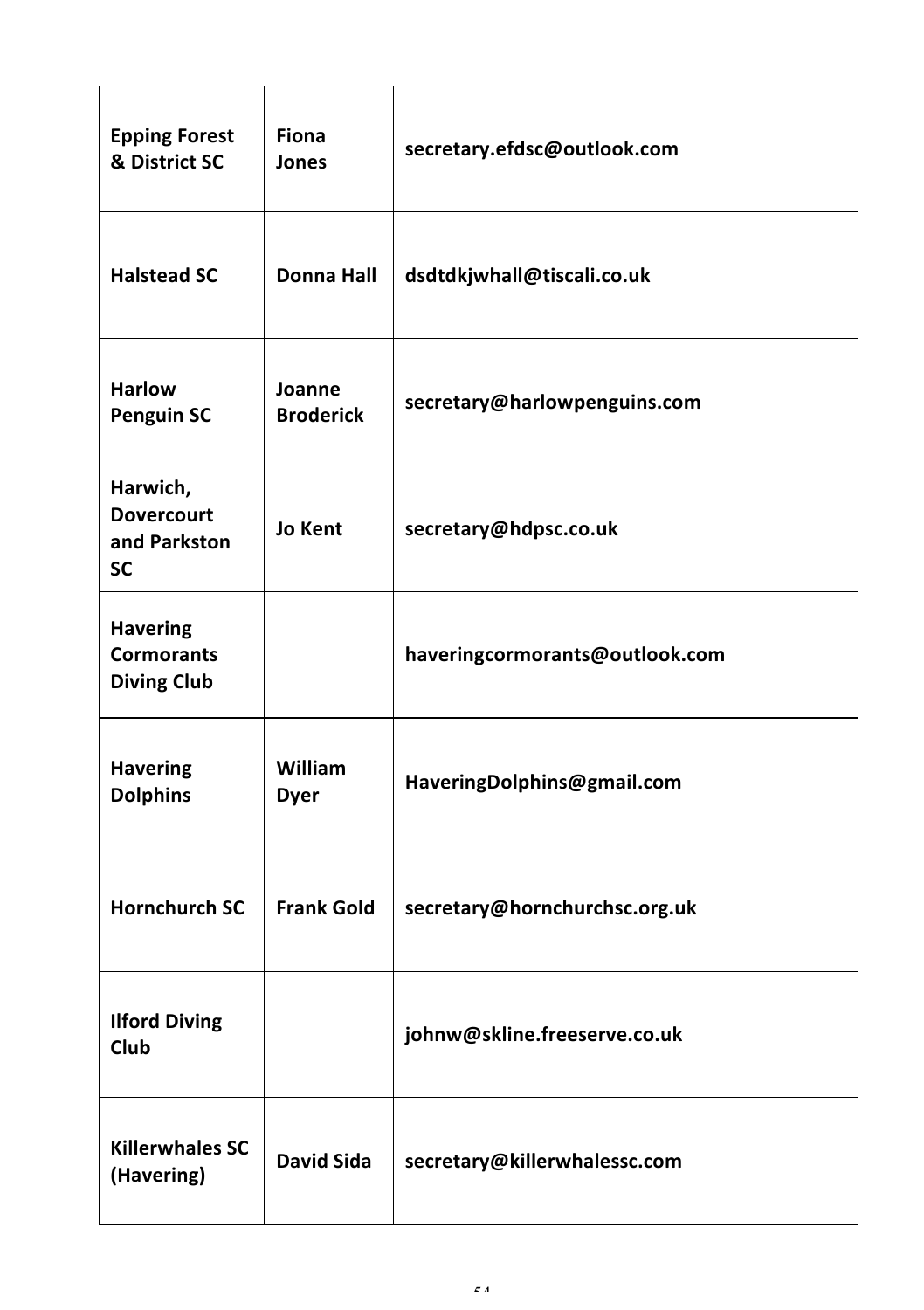| <b>Leyton SC</b>                                                                 | Jo-Ann<br>Young                  | joyoung2@me.com                     |
|----------------------------------------------------------------------------------|----------------------------------|-------------------------------------|
| London<br><b>Borough of</b><br><b>Redbridge SC</b>                               | <b>Steve</b><br><b>Bywater</b>   | bywater.sj@gmail.com                |
| <b>Maldon Sharks</b><br><b>SC</b>                                                | Mitch<br>Vaughan                 | secretary@maldonsharks.co.uk        |
| Newham &<br>University of<br><b>East London</b><br>(UEL)<br><b>Swimming Club</b> | <b>Deborah</b><br><b>Harouma</b> | clubsecretarynsc@gmail.com          |
| <b>Newham</b><br><b>Young Britons</b><br><b>ASC</b>                              | <b>Maureen</b><br><b>Monk</b>    | mo_monknybc@hotmail.com             |
| Redbridge<br><b>Borough</b><br><b>Masters</b>                                    | <b>Pauline</b><br><b>Tester</b>  | paulinetester@hotmail.co.uk         |
| Rochford &<br><b>District SC</b>                                                 | <b>Brian</b><br>Jenkinson        | secretary@radsswimming.org.uk       |
| <b>Romford Town</b><br><b>SC</b>                                                 | Angela<br>Eguakhide              | aeguakhide@hotmail.co.uk            |
| <b>Runnymede SC</b>                                                              | Orla Foley-<br>Wright            | secretary@runnymedeswimmingclub.com |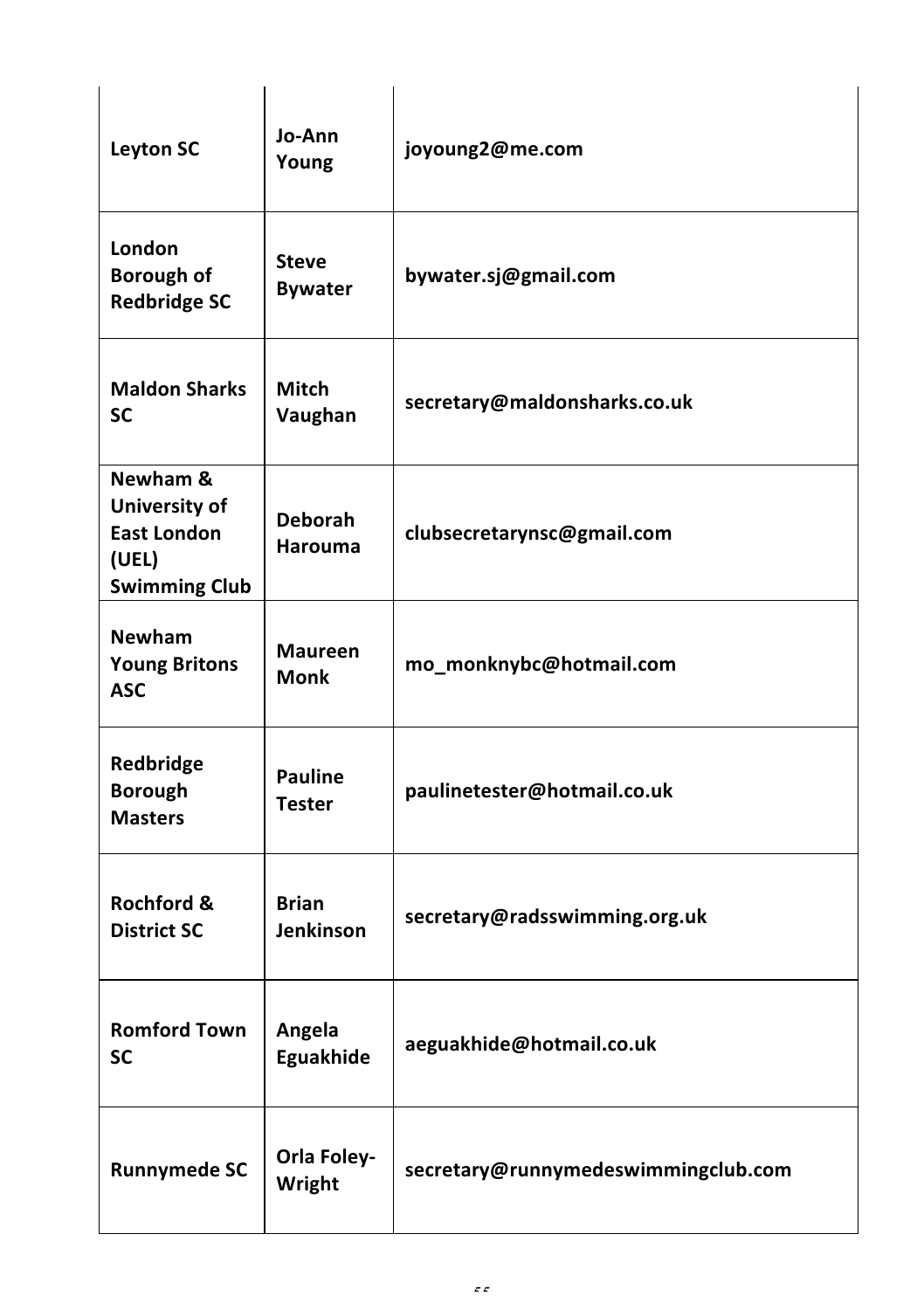| <b>Saffron</b><br><b>Walden ASC</b>            | Lindsaye<br>Fox            | secretary@saffronseals.org.uk    |
|------------------------------------------------|----------------------------|----------------------------------|
| Southend<br><b>Diving club</b>                 | <b>Bill Clark</b>          | bill.clark1@talktalk.net         |
| Southend-on-<br>Sea SC                         | Karen<br><b>Bailey</b>     | sossc@live.co.uk                 |
| Stanway<br><b>Swimming Club</b>                | <b>Torquil</b><br>Smith    | secretary@fsst.org.uk            |
| <b>Thurrock SC</b>                             | Corinne<br><b>Williams</b> | clubsecretarytsc@gmail.com       |
| Waltham<br><b>Forest Diving</b><br><b>Club</b> | <b>Bill</b><br>Johnston    | Billwfdc@yahoo.co.uk             |
| Walthamstow<br><b>Tritons</b>                  | Karen<br><b>Hayes</b>      | karen.hayes@tritons.org.uk       |
| Witham<br><b>Dolphins SC</b>                   | Rachel<br><b>Banning</b>   | secretary@witham-dolphins.org.uk |
| Woodham<br><b>Swimming Club</b>                | Sally<br>Pretor            | sally.dowler@nhs.net             |